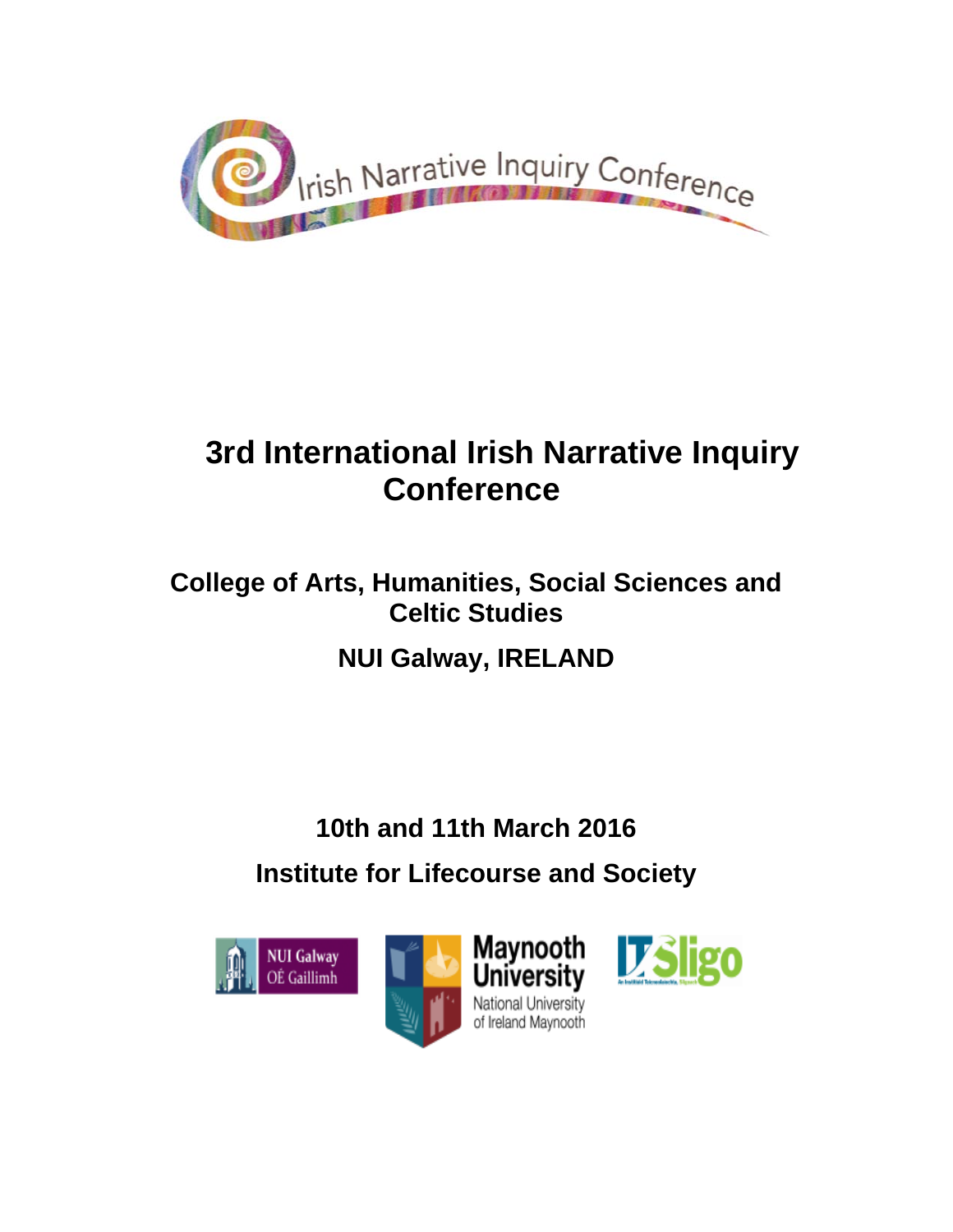### **Acknowledgements**

Thank you for support and sponsorship for this event from:

- Centre for Excellence in Learning and Teaching, NUI Galway
- School of Education, NUI Galway
- School of Geography, NUI Galway
- School of Political Science and Sociology, NUI Galway
- SNAP Printing, Galway
- Millennium Strategic Fund, NUI Galway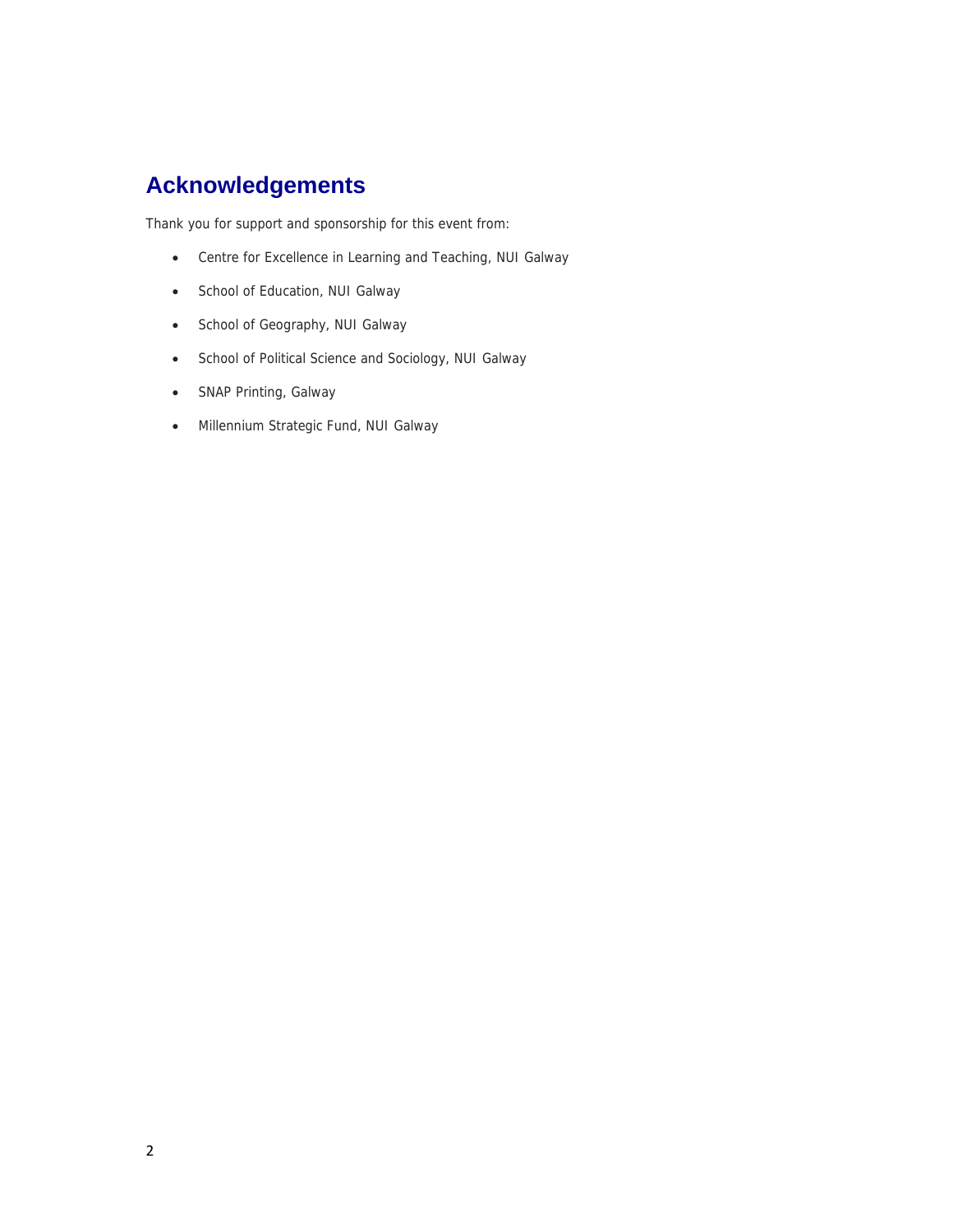### **Table of Contents**

| Welcome                                   | 4  |
|-------------------------------------------|----|
| <b>Event Organisers</b>                   | 5  |
| Programme Thursday 10 <sup>th</sup> March | 6  |
| <b>Keynote Presentation</b>               | 7  |
| Programme Friday 11 <sup>th</sup> March   | 8  |
| <b>Parallel Session 1</b>                 | 12 |
| <b>Parallel Session 2</b>                 | 21 |
| <b>Parallel Session 3</b>                 | 29 |
| <b>Parallel Session 4</b>                 | 39 |
| <b>Poster Presentation Abstracts</b>      | 46 |
| <b>Presenters</b>                         | 48 |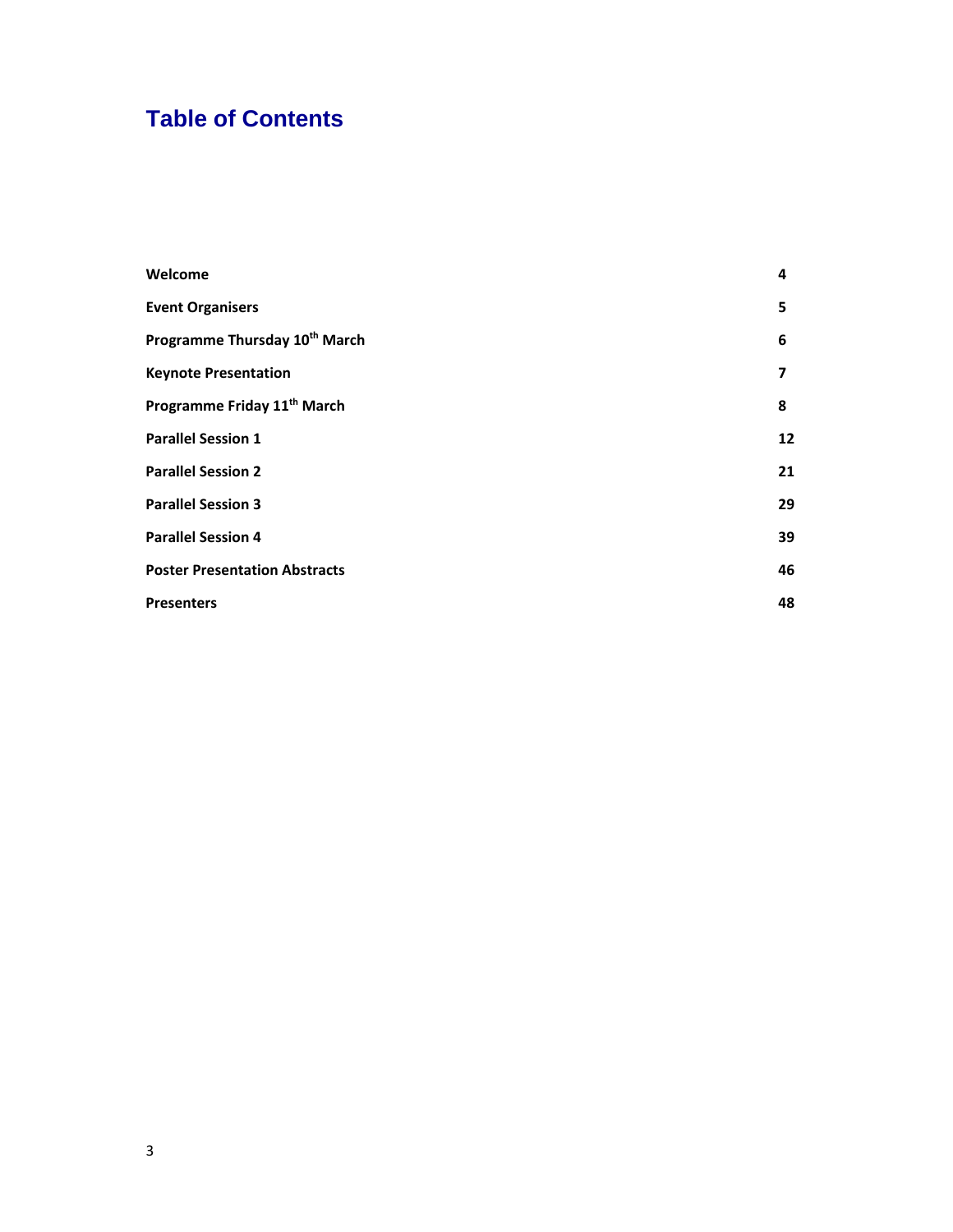### **Welcome**

Welcome to the 3rd International Irish Narrative Inquiry Conference hosted at the National University of Ireland, Galway 10-11 March 2016, co-organised and supported by Institute of Technology, Sligo, National University of Ireland Galway and Maynooth University. This unique gathering of scholars, practitioners, artists and creative inquirers pays attention to the use of narrative inquiry in research and practice.

Our focus this year is to ask how do we DO narrative inquiry in the arts, humanities and social sciences? When we do narrative inquiry we are engaged in a host of complex and interconnected activities. As well as conducting forms of inquiry that have narratives of lived reality and experience as their object of study, we also write narratives, and we collate and curate the 'stuff' of narrative - maps, diaries, letters, objects, recordings, films, images. When we DO narrative inquiry, we DO all of these things. But we also do narrative inquiry in particular places with particular people, at particular times of a person's life, with a focus on events of some significance. In this context, what does it mean 'to do' narrative inquiry? This is the question that will guide our explorations, discussions, reflections and exchanges and we warmly welcome you to join us in the conversation.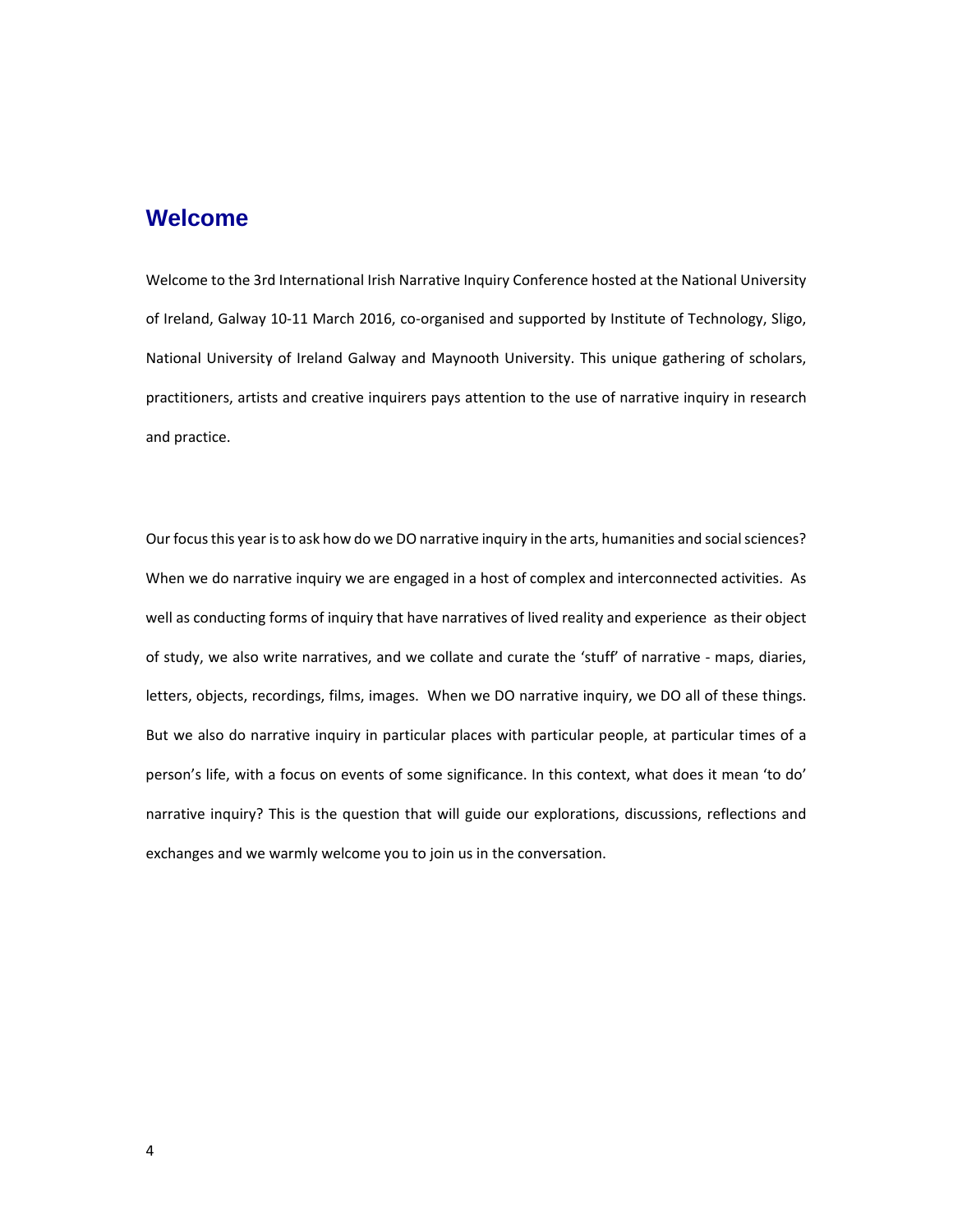### **Event Organisers**

#### **Event Coordinators (Inter‐‐**‐**Institutional)**

Anne Byrne (School of Political Science and Sociology, NUI Galway) anne.byrne@nuigalway.ie Grace O'Grady (Education Department, Maynooth University) Grace.OGrady@nuim.ie Jackie O'Toole (Department of Social Science, IT Sligo) otoole.jacqueline@itsligo.ie

### **Event Organisers, College of Arts, Humanities, Social Sciences and Celtic Studies (NUI Galway)**

Anne Byrne (School of Political Science and Sociology, NUI Galway) anne.byrne@nuigalway.ie Bonnie Long (School of Education, NUI Galway) bonnie.long@nuigalway.ie Kathy Reilly (School of Geography and Archaeology, NUI, Galway) kathy.reilly@nuigalway.ie Simon Warren (Centre for Excellence in Learning and Teaching, NUI Galway) simon.warren@nuigalway.ie Gillian Browne, (School of Political Science and Sociology, NUI Galway) Gillian.browne@nuigalway.ie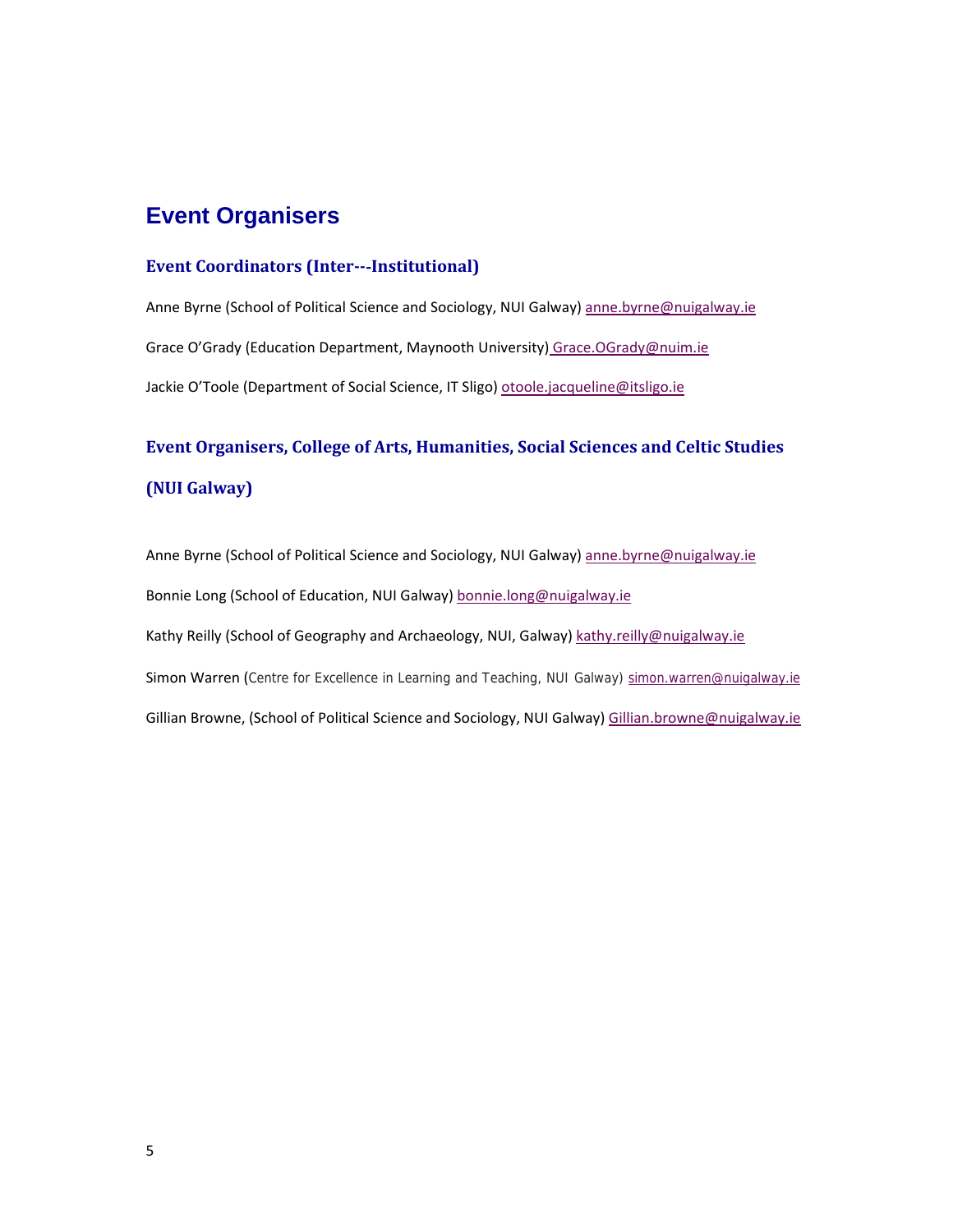## **Programme:**

### **Thursday 10th March**

| Time            | <b>Session</b>                                                                                                                                                                                |
|-----------------|-----------------------------------------------------------------------------------------------------------------------------------------------------------------------------------------------|
| $16:30-17:45$   | Registration Institute for Lifecourse and Society                                                                                                                                             |
| $18:00 - 19:30$ | Welcome by Conference Convenors: Anne Byrne, Bonnie Long, Kathy<br>Reilly & Simon Warren with Jackie O'Toole and Grace O'Grady                                                                |
|                 | Keynote address Professor Ann Phoenix, Thomas Coram Research<br>Unit, Department of Social Sciences, UCL Institute of Education,<br>University of London and a Fellow of the British Academy. |
| 19:30           | Wine reception                                                                                                                                                                                |

### **Friday 11th March – Overview**

| <b>Time</b>     | <b>Session</b>                                         |
|-----------------|--------------------------------------------------------|
| $09:00 - 10:30$ | Parallel Sessions 1 (4 parallel sessions - 90 minutes) |
| $10:30 - 11:00$ | <b>Break</b>                                           |
| $11.00 - 12.30$ | Parallel Sessions 2 (4 parallel sessions - 90 minutes) |
| $12:30 - 13:30$ | Lunch                                                  |
| $13:30 - 15:00$ | Parallel Sessions 3 (4 parallel sessions - 90 minutes) |
| $15:00 - 15:30$ | <b>Break</b>                                           |
| $15:30 - 17:00$ | Parallel Sessions 4 (3 parallel sessions - 90 minutes) |
| $17:00 - 18:00$ | Closing Plenary facilitated by Prof. Ann Pheonix       |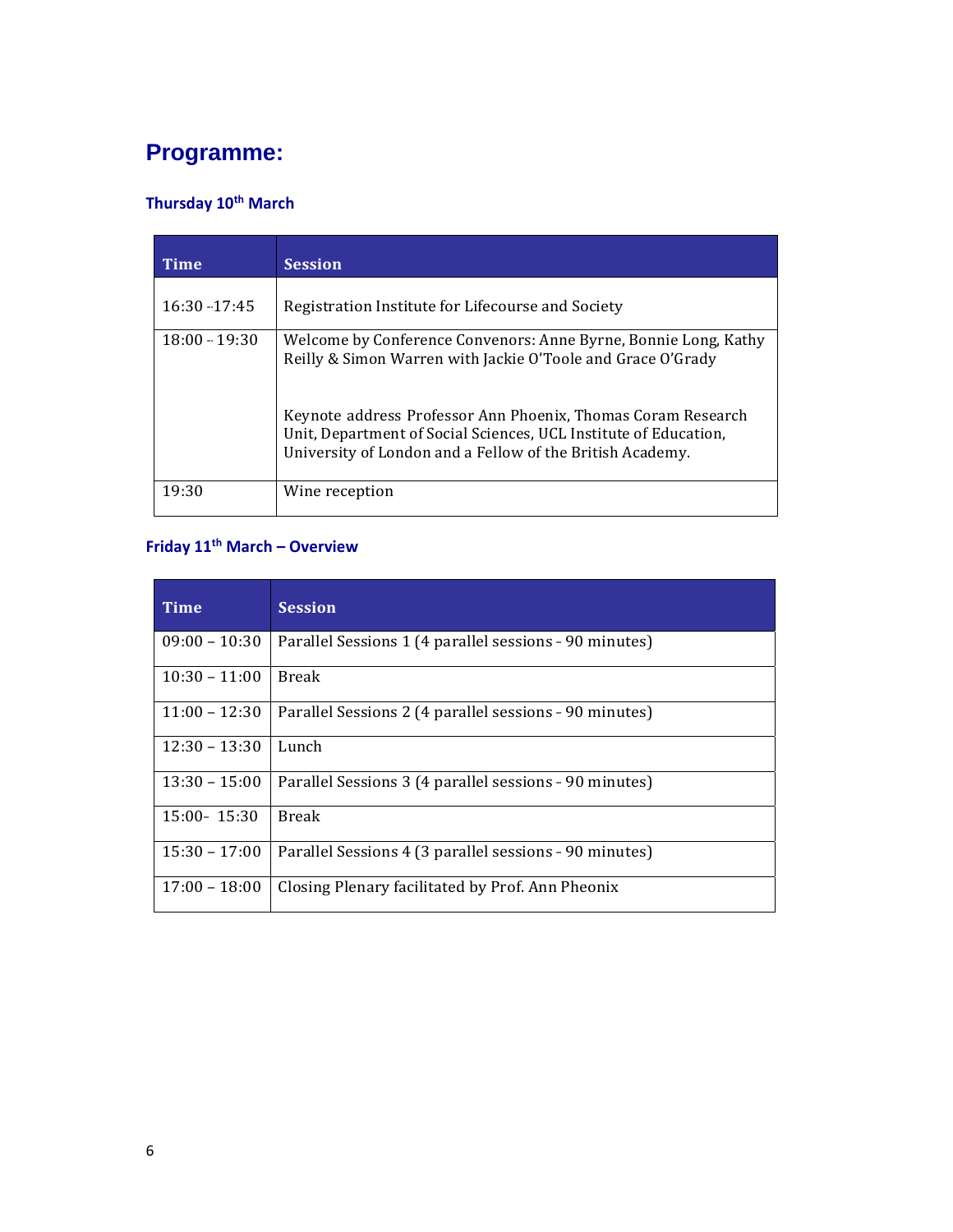### **Keynote Presentation**

### **Thursday 10th March at 18:00**

#### **Doing Multi‐method Narrative Inquiry: Researching family lives across the life course**

#### **Ann Phoenix**

The exciting proliferation of narrative research has led to welcome attention to methods and the setting aside of questions about what defines narrative research. No longer is it sufficient to suggest that narratives are organised around temporality. Instead, there is increasing recognition that narrative itself takes many forms, including the visual and embodied; that it can be organised by place and space, as much as by time and that 'small stories' (narratives in interaction) are as important as 'big stories' or stories that conform to particular structures or genres.

This paper first considers the ways in which understandings of narrative inquiry have expanded over the last decade and argues that new approaches to narrative engage holistically with the complexity of everyday practices, social life, language, identities and memory. It is not, therefore either helpful or necessary to counterpose narrative approaches. Instead, as with other areas of research, a both/and approach is frequently helpful. The second part of the paper draws on a large programme of research (NOVELLA—Narratives of Varied Everyday lives and Linked Approaches) to explore the ways in which family lives and everyday habitual practices can fruitfully be studied using a variety of narrative approaches

**Ann Phoenix** is Professor of Psychosocial Studies at the Thomas Coram Research Unit, Department of Social Sciences, UCL Institute of Education, University of London and a Fellow of the British Academy. She co-directed the Childhood Wellbeing Research Centre funded by the Department for Education and is the Principal Investigator on NOVELLA (Narratives of Varied Everyday Lives and Linked Approaches), an ESRC National Centre for Research Methods node. Her research is mainly about social identities and the ways in which psychological experiences and social processes are linked. It includes work on racialised and gendered identities and experiences; mixed‐parentage, masculinities, consumption, young people and their parents and the transition to motherhood. Much of her research draws on mixed methods and includes narrative approaches.

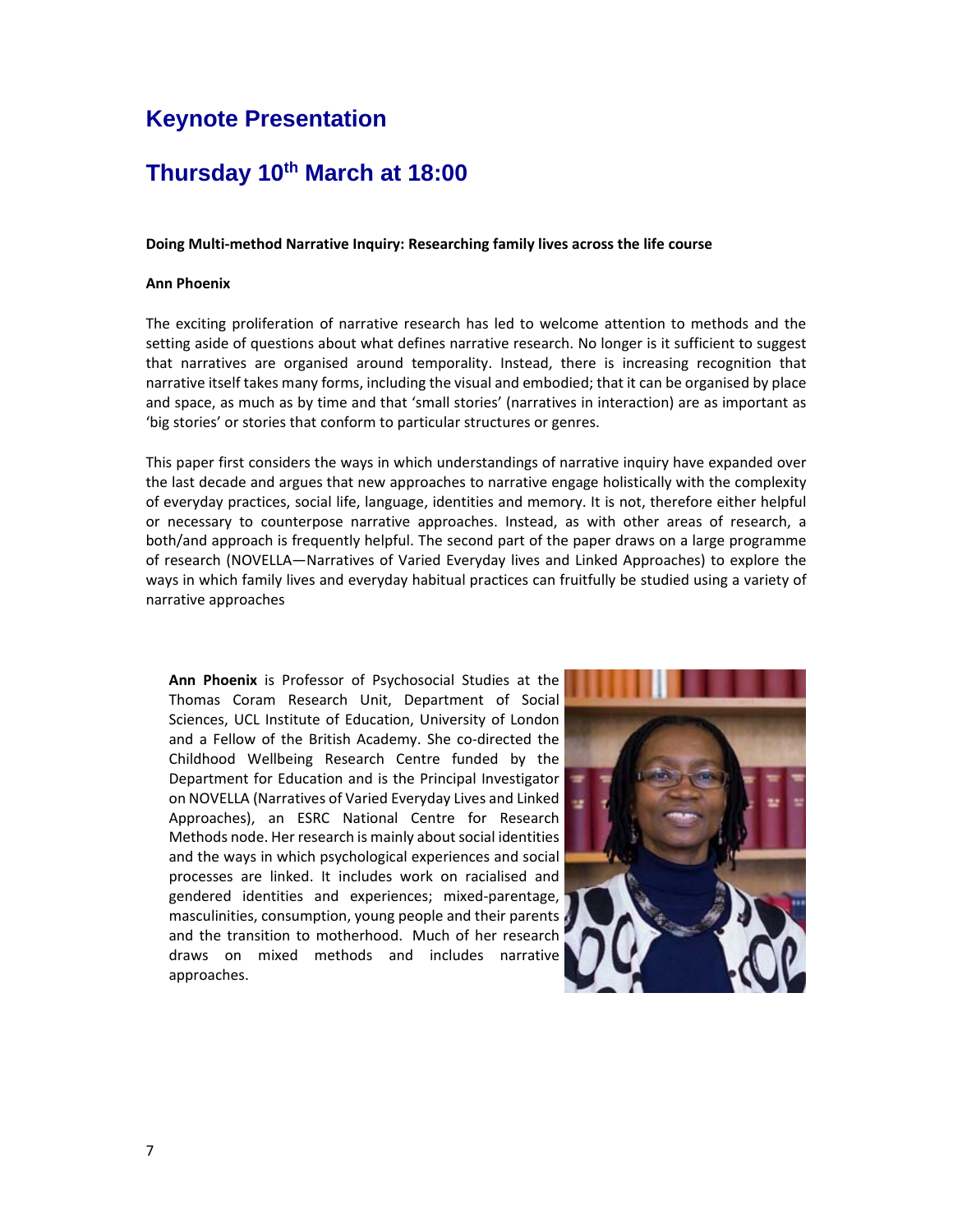# **Friday 11th March – Detail**

### **Friday 11th March – Schedule 9:00‐10:30 am Parallel Session 1**

| <b>Boardroom</b>                                                                                            | <b>Narrating the Self: Identity and Education</b>                    | Chair:<br><b>Simon Warren</b> |
|-------------------------------------------------------------------------------------------------------------|----------------------------------------------------------------------|-------------------------------|
|                                                                                                             | Walking and Talking Narratives of Precarious work in Adult Education | Jerry O'Neill                 |
| Creating Stories in Early Years 2016                                                                        |                                                                      | John McGarrigle               |
| Finding my Voice in Narrative                                                                               |                                                                      | Claire Fahy                   |
| "Law School is made to make you Cry on the Subway": Stories from Law<br><b>Students with Mental Illness</b> |                                                                      | Michael McCue                 |

| G006                                                                                                      | <b>Narrating Place: Media and Place</b>                                | Chair:<br><b>Grace O'Grady</b> |
|-----------------------------------------------------------------------------------------------------------|------------------------------------------------------------------------|--------------------------------|
| Film                                                                                                      | Narrating Lived Reality of a Gaeltacht (Irish speaking) Community on   | Eilís Ní Dhúill                |
| The Gifts of the Little People' – The Ethos of the Gift in Traditional Irish<br>Narratives of the Fairies |                                                                        | Aibhe Nic Giolla<br>Chomhaill  |
| Reeling in the Song Lines: Chasing down the Story of Myself                                               |                                                                        | John Tunney                    |
| Nina Bouraouri & Assia Djebar                                                                             | Narrating Algeria as Self & Other in the Auto-Ethnographical Novels of | Christine O'Dowd<br>Smyth      |

| G009                                                                                                   | <b>Narrating Methodological Frameworks</b>                                                          | <b>Chair: Tanja</b><br><b>Kovacic</b> |
|--------------------------------------------------------------------------------------------------------|-----------------------------------------------------------------------------------------------------|---------------------------------------|
| Participant's                                                                                          | The Utilisation of the VCR Method of Analysis in Highlighting the<br>Self and the Researcher's Self | <b>Rosemary Crosse</b>                |
| The use of Interpretative Phenomenological Analysis in Architecture                                    |                                                                                                     | Cliona Rooney                         |
| A Weird Culture Shock: Founding an Academic Writing Centre in the UK<br><b>Higher Education System</b> |                                                                                                     | Deirdre McClay                        |
| Coming to Know Pregnant Subjectivity Using Voice Centred Relational<br>(VCRM)<br>Method                |                                                                                                     | Catherine Conlon                      |

| <b>Auditorium</b>                                                                   | Narrating the Place of Children and Young<br><b>People</b>                                                                                          | Chair:<br><b>Marguerita</b><br><b>McGovern</b>      |
|-------------------------------------------------------------------------------------|-----------------------------------------------------------------------------------------------------------------------------------------------------|-----------------------------------------------------|
|                                                                                     | 'I feel like I'm Part of Something Bigger': Narratives of Belonging, Place and<br>Connectedness among Young People Attending Youth Cafes in Ireland | Lisa Moran.<br>Bernadine Brady and<br>Cormac Forkan |
| Exploring Childhood in Ireland: Narrating the Places and Spaces of<br>Everyday Life |                                                                                                                                                     | Kathy Reilly                                        |
|                                                                                     | Visualising Emplacement: Some Bodies at Play                                                                                                        | Patricia McCaffrey                                  |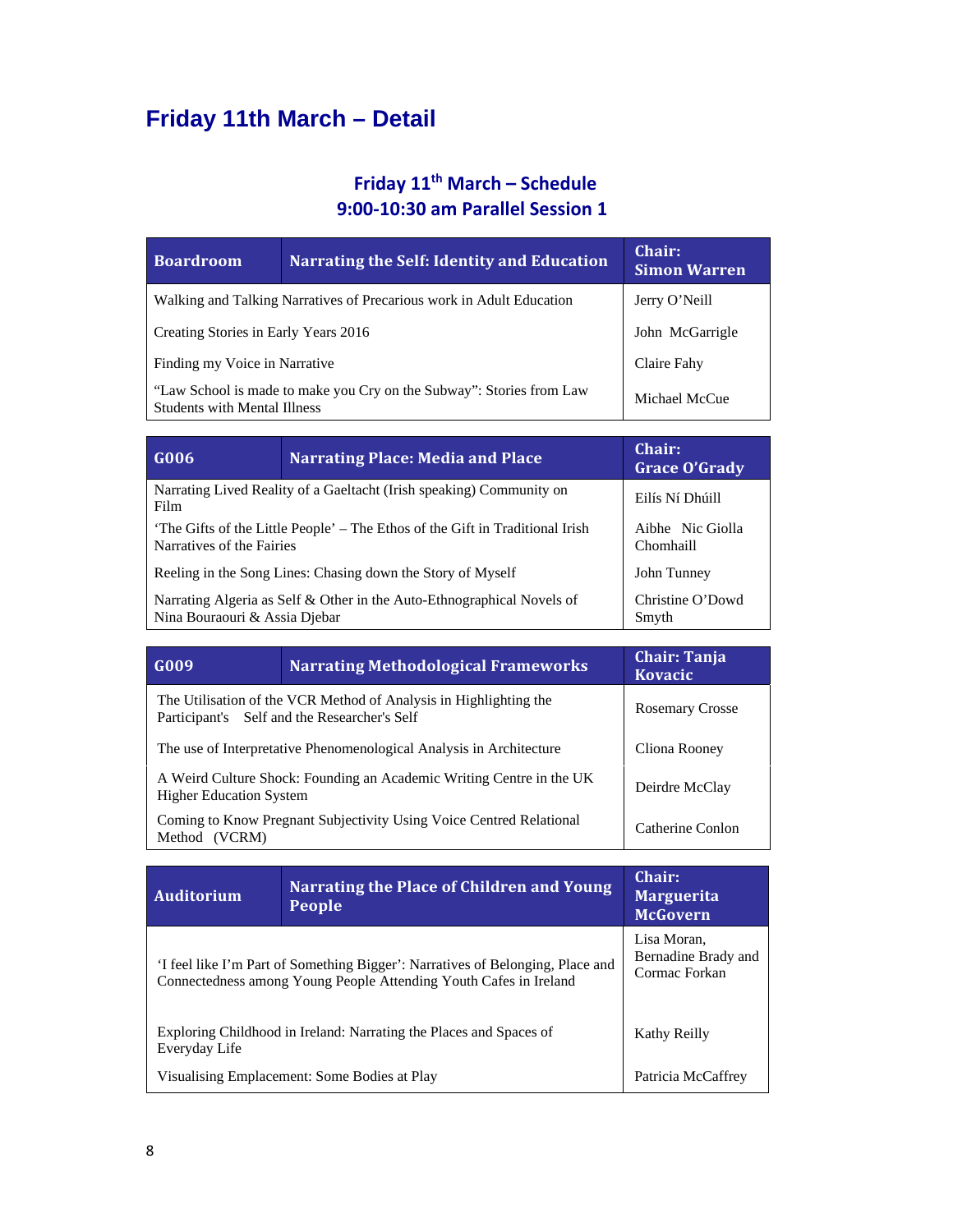### **11:00‐12:30 am Parallel Session 2**

| <b>Boardroom</b> | <b>Narrating the Self: Professional Identities</b>                           | Chair:<br><b>Simon Warren</b>                |
|------------------|------------------------------------------------------------------------------|----------------------------------------------|
|                  | Auto Ethnography - An Arts Based Approach towards an Inner Mythology         | Lorraine McIllrath                           |
| as a Data Source | Narrative Inquiry into Identity of Novice Professionals: Using Online Posts  | Elizabeth Chan                               |
|                  | Professional Self: A Social Care Student's Auto-ethnographic Narrative       | Lillian Byrne-<br>Lancaster                  |
|                  | Narrating the Self – Collaboratively Interrogating Identity Through Practice | Fiona McDonagh &<br><b>Dorothy Morrissey</b> |

| G006                                                                                         | <b>Narrating the Nation</b>                                          | <b>Chair: Kathy</b><br><b>Reilly</b>      |
|----------------------------------------------------------------------------------------------|----------------------------------------------------------------------|-------------------------------------------|
| Palestinian Conflict                                                                         | Searching for the "Fairytale Ending" in Fantasy Films of the Israeli | Amber Shields                             |
| Narrating Nacíon (Nation): An Exploration of the St. Patrick's Battalion in<br>Music and Art |                                                                      | Samuel Saldívar III<br>and Michael McCue  |
| From Ghent to Preston via Ruhleben: An Irish-German Family Story of the<br>First World War   |                                                                      | Claudia Sternberg<br>and Maureen<br>Waugh |

| G009                                                            | Narrating the Digital in Education | Chair:<br><b>Bonnie Long</b> |
|-----------------------------------------------------------------|------------------------------------|------------------------------|
| A Narrative Approach to Meaningful Moments in Learning to Teach |                                    | Paul Conway                  |
| Using Lego Serious Play to Model a Narrative                    |                                    | Marguerita McGovern          |

| Auditorium                                                                                                              | <b>Methodology: BNIM</b>                                                                                                              | Chair:<br><b>Anne Byrne</b>                                                                          |
|-------------------------------------------------------------------------------------------------------------------------|---------------------------------------------------------------------------------------------------------------------------------------|------------------------------------------------------------------------------------------------------|
| Harnessing Farmer's Knowledge and Narratives for the Prevention and<br>Control of Paratuberculosis on Irish Dairy Farms |                                                                                                                                       | Lisa Moran, Áine<br>Macken-Walsh, Conor<br>McAloon, Michael<br>Doherty, Anne Byrne<br>and Paul Whyte |
| An Exploration of Infant Feeding Practices among Western African<br>Mothers living in the Community in Ireland          |                                                                                                                                       | Sarah Brennan and<br>Anne McFarlane                                                                  |
|                                                                                                                         | Novel Narrative Possibilities: Using a Biographical Narrative Interpretative<br>Method (BNIM) Within Intellectual Disability Research | Susan Flynn                                                                                          |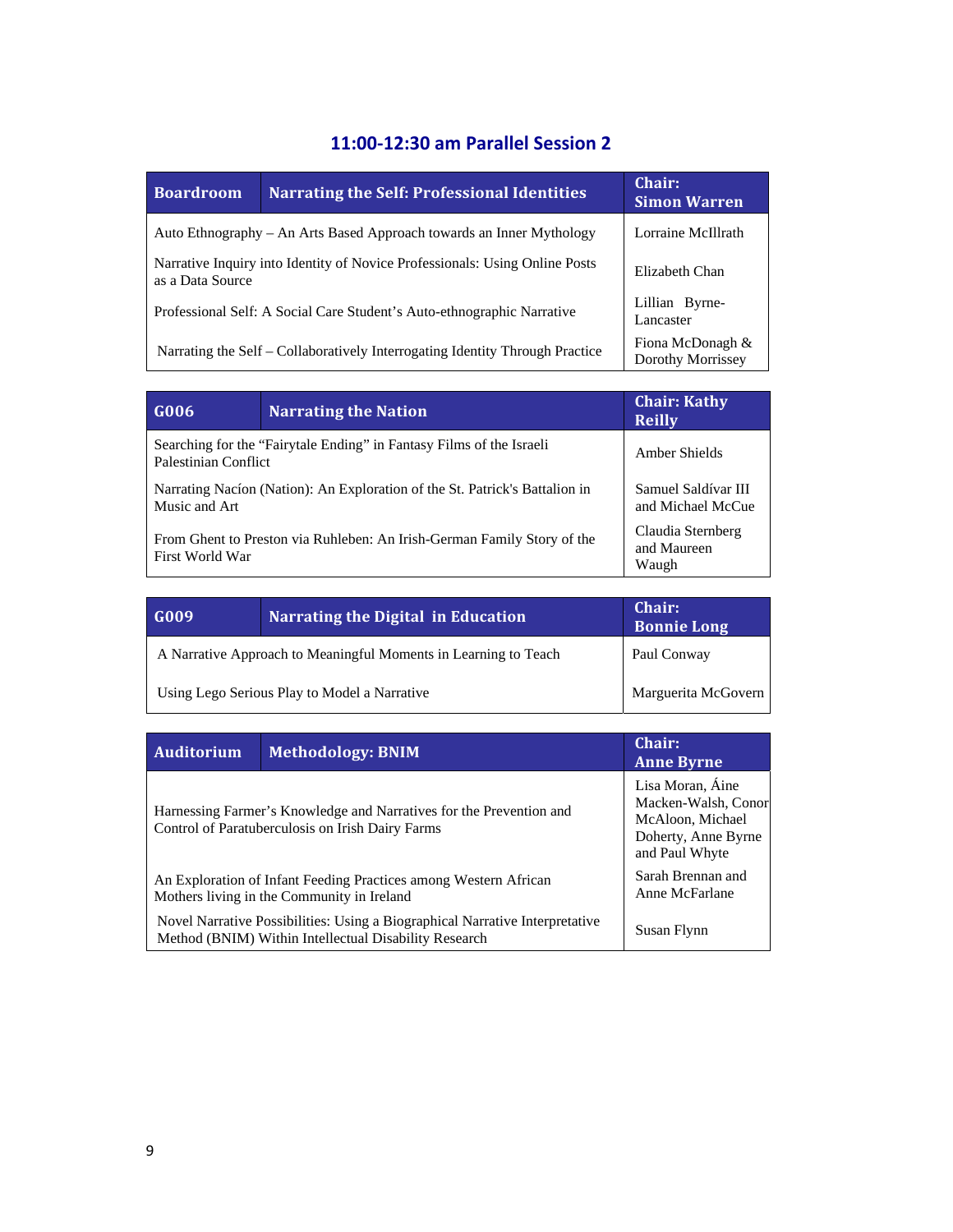### **13:30‐15:00 am Parallel Session 3**

| <b>Boardroom</b>                                                                                                                                                                                                          | Narrating the Self: Inequality & Identity                             | Chair:<br><b>Kathy Reilly</b>      |
|---------------------------------------------------------------------------------------------------------------------------------------------------------------------------------------------------------------------------|-----------------------------------------------------------------------|------------------------------------|
| ethnic Identity                                                                                                                                                                                                           | Constructing Identities with Young People: Making Visible White as An | Grace O'Grady                      |
|                                                                                                                                                                                                                           | Is There a Way Back to me, for me?                                    | <b>Thomas Coombes</b>              |
| VOICES: Voices Of Individuals Collectively Exploring Self-determination -<br>A Narrative Based Methodology Opening Space for Stories and Counter-<br>stories of People with Disabilities Exercising their Legal Capacity. |                                                                       | Eilionoir Flynn and<br>Liz Brosnan |
|                                                                                                                                                                                                                           | Discovering my researcher identity during the fieldwork.              | Sasha Noonan                       |

| G006                                                                                                                                           | <b>Narrating the Nation: Place and Activism</b>                         | Chair:<br>Lisa Moran |
|------------------------------------------------------------------------------------------------------------------------------------------------|-------------------------------------------------------------------------|----------------------|
| Morocco                                                                                                                                        | Narrating Sluts and Victims in Social Media: Women's Online Activism in | Aura Lounasmaa       |
| Storytelling is a Political Action: How and Why Narratives of Trauma are<br>Caroline Dutka<br>Controlled Within the Family during the Troubles |                                                                         |                      |
| Enstranged Latinidad: Paratextual Reimaginations of Comic Characters in<br>DjangoZorro                                                         |                                                                         | Samuel Saldívar III  |
|                                                                                                                                                | The Past is Never Dead: Bloody Sunday After the Inquiry                 | Joseph Robinson      |

| G009                                                                                                                            | <b>Methodology: Methodological Reflection</b> | <b>Chair: Simon</b><br><b>Warren</b> |
|---------------------------------------------------------------------------------------------------------------------------------|-----------------------------------------------|--------------------------------------|
| Chronos, Kairos, and the Intimacy of Narrative<br>Sheila Ross                                                                   |                                               |                                      |
| Narrative Inquiry in Sociology: Methodological Nirvana or Just More of<br>the same?                                             |                                               | Jaqueline O'Toole                    |
| "Doing" Narrative Inquiry- Challenges and Considerations                                                                        |                                               | Claire O'Reilly                      |
| Re-thinking ethics in narrative research: The case of biographical research<br>Gabriela Spector-<br>with Older Adults<br>Mersel |                                               |                                      |

| <b>Auditorium</b>                                                                                             | Methodology: Unpacking the Relationship<br><b>Between Story Teller and the Story</b> |  |
|---------------------------------------------------------------------------------------------------------------|--------------------------------------------------------------------------------------|--|
| The Axe Remained Rusty: Gender in Two Irish Variants and Two Tellings of<br>ATU1423 'The Enchanted Pear Tree' | Lillis O'Laoire                                                                      |  |
| Dorothy Morrissey<br>From Narrative Inquiry to Autoethnography                                                |                                                                                      |  |
| Stories r Us? 'Knowing Well and Knowing Responsibly' – Navigating<br>Unreliability in Narrative Inquiry       | Hilary Tierney &<br>Ciara Bradley                                                    |  |
| The role of Poetic Process in Narrating the Self<br>)'Mallev<br>Mary                                          |                                                                                      |  |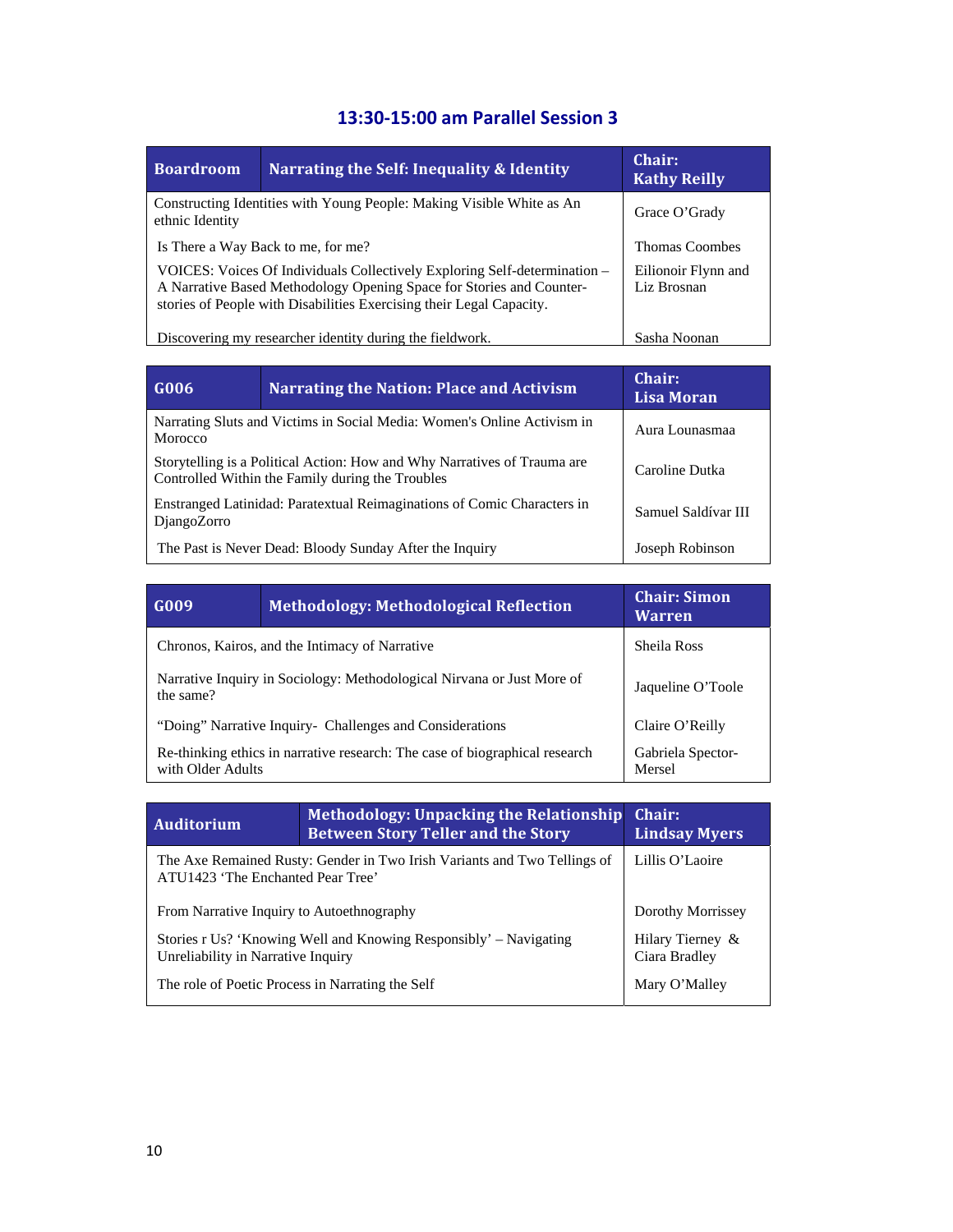### **15:30 ‐17.00 Parallel Session 4**

| <b>Boardroom</b>                                                                                                                                   | <b>Narrating the Self: Inequality &amp; Identity 2</b> | Chair:<br><b>Grace O'Grady</b> |
|----------------------------------------------------------------------------------------------------------------------------------------------------|--------------------------------------------------------|--------------------------------|
| Negotiating Selfhood: Mental Capacity Assessment as Narrative Inquiry                                                                              |                                                        | David Gibson                   |
| How Adults Tell: Using Biographical Narrative Interviewing Methodology<br>(BNIM) to Gather the Experiences of Survivors of Childhood Sexual Abuse  |                                                        | Joseph Mooney                  |
| Exploring the Self in Pilot Projects-Tensions and Opportunities-Testing<br>Narrative Inquiry in the Lived Experience of Supervision in Social Care |                                                        | Aoife Prendergast              |
| Narrating the Deaf Self in Autoethnography<br>Noel O'Connell                                                                                       |                                                        |                                |

| G006                                                                                                                        | <b>Narrating the Self: Gender</b> | Chair:<br>Tanja Kovacic             |
|-----------------------------------------------------------------------------------------------------------------------------|-----------------------------------|-------------------------------------|
| 'Were not just boots and tractors, I'm a business man too': Constructing Irish<br>Male Farm Identity through the Narrative. |                                   | Peter Cush and Aine<br>Macken-Walsh |
| The narrative construction of selves in a study of women doctoral students'<br>career aspirations                           |                                   | Rachel Handforth                    |
| The Stinging Nettle Atlas: Sharing memories of place                                                                        |                                   | Luci Gorell Barnes                  |

<u> 1989 - Johann Stoff, deutscher Stoffen und der Stoffen und der Stoffen und der Stoffen und der Stoffen und de</u>

| G <sub>009</sub>                                                                                                        | <b>Narrating the Digital: Digital Methodologies</b> | Chair:<br><b>Bonnie Long</b>                                                           |
|-------------------------------------------------------------------------------------------------------------------------|-----------------------------------------------------|----------------------------------------------------------------------------------------|
| Visual and Written Narrative: From Paper to Digital, An Alternative Way to<br>Enlighten Reality                         |                                                     | Nadia Nahjari                                                                          |
| Generative Genres: The ubiquity and utility of narrative in the design of<br>educational technology                     |                                                     | Tony Hall,<br>Bonnie Thompson Long,<br>Eilis Flanagan,<br>Mary Higgins &<br>Paul Flynn |
| Reconstructing Century-old Stories for the Digital Age: A Case Study of a<br>1916 Easter Rising Alternate Reality Game' |                                                     | Ronan Lynch,<br>Bride Mallon &<br>Cornelia Connolly                                    |
| Visual Narratives on Facebook. Biographical Implications of a New Form of<br>Communication                              |                                                     | Roswitha Breckner                                                                      |

### **Poster Presentations**

| <b>ILAS Foyer</b>                                                                                  | <b>Poster Presentations</b>                              |             |
|----------------------------------------------------------------------------------------------------|----------------------------------------------------------|-------------|
| Visual Narrative and Folk Psychology: Image Drawings of Life, Death, the<br>Soul and the Afterlife |                                                          | Yoko Yamada |
|                                                                                                    | A Passion for Books and Epistolary Friendships 1943-1969 | Anne Byrne  |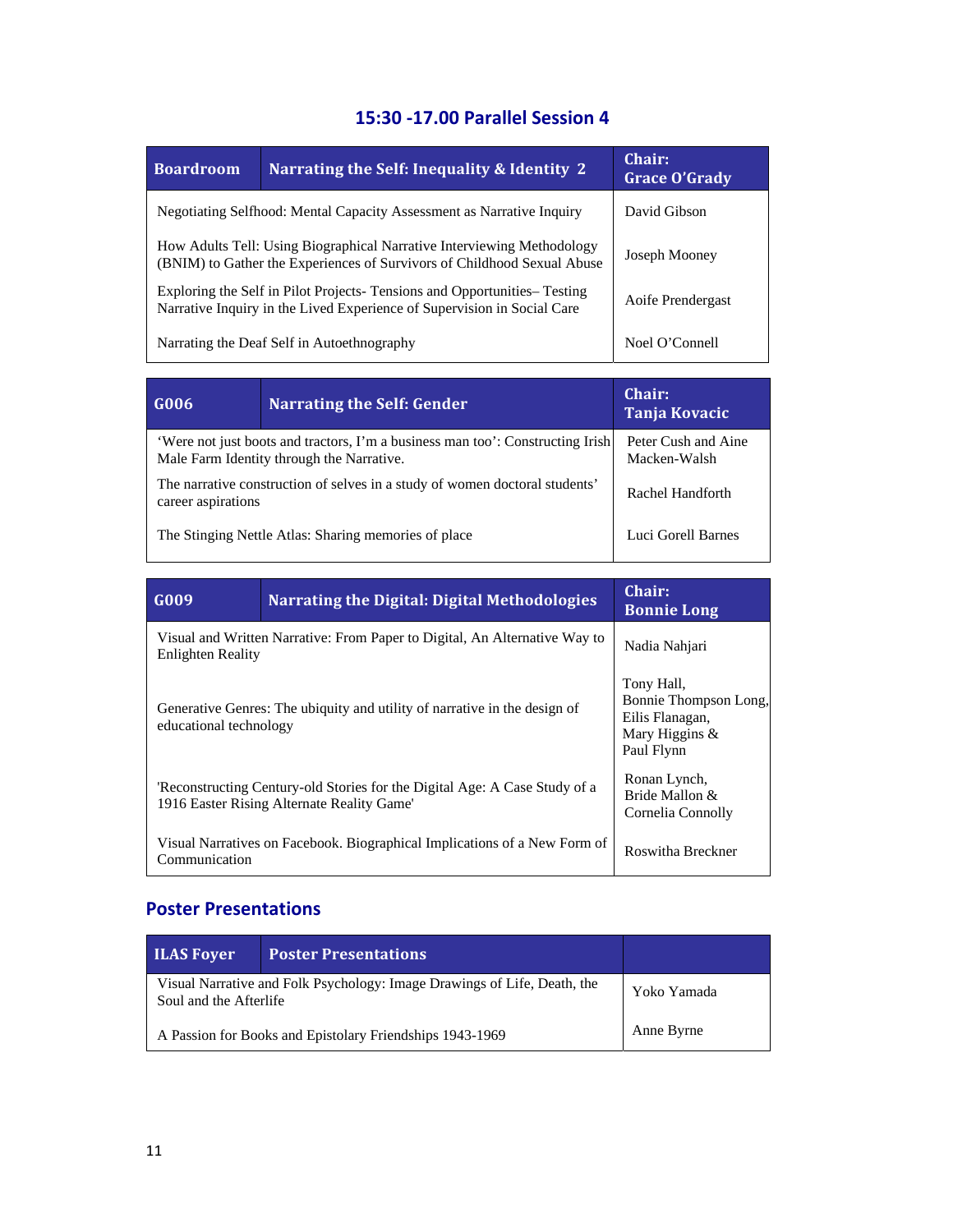### **Friday 11th March–Session detail with Abstracts Parallel Sessions 1: 09:00 to 10:30**

**Boardroom Narrating the Self: Identity and Education**

**Chair: Simon Warren**

*A (re)turn to Joyce County: reflections on a doctoral entanglement with narrative.*

#### **Jerry O'Neill**

How does a supposedly straightforward piece of research into adult educator professional development evolve into a dialogic and perambulatory encounter on an unmapped hill in north Connemara? This is the question which this reflection on a recently completed doctoral inquiry into the play and possibilities of narrative for adult educator growth will attempt to address. We may just see, in that reflection, that a naïve researcher's presumptions are confronted with a disorientating dilemma stimulated by a critically reflective rummage through personal, occupational and educational autobiographies. And that as he works through autobiographically‐located knowledge, hidden and forgotten, he also moves forward with a research project which evolves, at least in part, in response to this work on an epistemological back‐story. And that this backward‐forward journey changes the researcher's relationship and positioning to narrative as he moves through his own inquiry. What emerges, then, is an inquiry which is as much an unravelling of narrative as it is an exploration of the experience of adult educators. And in that unravelling we might see glimpses of the various ways that narrative can play out in an inquiry: as cultural artefact; as a mode of inquiry within social sciences; as the autoethnographic stories of self and culture; and as an appreciation that the forms and style a narrative takes, with more than a nod to the creative acts of literature, reveals as much as its contents. So that in the end, there is an emerging sense of narrative as a space which embraces its process and product modalities through the methodologies of writing as inquiry - writing that attempts to both represent and forge new positions, fresh perspectives on familiar themes.

*A murmuration of Early Childhood students1 ‐ transcribe, translate, transform, transmit, transcend. A rhizomatic auto ethnographic research report from the field of Early Years teaching and learning.*

#### **John McGarrigle**

This research report from the field represents my attempts to analyse student narratives of learning and identity in their Early Years course. It isthe culmination of an ongoing narrative inquiry that began in Year 1 of the degree course in Early Childhood Education on which I am a lecturer. Arriving at year 3, I invited the classto participate in workshopsinformed by creative arts practices(Richardson, 1999) where they wrote about themselves and childhood and made self portraits and masks which prompted their interpretation (see Leitch, 2010; O' Grady, 2012 and others). The degree course in Early Years practice provides the context for the discourse of these student lives in the process of becoming as they transition through their studies and each individual attempts to make sense of their situation. I gathered these narratives in creative interviews as I asked the students to explain the ideas behind their self portraits and masks. In presenting their stories I attempt to juxtapose my analysis of learning within a poststructuralist questioning of dominant narratives that may lurk in the background (texts). We swarm together temporarily in the collective of transforming lives before we depart.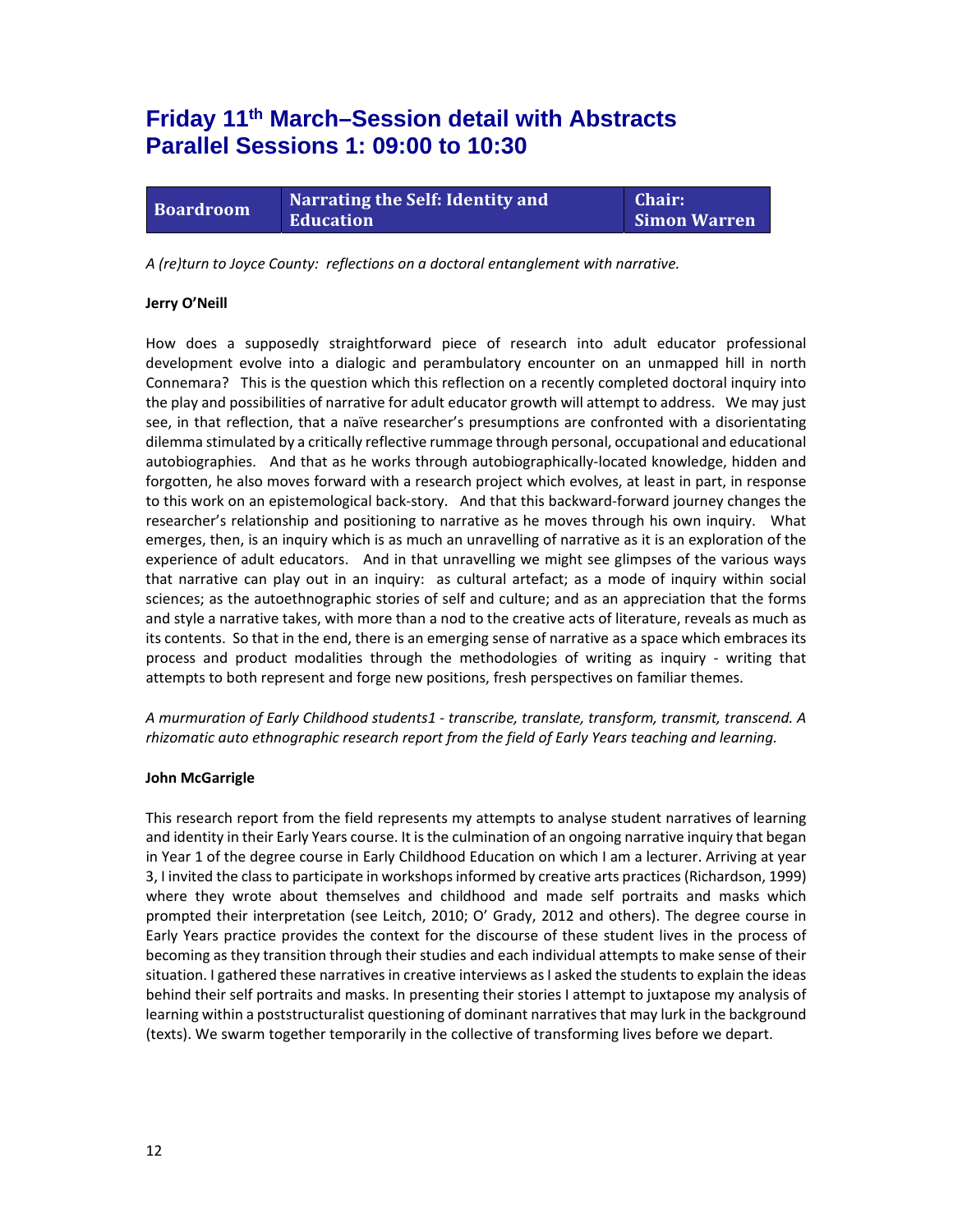#### *Finding my voice in narrative*

#### **Claire Fahy**

This paper represents the story of my journey through narrative research to date and the struggle which I have endured in finding my voice in narrative. This narrative stems from my research which was undertaken with a group of female adult learners. The aim of this research was to examine the effects of returning to education on the gender identity of women participating in further education.Asthe narrative of the researcher is an essential element of narrative inquiry (Clandinin and Connolly, 2000), I am locating my provisional personal narrative which has the possibility of changing throughout the course of the research. I am engaging in feminist research which in the inquiry process pays careful attention to the hierarchies of power, which according to Smith (2005) includes 'those power differentials that lie within research practices that can reinforce the status quo' (p.4). My research is heavily influenced by the work of Butler (2007/1990) and Davis (2003) who point out that we are and act the way we do because on many occasions we are preforming as we feel we should. As a novice researcher I have been steeped in the positivist paradigm of research therefore shifting from this model was unfamiliar territory and narrating the self in research was and still is a new and difficult journey. As I continually negotiate my identity I find myself slipping back into the old familiar paradigm which is objective and infallible and one in which the self does not exist. In giving an account of myself in narrative I am aware that 'I am' as a result of wider cultural constructs as Butler (2005, p.7‐8) notes that when the 'I seeks to give an account of itself .. it has no story of its own that is not also the story of a relation to a set of norms'. I am silenced therefore not by anyone in particular but instead by my world of experiences and expectations.

The research methodology that I am engaging in is post-structural narrative research which according to Andrews at al., (2013 p.4) employs narrative inquiry as a method of resisting existing power structures. Previously the voice which I have found in academia is male dominated and one which speaks in the third person as opposed to narrative and the art of storytelling. Therefore as I move into the narrative research paradigm in which much feminist research is based I struggle, as the male dominated voice which I have become familiar with is the one which in my experience to date, gains status and respect in the academic world. So as I continue on this narrative journey I find myself constantly reverting back to the all-important third person favoured in the world of academia and so the struggle continues.

*"Law school is made to make you cry on the subway": Stories from law students with mental illness*

#### **Michael McCue**

Mental health is highly stigmatized in American society and even more stigmatized in the legal community. Research suggests that stigma associated with mental illness deters an individual's desire to seek help. This results in law students struggling through school with an undiagnosed or untreated mental illness. Studies reveal that mental illnesses do not simply disappear when an individual graduates; rather, it follows them through their careers. The effect, then, is a high rate of alcoholism, drug abuse, and suicide in the legal profession. Because of the tremendous influence lawyers have in society, it is imperative to address their mental health concerns prior to or during law school. Unfortunately, little empirical research exists on the topic. "Law school is made to make you cry on the subway": Stories from law students with mental illness is a by‐product of my in‐progress PhD dissertation exploring the lived experiences of American law students with mental illness. This presentation shares how these students understoond their law school experience. I interviewed 11 law students throughout the United States who self-identified as having a mental disorder. Through a series of three guided interviews the participants shared with me their biographical history, their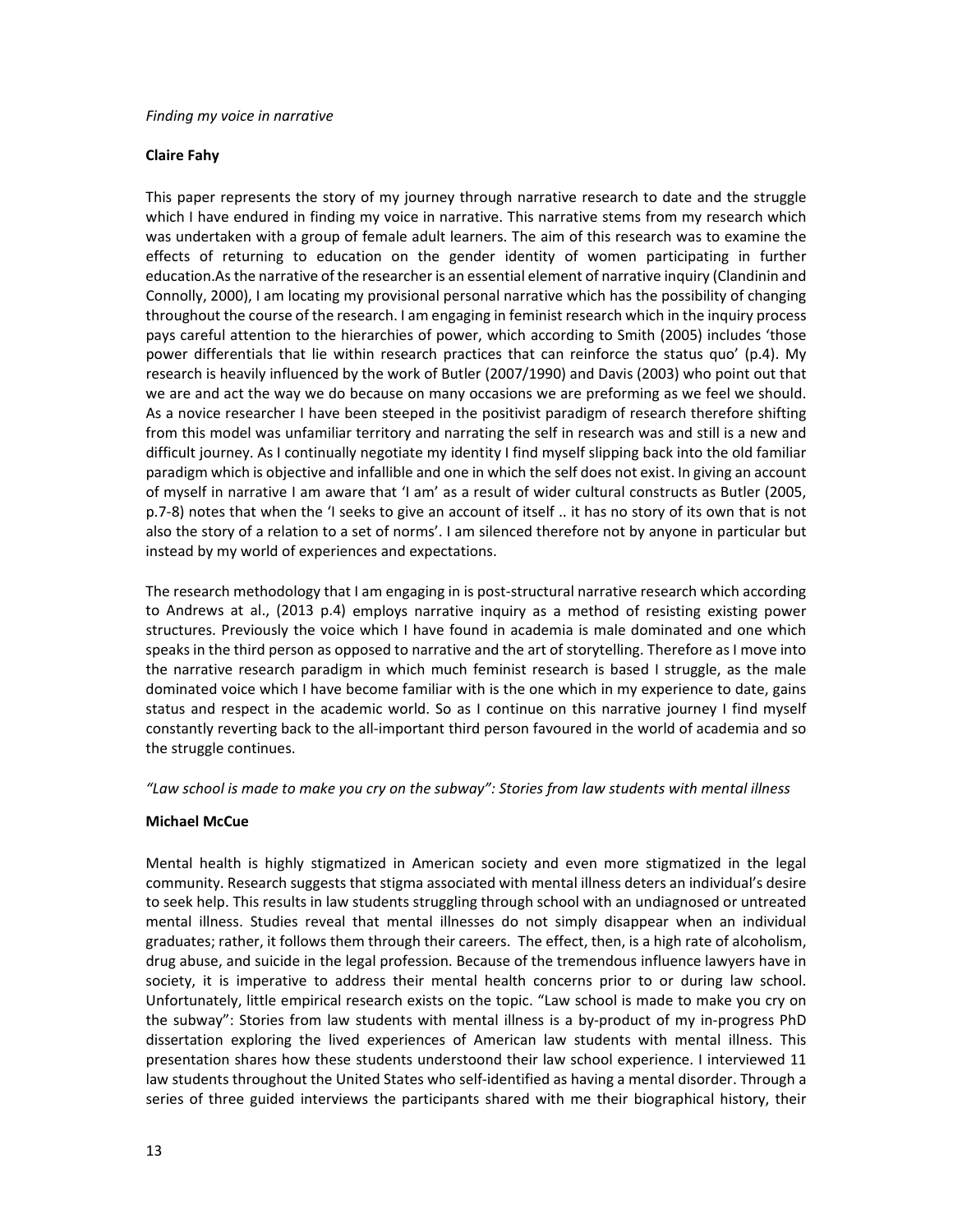experiences in their undergraduate studies, and any work experience. Further, they shared their lived experiences of law school with me. Using hermeneutic phenomenology as the research method allowed individual students the opportunity to make sense of their own experiences. Their stories were further analyzed through my own positionality. Using the students' narratives allowed me to show how mental disorders affect law students, both academically and personally. More importantly, the individuals participating in this study viewed it as a therapeutic opportunity allowing them to share their experiences in a safe space.

| G006 | <b>Narrating Place: Media and Place</b> | <b>Chair:</b> |
|------|-----------------------------------------|---------------|
|      |                                         | Grace O'Grady |

*Narrating lived reality of a Gaeltacht (Irish speaking) community on film*

#### **Eilís Ní Dhúill**

This paper sets out to examine and compare how two filmmakers from the West Kerry Gaeltacht of Corca Dhuibhne draw on the visual nature of film to help narrate the lived experience of carefully chosen members of their community. Deireadh an Áil (Feiritéar, 1996), a one hour documentary film produced in 1996 for RTÉ, and Bibeanna (Ní Shúilleabháin, 2007), a six part documentary series produced in 2007 for TG4, will be taken as case studies. A detailed examination of how the filmmakers Feiritéar and Ní Shúilleabháin frame and visually present the narratives of their participants reveals the intricacies of cultural practice in Corca Dhuibhne. The stories of traditionally Irish speaking members of the Corca Dhuibhne Gaeltacht have since the beginning of the 20th century lured scholars, filmmakers, artists and storytellers from around the world. The creative documentation of these encounters was often presented in formats culturally extrinsic to the Gaeltacht community. With the growing accessibility to video and television production, and in particular with the founding of the national Irish language television station TG4, came the opportunity for the Corca Dhuibhne community to narrate their lived experience on their own terms of reference. The resulting documentaries, of which Deireadh an Áil and Bibeanna are key examples, are a visual synthesis of culturally specific form and content. Drawing on the philosophical foundations of hermeneutic phenomenology (proposed by Heidegger), I will read the films as texts created out of a cultural practice. A core element of the close textual reading I propose is the thick description (Geertz, 1973) of the filmmakers visually representation of the testimonies of those members of their community whom they choose to interview. To assist me in identifying the various elements of the documentaries that come together to present a coherent picture, I will draw on the insights into film form offered by Bordwell and Thompson (2008). The resulting detailed analysis will offer access to the intricacies of the narrative culture and tradition of members of the Corca Dhuibhne Gaeltacht and their visual representation in Irish‐language documentary film.

'The Gifts of the Little People' - The Ethos of the Gift in Traditional Irish Narratives of the Fairies

#### **Ailbhe Nic Giolla Chomhaill,**

In his highly influential essay 'The Gift: The form and reason for exchange in archaic societies,' the French sociologist Marcel Mauss put forth the theory that, in societies in which capitalism is not the primary economic system, the giving, receiving and reciprocation of gifts is governed by a strict set of rules. The Gift Economy, according to Mauss, is a complex cycle in which the gifts exchanged between persons, families and social groups play a fundamental role in the distribution and control of communal wealth. This cyclical system ensures that no one member of the community receives more than his or her fair share of communal profits, a key element in maintaining social alliances within the group. A vast amount of fairy legends has been collected by the Irish Folklore Commission since its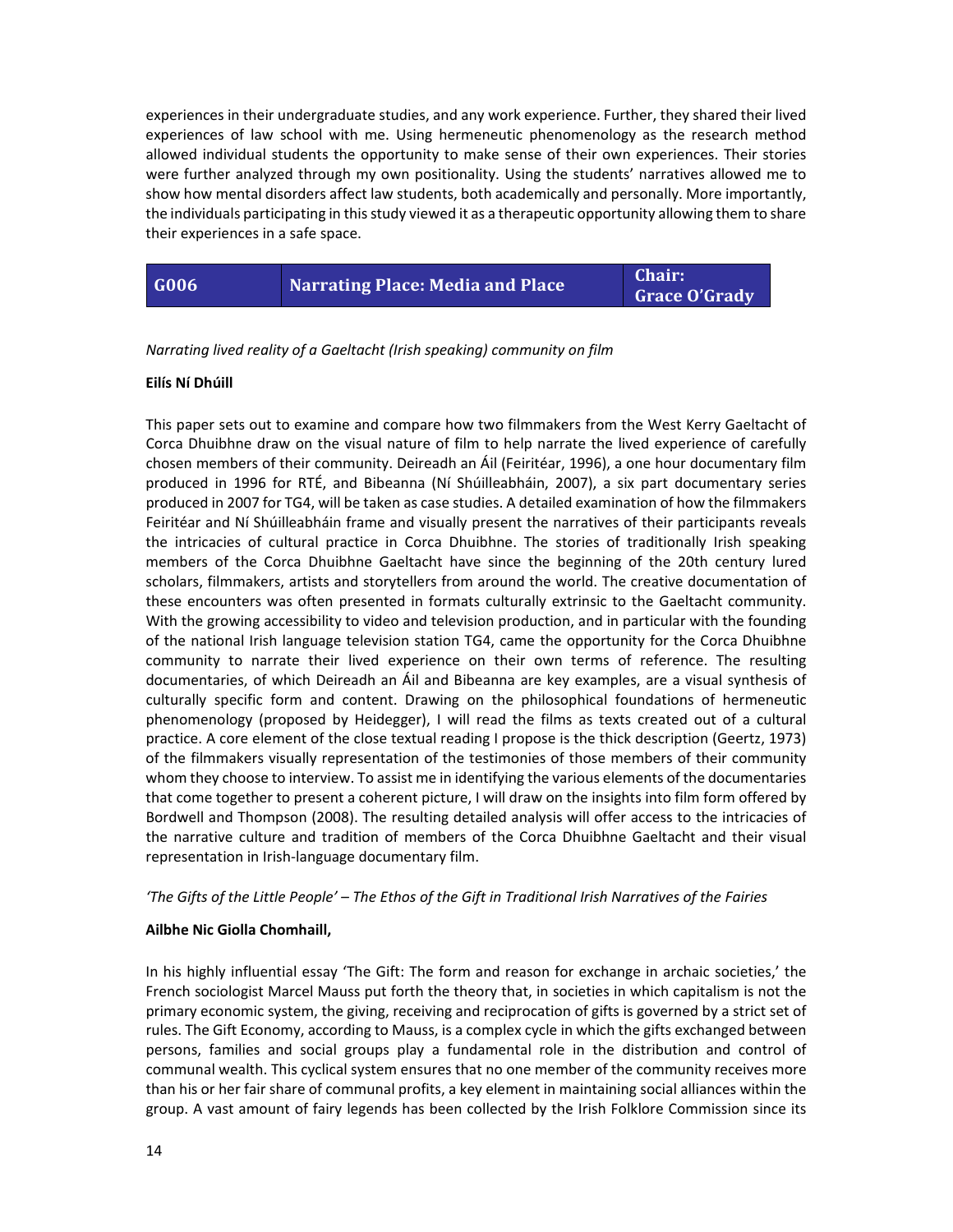inception in 1935. Recent scholarly engagement with these narratives has given us new insight into the social issues raised and discussed within the tales: according to Angela Bourke, fairy narratives are closely associated with boundaries, 'in the landscape, in time, and in human life,' and one of their major functions is discipline. By applying Mauss' theory of the Gift Economy to traditional Irish narratives of the 'Little People,' this paper explores the reciprocal relationship between the traditional community and the otherworldly realm of the slua sí. A brief overview of the Gift Economy, as theorised by Mauss and others, isfollowed by an analysis of fairy narratives pertaining to three specific themes: the exchange of gifts between humans and the fairies, the preservation of áiteanna uaisle ('noble places'), and the bestowal of special gifts or talents on humans by the fairies, often as a reward for human kindness and compassion.

*Reeling in the song lines: chasing down the story of myself*

#### **John Tunney**

I belong to a family of traditional singers, one that carries a repertoire and a style of singing that goes back to the decades before the Great Famine. The tradition is rooted in the Donegal‐Fermanagh borderlands, an area defined by the shores of Lough Erne to the south and melting into a jumbled patchwork of drumlins and lakes to the north. Songs popularised by singers from the Tunney-Gallagher‐Meehan‐Monaghan song tradition can be found in the repertoires of professional and amateur folk performers in Ireland, Britain, the USA and Canada. The Chieftains, Planxty, Steel Eye Span, Altan, Dervish, The Voice Squad, The Boys of the Lough, Paul Brady, Dolores Keane, Andy Irvine, Dick Gaughan, Mick Maloney, and Cara Dillon represent only a handful of the professional and semi‐ professional performers who have recorded songs from this repertoire. My research in recent years has led me to pursue the origins of this family tradition back to a place that I have designated 'The Three Townlands' – Tamur, Rushen and Mallybreen – where, up until the early decades of the twentieth century, folk life in all its forms, but particularly the genre of unaccompanied 'traditional singing', still flourished to a high degree. The study of such traditions, their songs, singers and the cultural landscapes that they inhabit, or inhabited, continue to be the subject of folkloristic and ethnographic investigation. I have adopted a Heritage Studies approach to my research, adjudging its mixed methods practice, and especially its emphasis on the role of memory and identity formation, as offering rich and interesting possibilities. Narrating such places, their traditions and sadly, as in this case, their decline, invariably involves sifting through the stories of many individual lives, the intergenerational fortunes of specific families, as well as the wider story of the supporting communities in which they developed. The story of how the song tradition of The Three Townlands came to be, the interlocking narratives of individuals and of intermarried families will form the bedrock of the proposed paper. The role of topography, of mountain, drumlin, bog and meadow, not just as necessary backdrop, but as the moulder and nourisher of both individual and of communal identity will form another strand. The heart of the presentation will be my own quest to engage with this heritagescape. The quest has become an act of creative remembering, blending recovered past narratives with concrete experiences in the present. Standing in a ruined house on Rushen Hill, singing a song that my great grandfather sang within those same walls is a discovery of myself – simultaneously an experience of performative memory and an act of self-narration. Viewing my work in an auto-ethnographic manner has freed me from concerns over subjective enquiry and allowed me tell the story as both academic investigator and participant, a link in the cultural chain that is in itself the focus of my investigations.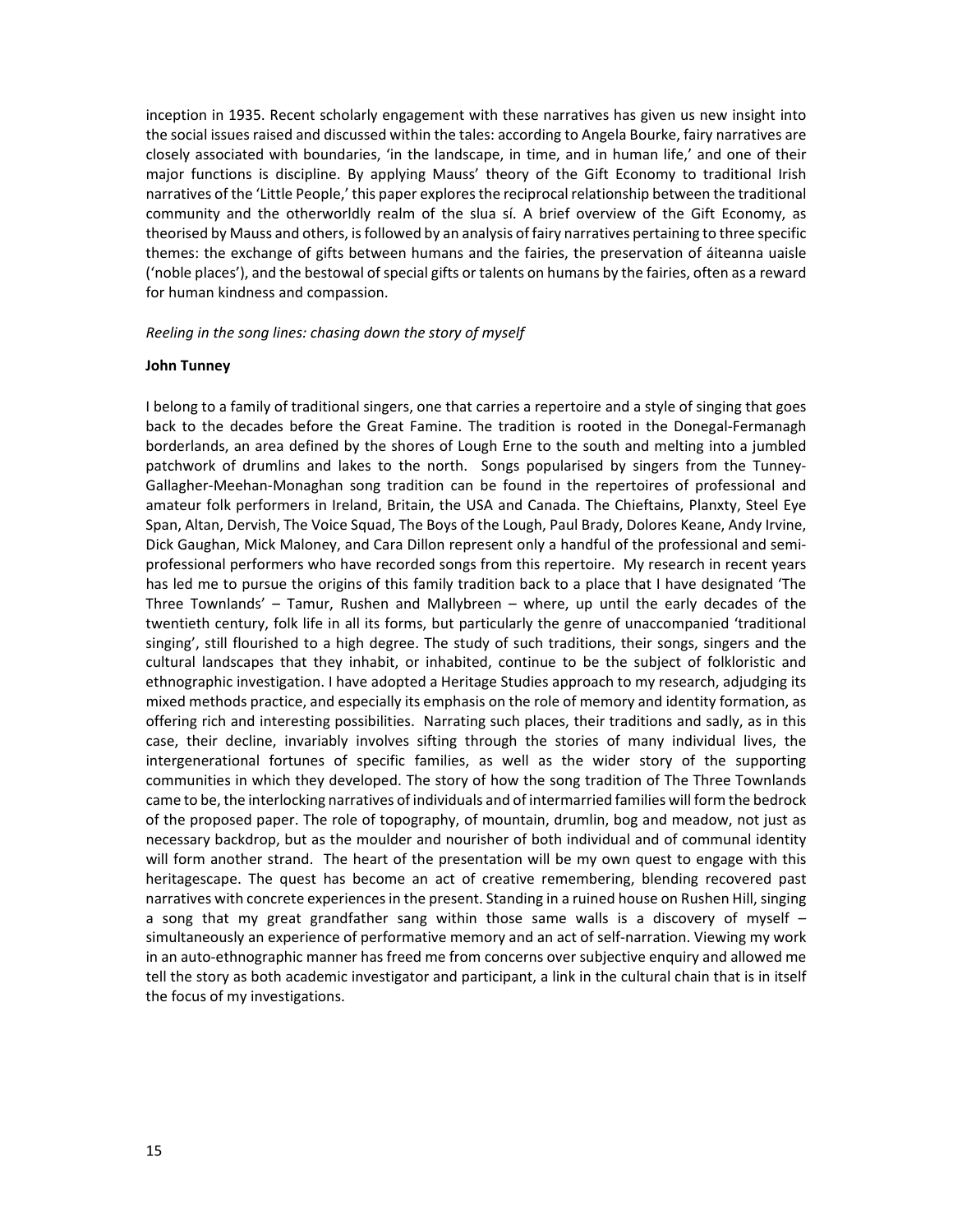Narrating Algeria as Self & Other in the Auto-Ethnographical Novels of Nina Bourgouri & Assia Diebar

#### **Christine O'Dowd‐Smyth**

Post Independence Algeria has re-imagined itself as an Islamic nation, different by definition to secular France. Intellectuals, liberals, and many educated women no longer felt 'at home' in Algeria and went to live in exile in the former colonial metropolis. French, the language of the former coloniser, increasingly became their window onto a wider world, and a means of inhabiting a liminal, or third space in which narrating the places and landscapes of their homeland became not only a statement of identity, to paraphrase Bill Ashcroft, but also a means of transforming their lives. By narrating the landscapes of Algeria, in their French language novels, women writers such as Assia Djebar, born and raised in Algeria, and Nina Bouraoui – born of an Algerian father and French mother, were also laying bare the pain of exiled otherness, their writing proof of the cathartic notion "that place and landscape provide an antidote to the injurious effects of history." This paper provides an inter-textual narrative study of two novels: Nina Bouraoui's semi‐autobiographical novel, Garçon manqué (Tomboy) and Assia Djebar's La disparition de la langue française (The death of the French language), both novels published by major Parisian publishers in 2000 and 2003 respectively. Bouraoui's narrative device of female narrator confiding to a male alter‐ego, conveys a sense of longing for a landscape in which she, as a female, and half French has no part. Djebar's novel of homecoming to Algeria after the main protagonist's twenty years of exile in the grey industrial suburbs of Paris, is ironic as her character, Berkane, is male, thus underscoring the impossibility of return for a woman to live in Algeria, a gendered space in which women, veiled and silenced in the name of Allah, flit like bats in the shadows, the public space reserved for men only. The link between national identity and landscape has been firmly established by Simon Schama: "national identity […] would lose much of its ferocious enchantment without the mystique of a particular landscape tradition: its topography mapped, elaborated and enriched as a homeland." As women, as writers, as French speakers, neither Bouraoui nor Djebar are allowed to belong to postcolonial Algeria, but in both novels, writing the peripheral Algerian landscapes of their respective childhoods, with all the colour, sights and sounds of an exotic land on the other shore of the Mediterranrean, becomes a way of re-writing the self in which new possibilities of becoming and belonging are imagined and explored in an innovative postmodern narratology.

#### **G009 Narrating Methodological Frameworks Chair: Jaqueline O'Toole**

*The Utilisation of the VCR Method of Analysis in Highlighting the Participant's Self and the Researcher's Self*

#### **Rosemary Crosse**

The aim of this paper is to examine how the utilisation of the VCR method of analysis illuminates both the participant's self and the researcher's self in narratives told and narratives written. Utilising data from PhD research on Irish mother's experiences of marital breakdown; this paper will explore how the VCR method of analysis was used to uncover the self among the collectivity of different voices that compose the narrative of any given person. The VCR method of analysis revolves around four readings of the interview text, each time listening to and highlighting particular aspects of the narrative, which facilitates each of the participant's transcripts being considered from a number of different perspectives. The method specifically focuses on how the participant experiences, feels and speaks about themselves in the context of the world in which they live by amplifying the multiplicity of voices that exist in any given narrative. In addition, it places participant's accounts and experiences within broader social, political, cultural and structural contexts allowing the examination of such forces from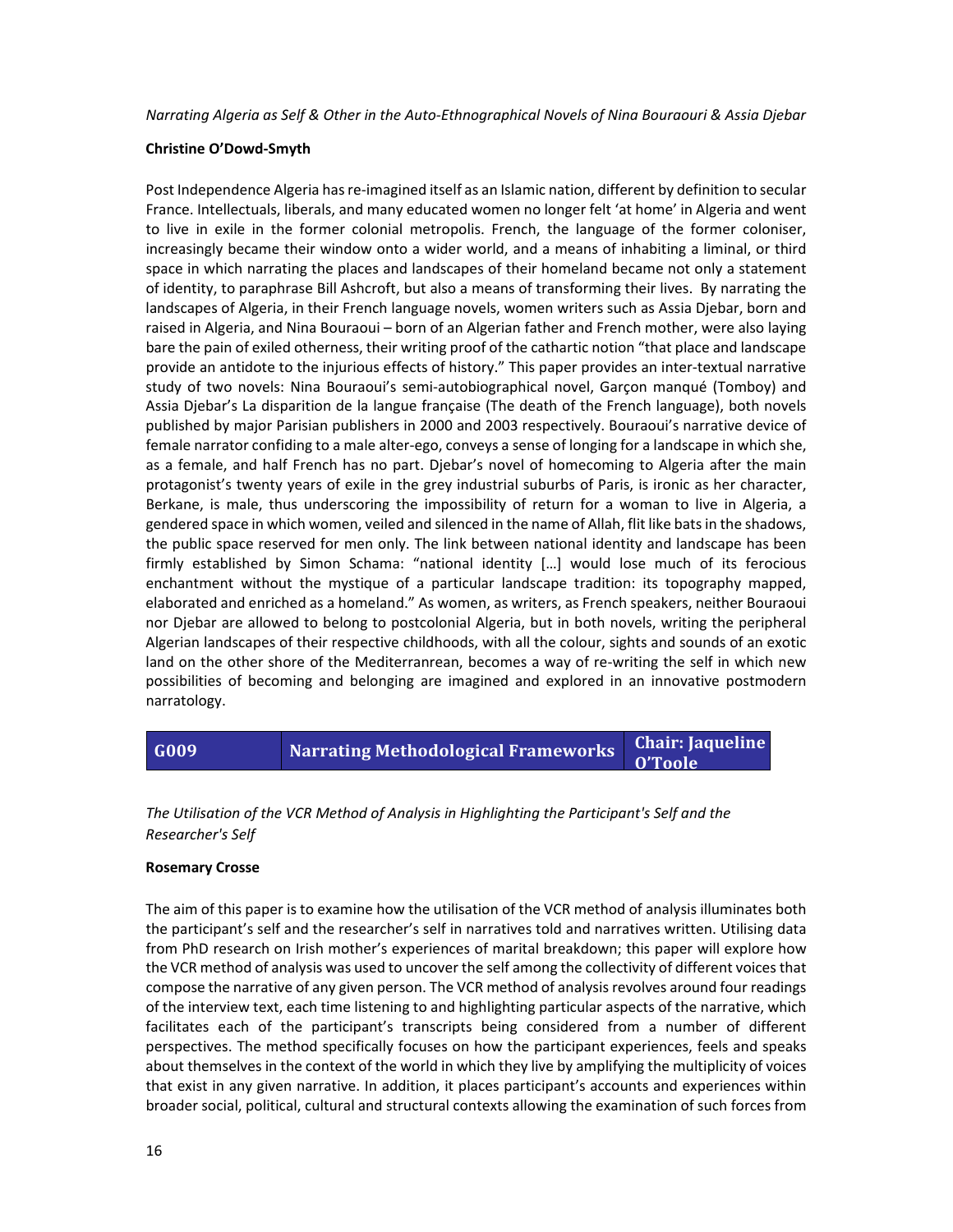the subjective perceptions of the participants. By tracing the 'different voices' of the participant the reader/listener can identify changes in how the participant perceives and experiences themselves and enables the social location and sense of agency of the participant to be highlighted. Embedded within the VCR method isthe recognition of the impact of the researcher's own background and experiences; which highlights the need for a system of reflexivity where the importance of self‐awareness, cultural awareness and ownership of one's own perspective is emphasised. The importance of being reflexive is widely acknowledged within the qualitative social science research community and there is widespread recognition that interpretation of data is a reflexive exercise through which meanings are made rather that found .In order to address this difficulty VCRM places significant prominence on researcher reflexivity, particularly in terms of the impact of the researcher's social location and personal history on responsesto participant's stories and experiences. VCRM also utilises a "relational approach to the process of research inquiry, defined by paying attention to who is listening as well as who is speaking and it through this process is that the 'self' of the researcher is identified. The VCRM approach explores individuals' narrative accounts in terms of their relationships to themselves, their relationships to the people around them and their relationships to the broader social, structural and cultural contexts in which they live and takes account of researcher reflexivity. It is a method that is particularly suited to highlighting how the self of both the participant and the researcher feature in any given narrative.

#### *The use of Interpretative Phenomenological Analysis in Architecture*

#### **Cliona Rooney**

Interpretative Phenomenological Analysis (IPA) is a qualitative research approach commonly used in research areas such as psychology, health and social science. IPA seeks to examine how people make sense of their major life experiences. Although authors discuss the role of phenomenology in architecture, IPA as a research tool is often overlooked by the profession. Thisresearch aims to report on the use of IPA from a designer's perspective. This study seeking to understand the experiences of older people living with visual impairments in the home to test the usefulness of IPA in architectural research. It also aims to uncover how their homes could be improved if necessary. To understand their experience of visual impairment data were collected through semi‐structured interviews with a homogeneous sample of 5 participants. All participants were retired, living in Northern Ireland and aged 55 and over. Access to the home user sample was gained through gate keeper Housing Association lists, through charity organisations and through snowball sampling. Some of the participants lived with others and some lived alone. Data were analysed using qualitative research, specifically Interpretative Phenomenological Analysis (IPA). Factors that influenced the experience of older people with visual impairments in the home included the emotional consequences of the diagnosis, lighting, space, layout, attitudes to technology and ways of adapting. Major factors that contributed to negative experiences were the size of the home, inaccessibility, the location of the home and poorly designed spaces for example kitchens. The findings suggest that some older people with visual impairments are apprehensive of using technology and designers need to take this into consideration in the future. When designing homes, natural light and adjustable artificial lighting should be prioritised. Areas such as kitchen design should receive particular attention by designers. This paper highlights how IPA can contribute to architectural research and has the potential to bring rigour to existing writings on Phenomenology in Architecture. It also uncovers possible strengths and weaknesses of IPA for researchers going forward. Future IPA research into housing design could benefit from the use of visual images such as sketches or plans to describe an individual's home.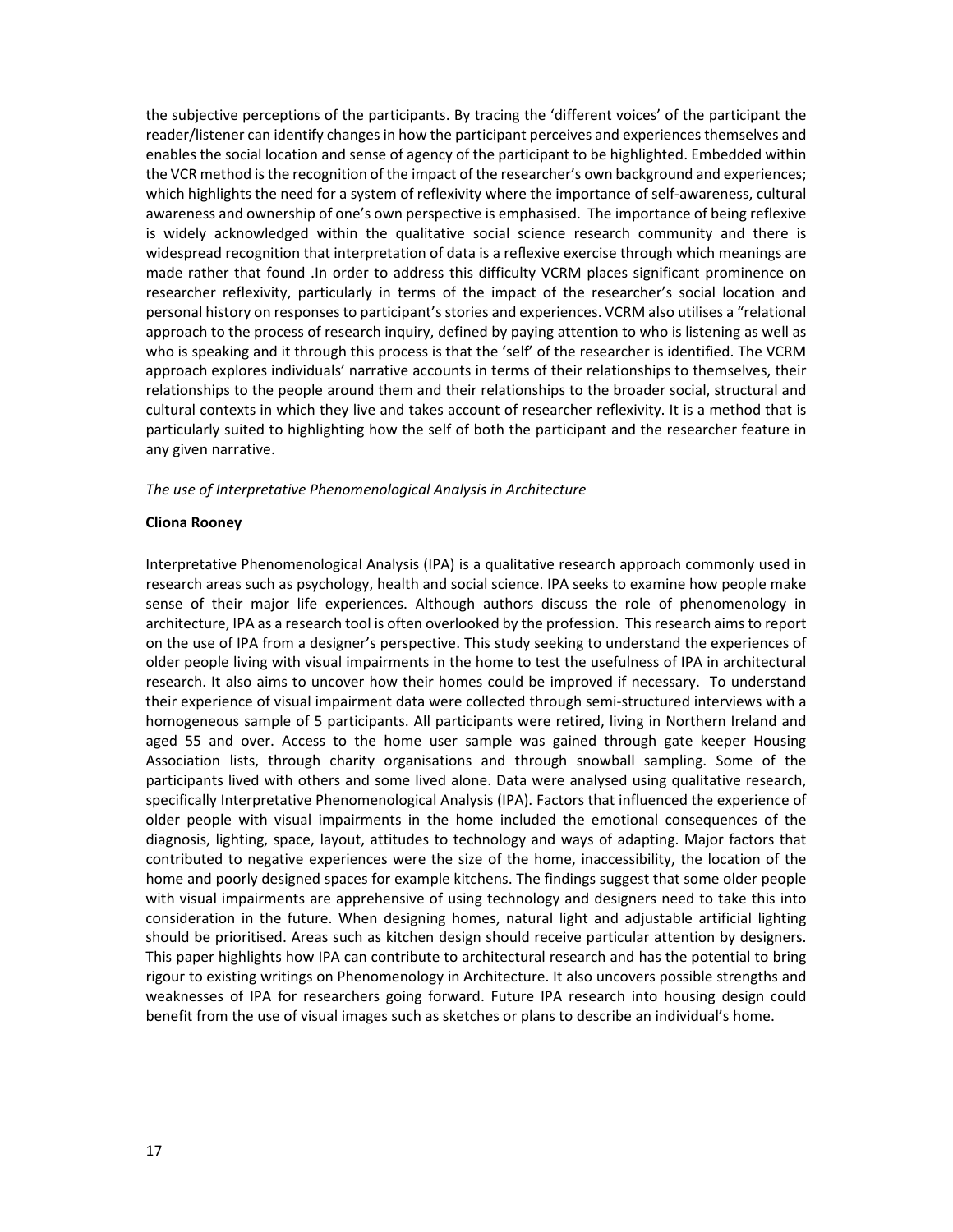*A weird culture shock: founding an academic writing centre in the UK higher education system*

#### **Deirdre McClay**

Dedicated academic writing centres are a common feature among a range of student writing support initiatives in the US higher education system (Ganosbcik‐Williams, 2010). Indeed, writing has been taught at higher education level in the US since the late 19th century (Boquet 1999). However, in the UK, the teaching of academic writing in higher education only started to develop in the early 1990s (Ivanic and Lea 2006). The emergence of writing initiatives in UK higher education isregarded as being largely due to two factors: the massification of higher education with an increasingly diverse student body in need of writing support (Ganosbcik‐Williams, 2010); and, modularistation of many higher education programmes with a greater variety of disciplinary demands on student writing (Ivanic and Lea 2006). Bergstrom (2004) also argues there has been an increasing emphasis on continuous assessment in UK higher education across all disciplines; this may influence academic staff expectations that students integrate more theory through their assessed written work and thereby increases the sophistication of writing tasks. As a result of problems with student writing, the UK higher education system has looked to the US experience of writing support initiatives, including a core element - the academic writing centre (Ganosbcik-Williams, 2010). This paper focuses on one peer tutor, higher education academic writing centre in the UK higher education system, located in a higher education institution in Northern Ireland. The writing centre has a physical space in a suite of rooms, but it has also developed in many ways beyond the walls of the centre. It opened in 2000/01, and wasthe first funded writing centre of itstype in the UK higher education system, and on the island of Ireland. Founded by two US educated academics, it was initially influenced by similar centres in the US. Overtime, it hasinfluenced, and been influenced by, other UK and Irish higher education academic writing centres. This paper demonstrates the use of narrative analysis in a social science context, specifically in the area of education. The work is part of my ongoing study for a Doctorate in Education (EdD) dissertation at Queen's University Belfast. In addition to performing a narrative account of the development of one writing centre over time, I present the challenges of researching using narrative methods. In particular, there is a focus on the challenge of representing time and place in a narrative account. Using Narrative Analysis as defined by Polkinghorne (1995) and a framework by Clandinin and Connelly (2000), a thematic analysis was prepared and a narrative account written about the participating writing centre. The data was collected by founder narrative interview, a series of published academic writings (second founder and visiting academic), policy documents, the writing centre website, and my personal journaling from a writing centre event. The framework of analysis comprises the following: temporality, interaction (both personal and social), and context (place). The resulting narrative focuses on the development of the writing centre over time and its influences within and beyond the host institution.

#### *Coming to Know Pregnant Subjectivity Using Voice Centred Relational Method (VCRM)*

#### **Catherine Conlon**

Doucet and Mauthner's (2008) Voice Centred Relational Method (VCRM) is put to work to listen to one young woman's narrative of concealing pregnancy in contemporary Ireland. This paper discusses how the method allows her pregnant, gendered subjectivity to be heard, but only through an embodied listening, something more than Mauthner and Doucet envisaged. The process of 'listening' envisaged by VCRM through the 'narrated subject' becomes a site of critical re-appraisal for me through the affective process of listening. My understanding of VCRM‐listening assumes a disembodied, two dimensional, written text being listened to. My experience of listening to Pauline is deeply embodied. The 'listening' process involves an affective, embodied engagement attending to the text‐words as spoken by the embodied narrator of Pauline, accompanied by her gestures, modulations, (dys)fluencies, tears, features, dress and more besides, within the research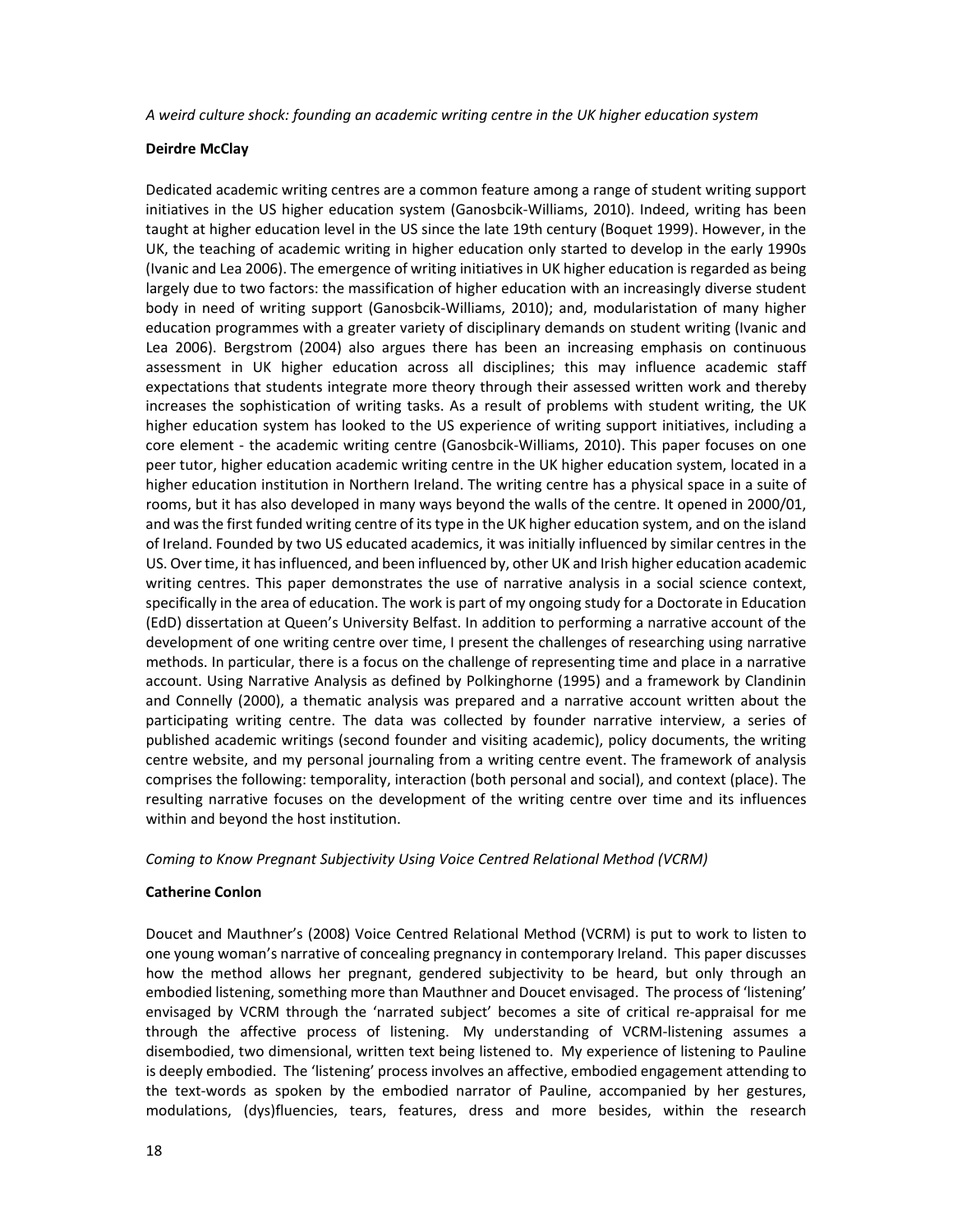encounter. An encounter choreographed by me as researcher during which I listened from within my own (pregnant as it happened) body. Mazzei's (2013) concept of the Voice Without Organs (VwO) which posits interview data as an enactment among research-data-participants-theory-analysis is taken up here to propose 'embodied listening'. What VCRM looks like when the Voice retains (some/all) organs present in the enactment of the interview encounter involving both actors is considered.

| Auditorium | Narrating the Place of Children and Young   Chair: |                        |
|------------|----------------------------------------------------|------------------------|
|            | <b>People</b>                                      | <b>Bernadine Brady</b> |

*'I feel like I'm Part of Something Bigger': Narratives of Belonging, Place and Connectedness among Young People Attending Youth Cafes in Ireland*

#### **Lisa Moran, Bernadine Brady and Cormac Forkan**

This paper focuses upon knowledge forms that are embedded within narratives of belonging, place and identity that are (re)‐created among young people attending youth café spaces in Ireland. Youth cafes are frequently defined as 'safe' places for young people to 'hang out'; they are drug and alcohol free spaces and instil deeper levels of youth participation in the management of the space in everyday life, compared to other forms of youth work (i.e. youth clubs) (Forkan et al. 2010). Despite the growing popularity of the model in Ireland and in other countries (i.e. Australia, Europe, New Zealand) there is a sparse literature on young people's stories about why they attend youth cafes and how the model impacts on their lives. That said a growing body of evidence highlights that youth cafes are extremely significant for building youth 'social capital' (Brady et al. 2015) and are highly 'emotive' spaces, simultaneously promoting discourses of connectedness and individuality that are inherently linked to emotions and transformations to young people's concept of the self (Moran et al. forthcoming 2016). Drawing upon qualitative and ethnographic materials garnered from a national research study of youth cafes, the first of its kind in Ireland, (Forkan et al. 2015), we argue that principles of inclusivity, civic engagement and participation characterise youth café spaces, and are central to how young people (re)‐negotiate concepts of belonging, community and connectedness to others. We show that concepts of belonging and sense of community are intimately linked to young people's 'storylines' about 'place' and how they (re)‐create narratives about themselves and 'place identity' expressed through everyday discourse and diverse media including art. Arguing for a methodological approach that is cognisant of knowledge cultures embedded in children and young people's practices, their boundedness to place, space and youth emotion (cf. Anderson and Jones 2009), we show that how young people (re)‐create the meanings of youth cafes is intimately bound to their everyday lived realities, perceptions of themselves and their relationships with others

*Exploring Childhood in Ireland: Narrating the Places and Spaces of Everyday Life*

#### **Kathy Reilly**

Ansell (2005) describes children as one of the world's largest marginalised minority groups. Subsequently, the extant literature stemming from the field of critical geographies of children, young people and families have served to centrally re‐position children's discourses within contemporary geographic research agendas. Drawing then from this literature the paper reflects on the findings of The Places and Spaces of Childhood in Ireland Project (2011 – 2014) with the central aim of exploring narratives of children's everyday life. The paper therefore has a dual focus. Firstly the presentation centres on the methodological complexity of incorporating a mental‐mapping methodology (n = 90) in a collaborative and multi‐stakeholder research project. For the purpose of the project a mental‐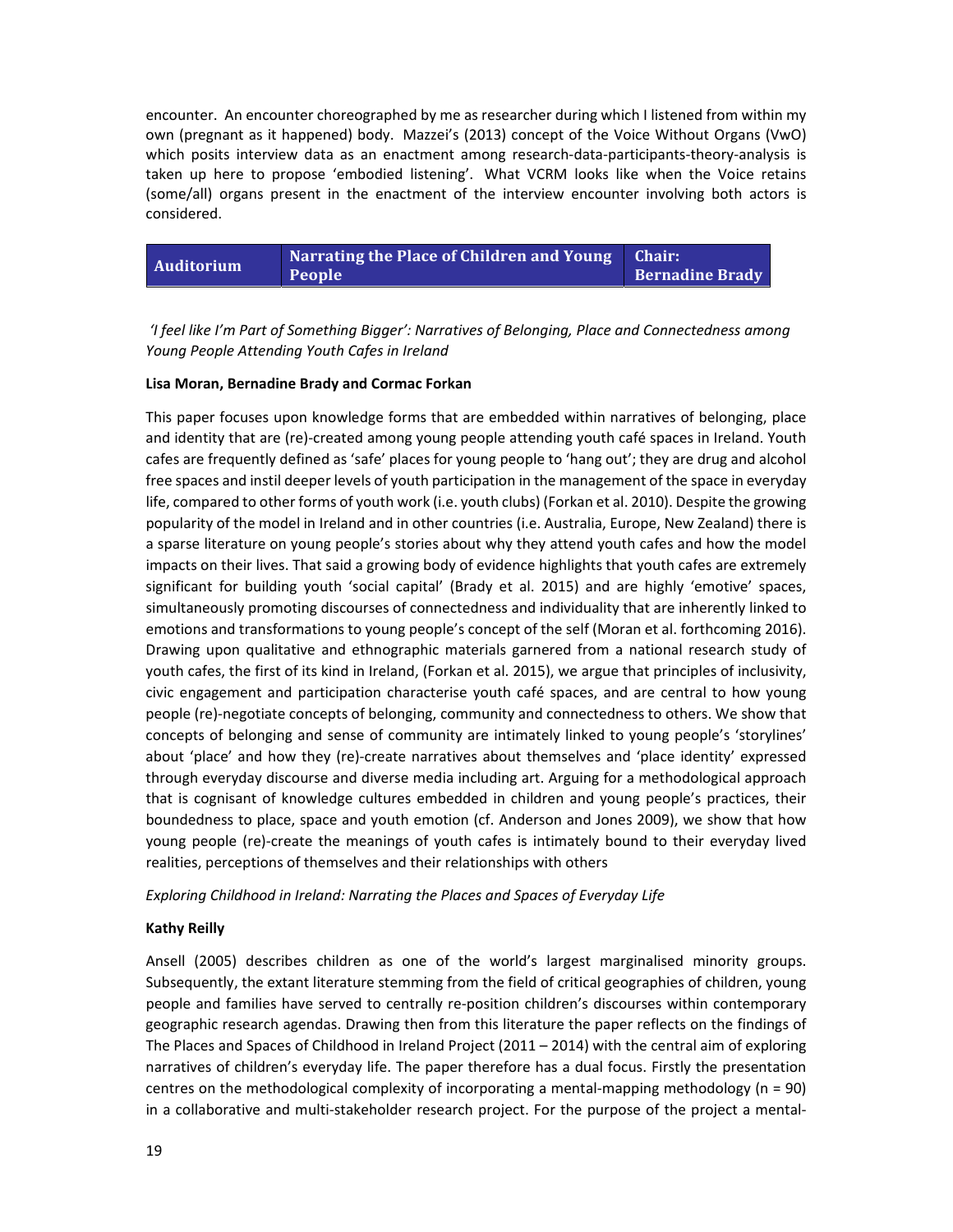mapping research tool was developed to facilitate the collection of children's stories of everyday life, asking collaborators (aged 8 – 10) to draw a map from their home to their school. Children were then asked to include other places they visit and spend time, placing emoticons on the map to script their opinions and feelings on each place. Each 'map‐story' was recorded as a child's narration of their everyday lives; the stories form the basis for the latter part of the paper. Secondly then, the paper considers emerging childhood identities incorporating themes of environmental perception, risk and vulnerability discourses, and the geographies of friendship that materialize across each child's narrative. Transecting these narratives are echoes of adultist projections restricting where children spend time and how this is perceived to change as they grow older, with 'growing-up' and 'getting big' associated with increased mobility in spite of urban or rural childhood lived experiences.

#### *Visualising Emplacement: Some Bodies at Play*

#### **Patricia McCaffrey**

My selection of a research methodology and its associated methods, relates firstly to my research puzzle. According to Bach (2007, p. 284) this puzzle, "a particular wonder" is what situates my narrative inquiry. For this study, this wonder starts from an interest in the younger child's emplaced (body /mind /environment) physical play and movement experiences in the context of physical education. In adopting narrative inquiry as methodology, I include the use of the visual text to narrate space, place and relationship based on the need to "listen closely" (Elbaz-Luwisch, 2007) to the story telling body (Smith, 2007). Bringing together previous work looking at space, place, relationship and materiality and the body, I draw on a theory of emplacement (Pink, 2009) to explore the "sensuous interrelationship of body-mind-environment" (Howes, 2005, p. 7) where non-human forces are equally at play in children's learning and becoming (Olsson 2009; Hultman and Taguchi, 2010). In the analytical stage of my doctoral work I am drawn to the Deleuze and Guttarian use of Spinoza's 'affect' to explore the bodily potential of younger children encountering different bodies and forces, taking note of what emerges in‐between and the capacities for affecting and being affected (Deleuze, 1988; Olsson, 2009). In generating stories from my own and living human bodies my physical emplacement alongside the children playing provide many entangled encounters, where something happens, something catches my attention, a particular event hits or invades me (Colebrook, 2002). As researcher I hold onto an element of that event through a digital image on my ipad. The 'corporeal images' I see are not just images of children's bodies playing, they also represent my body behind the camera and my relations with the world (MacDougall, 2005). When I record an activity or encounter, this is place‐making, as it brings together the social, material and sensorial encounters that make up the research event (Pink, 2009). This presentation draws on play excerpts captured through image as photographic field texts. This image can offer me a corporeal return, a way to "imagine and feel" my way back to the emplaced affects of that particular encounter, where I engage in a further placemaking activity using my imagination to create my own interpretation and understanding of the representation (Pink, 2009). I can read with the material artifact of the photograph as data, an entirely other event in my encounter with it (Hultman and Taguchi, 2010; Pink, 2009). The photographic images increase my attentiveness around children's relations to artifacts and play things, opening myself to becoming affected and engaged by that which moves, enchants and brings joy to the children (Bennet, 2001). Interrogating visual methods as a narrator of children's bodies physically playing and moving in space, place and relationship, I disrupt the notion of the photographic image as a faithful mirror image. As a researcher I am neither an objective nor neutral spectator, I bring to my reading of the image particular ways of seeing that structure and regulate what I see.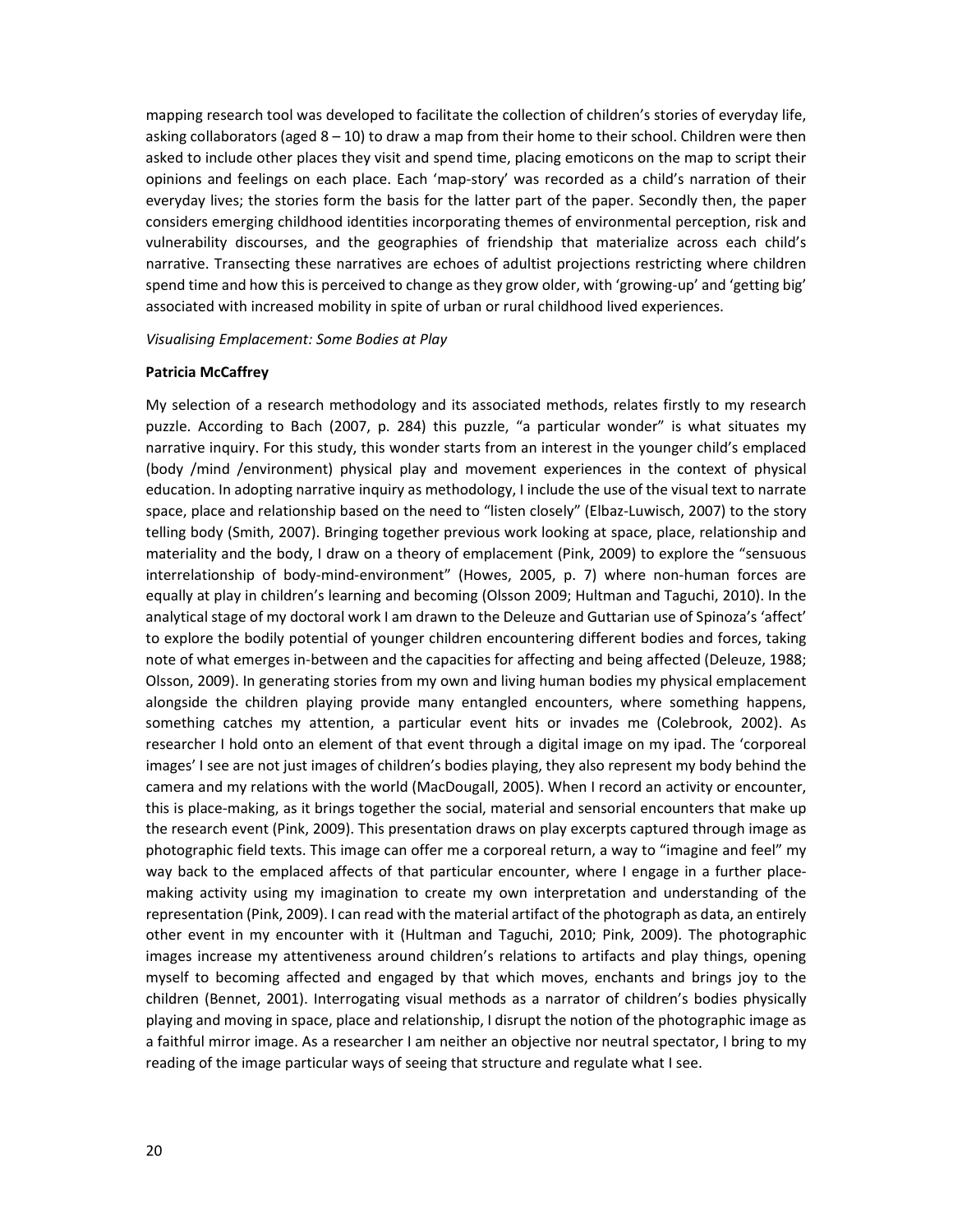### **Parallel Sessions 2: 11:00 to 12:30**

**Boardroom** Narrating the Self: Professional Identities Chair: **Simon Warren**

*Auto ethnography – An Arts Based Approach towards an Inner Mythology* 

#### **Lorraine McIlrath**

Within this session, I aim to present auto ethnography that highlights a personal exploration and the unpacking of my past, present and future underpinned by my own "crucial struggle". Within this paper, I aim to present the process of leaning into my own discomfort and disturbing my inner mythology during 2013, that has had a lasting impact on my professional and personal context. This I avoided for many years. Within the auto enthographic process, I employed a bricolage of methods to interrogate this exploration but the primary foundation was the completion of an oil painting, but academic literature, poetry, fiction and my own story through narrative were woven through. This paper challenges the dominant discourse as to what constitutes academic research and it is about the creation of my own social text so that I can move forward as a researcher, person and professional. My dominant ethical struggle at the time was: "how can I research with or on anyone if I don't begin with myself?" This I continue to interrogate. The presentation will be organised around three themes; the first, from a theoretical basis, unpacks understandings of auto ethnography from an arts based approach, its purpose and place; theme two reveals my auto ethnographic exploration in the form of a narrative unpacking of my oil painting and other reflections on my inner mythology moving from the past to the present. The third, provides an analysis of both the perceived limitations of auto ethnography and some concluding thoughts. Those who inspired me to take this arts based approach from Banville to Leitch, Browne to Ball, Bochner to Buber will be referenced throughout. I aim to present this auto ethnographic exploration in the company of my oil painting of My Celtic Rag Tree (see below). Taking inspiration from Buber, I found both the "will and grace" to become bound up in my painting of my tree and the tree is now no longer It but I. It is my inner mythology. I hope to illustrate how an arts based approach can unlock meanings, "hear the silenced", "ask questions and tell different stories". This piece of work was undertaken as part of the Ed.D QUB programme and at the time merited the highest QUB award and recommended for publication. However, it has never been shared for a variety of reasons which I also hope to articulate.)

*Narrative Inquiry into Identity of Novice Professionals: Using Online Posts as a Data Source.*

#### **Elizabeth Chan**

To better inform undergraduate education, we wished to improve our understanding of identity transition in newly graduated veterinary surgeons. Narrative inquiry has been used frequently for the study of identity, often based on narrative interviewing or autobiographical writing (e.g. journals). A longitudinal approach to study, following individuals through their early career, was felt to be the most appropriate way to study the identity transition from student to professional. In the interests of authentic demonstration of self, we felt it was important that participants provided narratives that reflected those events that were the most meaningful to them, whenever they occurred, without relying on scheduled access to an interviewer. Enabling spontaneous storytelling was therefore the ideal, and a medium was sought in which privacy, security and accessibility meant story writing could be performed in a safe environment, without being overly cumbersome. Private blogging areas were created within the institution's virtual learning environment, which all participants had experience of using. This platform also had the advantage that participants could be emailed reflection prompts,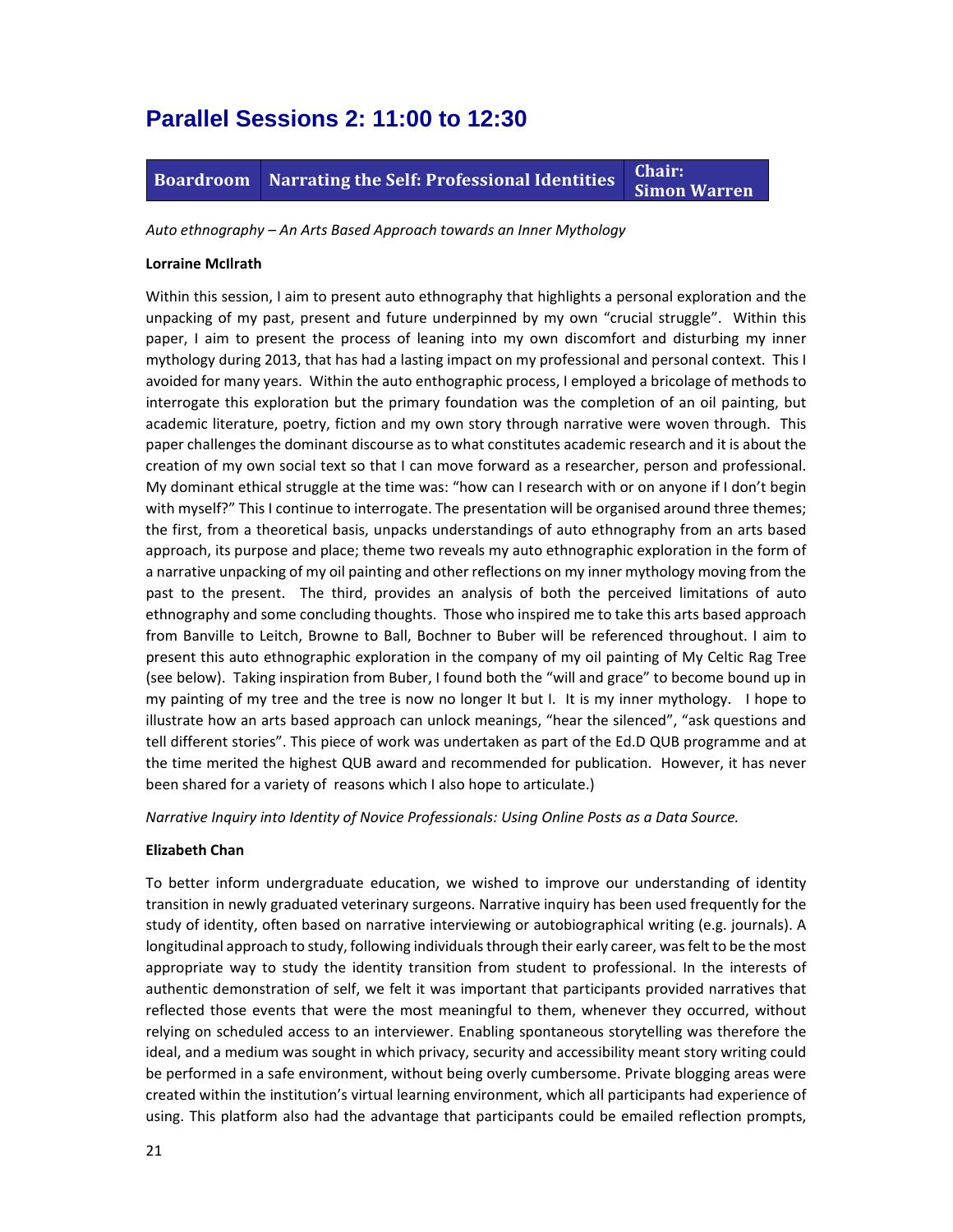with a link to the blogging area. Although this distracted from the spontaneity ideal, it was regarded as appropriate to provide some scaffolding for critical event reflective writing. Apart from emailing prompts, the researcher had no further input into the narratives, which were created by the authors as a solitary activity. Engagement of participants in storytelling was challenging. Although data‐rich narratives were posted, there was insufficient number to be able to carry out robust interpretation and analysis. Literature review and informal participant discussion revealed that the social nature of narrative might be more important to professional experience reflection than had been previously appreciated. A second phase of study was introduced, in which participants were invited to join a closed Facebook group to discuss their experiences of practice. It was emphasised that group members would not be able to maintain anonymity within the group, but that members' non-group Facebook 'friends' would remain unaware of their group membership, and would not be able to see their posts. They were also reminded of their professional obligations with respect to online behaviour and client confidentiality. Initial results suggest narrative writing was facilitated by the change in digital platform, which may relate to the social nature of storytelling. Trigger posts from the researcher have so far resulted in a higher frequency of responses, and group members have also written unsolicited stories and posted their own questions. This appears to have resulted without a decrease in the quality of the narratives, although it is important to acknowledge there may be differences relating to the social nature of the stories produced, and to consider how this may impact on the interpretation of each author's personal identity. It is interesting to consider how the subject of the narrative influences the social dependency of storytelling, since private journals have been successfully used as sources of narratives in other fields.

#### *Professional Self: A social care student's auto‐ethnographic narrative*

#### **Lillian Byrne‐Lancaster**

Based on doctoral research undertaken at IT Sligo exploring learning acquired by 16 social care students during two episodes of placement‐based learning (pbl) experienced during initial professional education, this presentation outlines one social care student's experience of forming her social care professional identity. This phenomenological study embraces Shulman's (2005) assertion that placement is a signature pedagogy within initial professional education for clinical practice. Despite the enduring use of situated learning in Irish social care education (Courtney, 2012), such learning and its processes has attracted limited research enquiry. Since the most common structure of placement within full time social care education is two rounds of block placement experienced in year two and three of study, (Courtney, 2012), the research takes a longitudinal design. A theoretical sample of 16, drawn from four colleges offering Social Care education were interviewed about their pbl after their two placement experiences: the first during the academic year 2014 – 2015, and the second in this current academic year. All participants are registered on either the BA Social Care or BA (Hons) Social Care and experience 800 hours of placement (QQI, 2014) within their programme of study. A knowledge for professional practice classification framework was developed for use within the study. Derived from Drury‐Hudson, (1997), Eraut (2000), Osmond, (2005), Billett (2006), and Trevithick (2009) writings, the classification system maintains professionals utilise four types of knowledge: conceptual, procedural, dispositional and practice, when engaging in clinical practice. The framework is used to classify the pbl participants identified as most significant to their professional learning. By recounting how this knowledge was acquired participants illuminate processes involved in acquiring knowledge for professional practice within a situated learning context. Gail's narrative is an exemplar of how professional social care work identity forms across two placements. Although Gail had an established identity as a fitness instructor prior to beginning her social care work education, conflict to this identity encountered during first placement provided the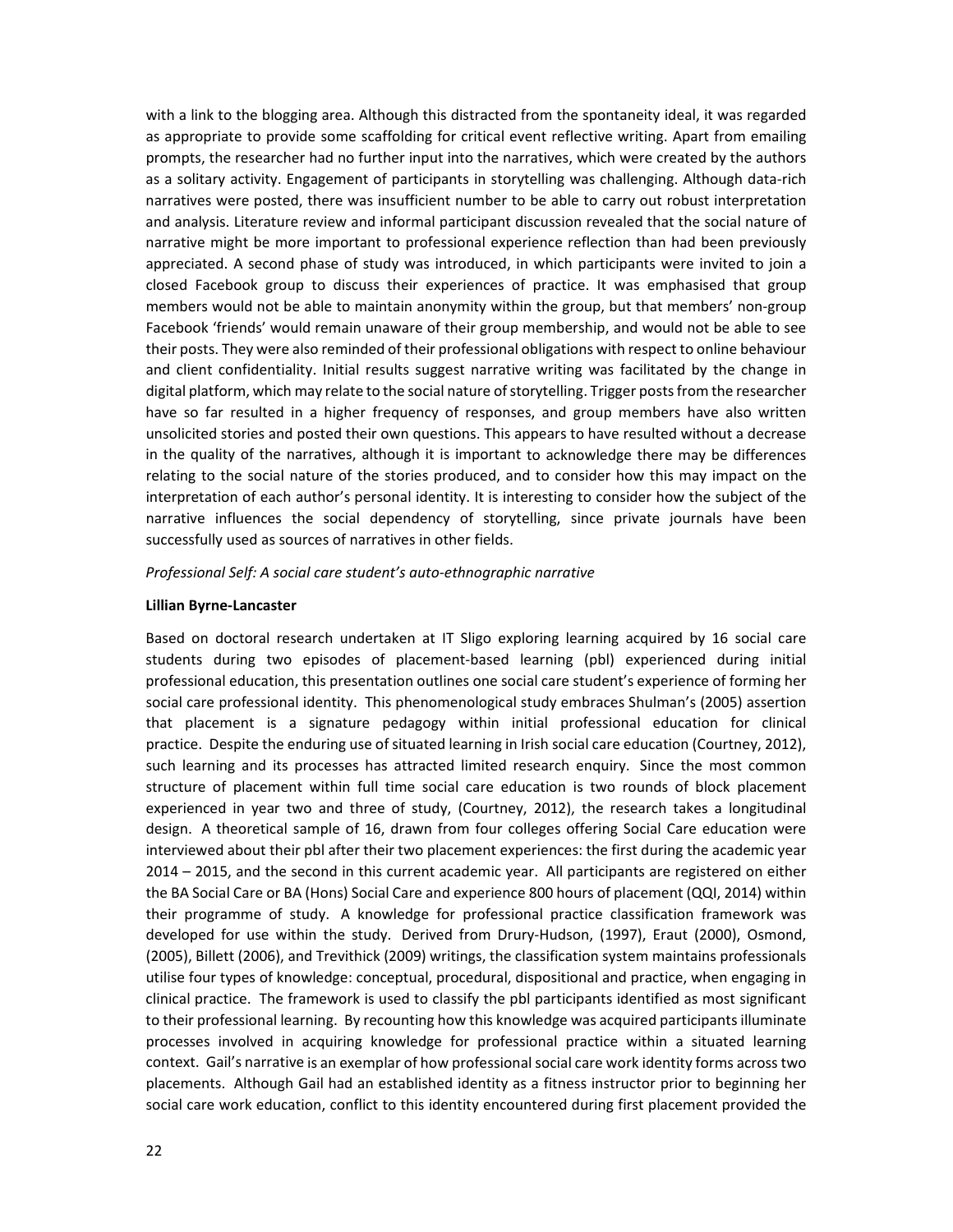impetus for rethinking the usefulness of fitness instruction techniques within social care practice. Recognising a distinction between instruction techniques used in fitness instruction (demonstration and instruction) and those used in social care work (guidance and facilitation) created an opportunity for Gail to consider the role a social care worker has in the lives of service users and help prioritise professional identity an area of learning. Gail's narrative is structured using Labov and Waletzky (1967) elements of story and is theoretically influenced by Cooley's (1902) 'looking glass self' and Goffman's (1959) dramaturgical theory of the self. Although not empirically researched, anecdotal evidence points to a high number of mature students within the social care work education. While Gail's narrative is not horizontally generalizable (Yardley, 2000), it illustrates Goffman's role performance (1942) enacted in the process of professional identity formation. The presentation should be of interest to social care educators in particular, but also educators of mature students engaged in initial professional education for the social, health, and education professions may have an interest in the presentation.

#### *Narrating the Self – Collaboratively Interrogating Identity Through Practice.*

#### **Fiona McDonagh and Dorothy Morrissey**

This presentation takes the form of a devised performance. The performance stems from a partnership project undertaken by two researchers with a group of primary teachers. The aim of the project was to examine the relationship between the teachers' own development as dramatists and their efficacy as drama teachers. Throughout the project, the researchers also engaged in a collaborative, recursive process of narrative self‐inquiry; a process which continued beyond the life of the project itself, into the subsequent devising process and beyond. Throughout this process, the researchers have found themselves (re)negotiating their identities on an ongoing basis. And this performance represents their interrogation of their emerging and overlapping identities, as they continue to work in partnership with each other. The research methodology was guided by the notion that we make sense of our experiences and shape our identities by making and sharing stories (Clandinin and Connelly, 2000). From the outset, both researchers were cognisant of the fact that to construe one's identity as irrefutable, true or given was to deny the possibility of transformation or reinvention. As they set out on the inquiry process, one of the researchers (whose background is in teaching) identified herself as a teacher‐researcher while the other (whose background is in theatre and performance) identified herself as an artist-researcher. As the researchers interacted with each other and with the teacher participants, they noticed that their shifting identities brought about concomitant shifts in practice or doing. They became concerned with embodied meanings as wells as with words, as they attended to the ways in which they co-performed their emerging identities in their interactions with the teachers and with each other. And, in their devised performance, they seek to give visible and tangible form to these embodied co-performances. This performance represents the researchers' most recent reworking of their ongoing collaborative inquiry process. They have performed iterations of this ongoing inquiry at two different academic conferences. And, in this particular performance, they represent and interrogate the insights generated by the performance process itself and their own engagement, as co-performers, with two different audiences. The researchers are aware that their performance, though embodied, can only ever be a partial and provisional interpretation of their experience; that it (as well as experience) is enmeshed in the larger cultural narratives in which they have been constituted and in which they continue to constitute themselves (Butler 2005).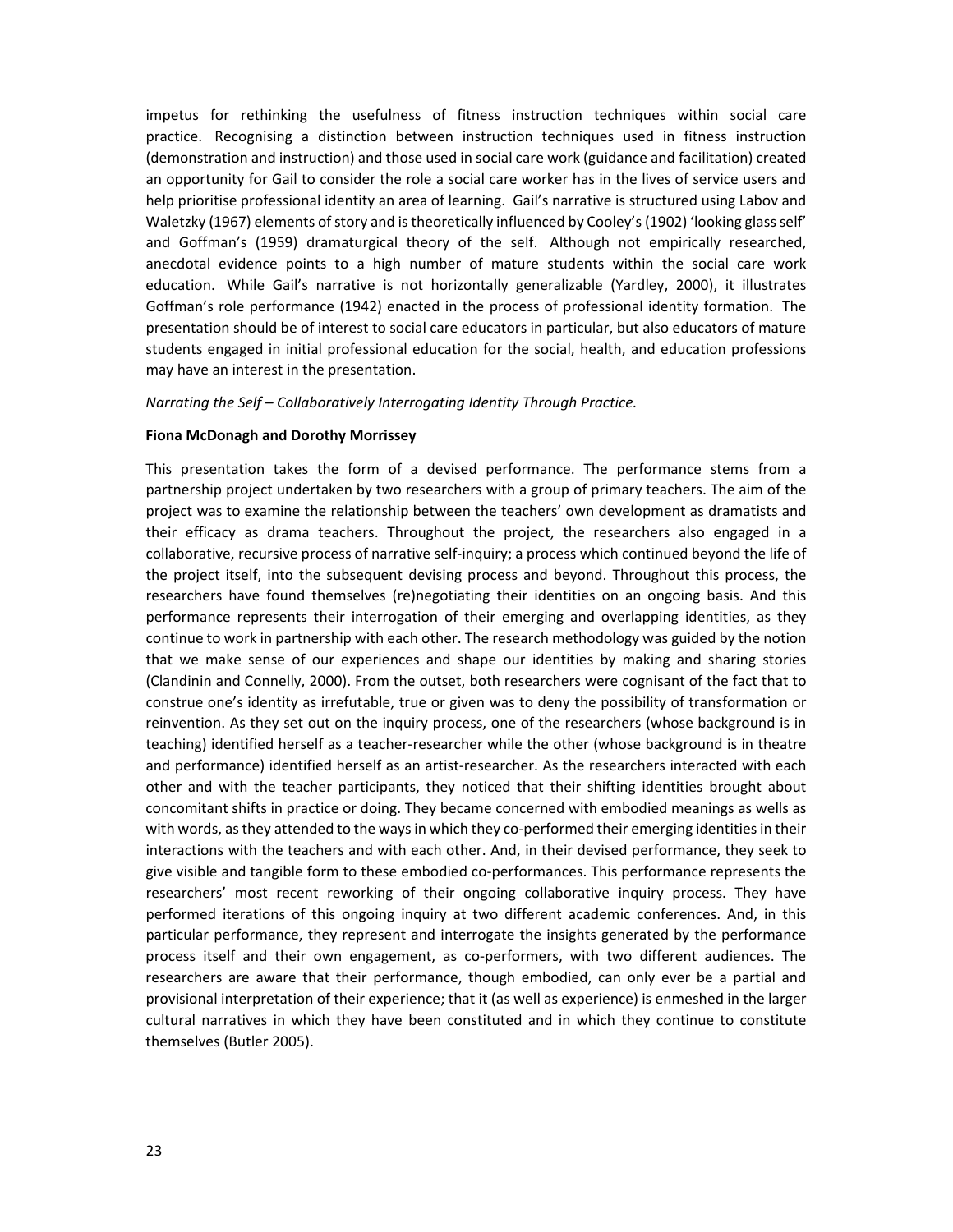*Searching for the "Fairytale Ending" in Fantasy Films of the Israeli Palestinian Conflict*

#### **Amber Shields**

The fairytale genre has been defined by its "fairytale ending", now synonymous with the famous fairytale phrase "and they lived happily ever after". Though this happy ending has not always been the case in fairytales, they do provide some type of resolution in which stories are concluded and lessons learned. As these stories are adapted to address unresolved traumas, however, these narrative codes are challenged. One such example is Palestinian filmmaker Michel Khleifi's film Tale of the Three Jewels (1995). While this love story of two children in Gaza follows the fairytale arc, the story never reaches its fairytale ending as the film's second narrative of violence in the region interrupts and impedes its resolution. This paper will explore the challenged uses of the fairytale in Khleifi's film as a reflection point of how this genre can be used in representing conflict and trauma and specifically how recognized, stable genre codes are adapted when narrating the instability of trauma. On the one hand, it will argue how Khleifi employs the fairytale's traditional use as a space to shape society as well as ease transition in times of individual, social, political, and cultural change. At the same time it will investigate how Khleifi subverts the traditional narrative structure by not only intertwining it with stories and footage of Gaza during the Second Intifada, but by forestalling the fairytale narrative itself. Khleifi's structurally defiant act of irresolution reflects and invites discussion of how unsettled traumas are narrated as continued daily violence and exile leave people and their stories still searching for resolution.

*Narrating Nacíon (Nation): An Exploration of the St. Patrick's Battalion in Music and Art*

#### **Samuel Saldívar III and Michael McCue**

The Chieftains and Ry Cooder released San Patricio; a CD that musically narrates the journey of the Saint Patrick's Battalion who fought alongside Mexican soldiers in the MexicanAmerican war of 1846‐ 1848. Aside from the Chieftains, however, San Patricio also includes collaborations with Mexican/Norteño groups, who likewise convey the many narratives that make up the Saint Patrick's Battalion history. Moreover, Scott Egan's Tucson, Arizona, USA mural "Spirit of Paradise" underscores the influence of the Saint Patrick's Battalion, and Provisional IRA hunger striker Bobby Sands who is himself depicted as a San Patricio soldier. These specific Irish, Mexican, and American convergences invite focused analysis on the multiple ways ideas of nation are introduced, complicated, and constantly reimagined by artistslike The Chieftains and Egan. Thus, this collaborative presentation will pay close attention to the relationships between music and narrative as well as the process of narration itself in relation to visual cultural production. It is our belief that through these forms of narrative media the aforementioned artists cross multiple cultural, social, and historical borders, but nevertheless present their readers/listeners and viewers with a struggle for independence and perseverance that is often omitted from the American social narrative. Our analysis of these works will include (but is not limited to) the work of Gerald Prince, H Porter Abbott, as well as Narratologists Mieke Bal, David Herman, Dorrit Cohn, and Gérard Genette. This presentation will also include the scholarship of hermeneutic phenomenologists Martin Heidegger, Edmund Husserl, Max van Manen, and Maurice Merleau‐Ponty.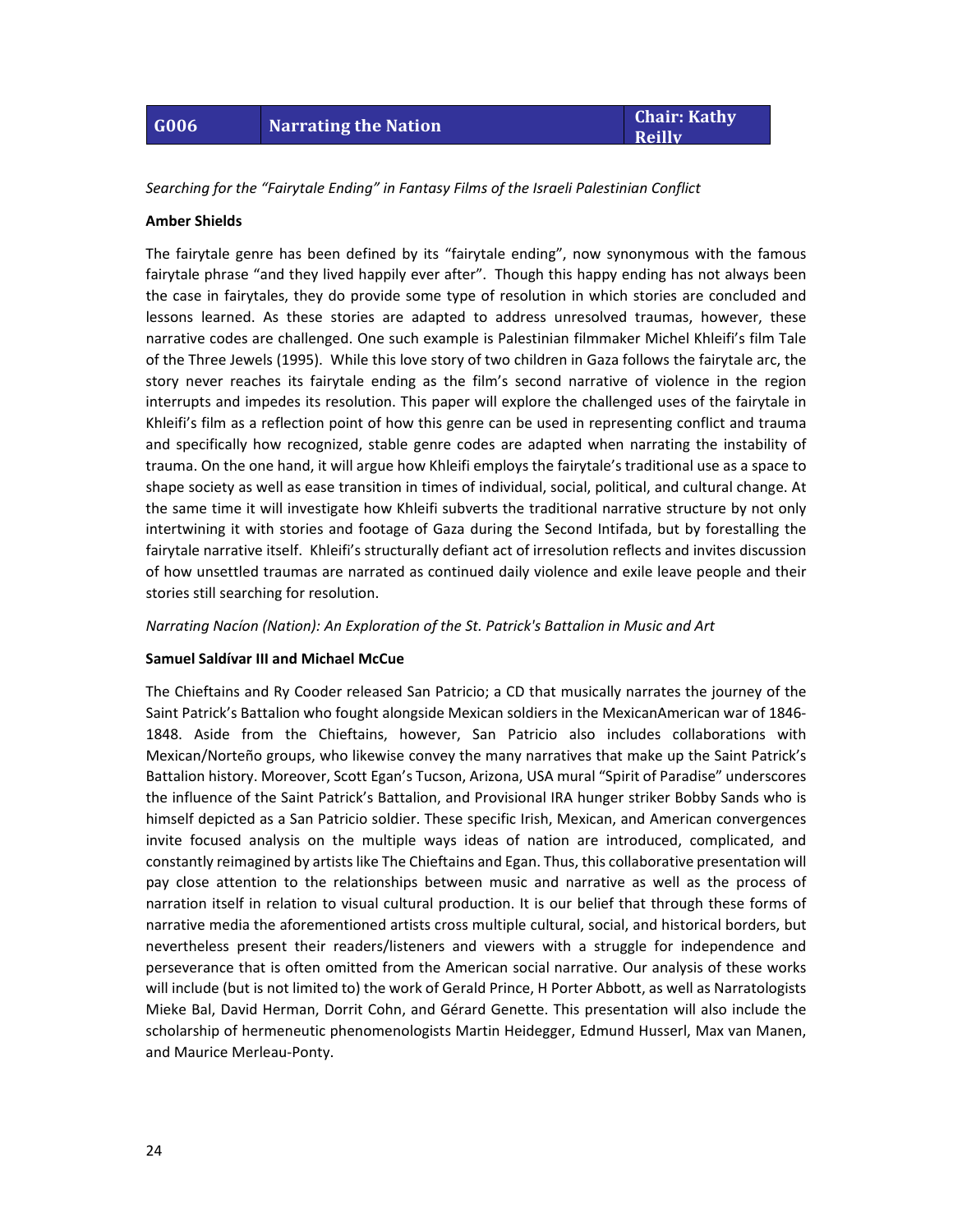*From Ghent to Preston via Ruhleben: An Irish‐German Family Story of the First World War*

#### **Claudia Sternberg and Maureen Waugh**

Maureen Waugh (Leicester) and Claudia Sternberg (Leeds) This contribution to the conference revolves around the screening of a short film telling the story of Irishman Thomas Gerald Hoy and his German wife Louisa Kaufmann. Thomas worked as a language teacher and lived in Berlin with Louisa and their two small children when the First World War broke out. The story of his subsequent internment at Ruhleben Camp near Berlin, Louisa's relocation to England and Thomas's release in 1915 due to the intervention of Roger Casement is narrated by their granddaughter Maureen Waugh. She recounts her grandparents' experiences as well as her own journey of discovery. The latter involved engaging with archives, objects and places in Ireland, Germany and England; it also led to calling into question some of the family stories that had been handed down across three generations. Maureen's personal story points to wider narratives of the period of which some are more often told than others. They include the internment of civilians during the First World War, the plight of intermarried families during wartime and Casement's ill‐fated attempts to support the cause of Irish independence from Germany. Telling the tale one hundred years on, we also ask how these past experiences relate to stories of the present and national and European identities today. The screening lasts about ten minutes and is framed by a reflection on critical aspects associated with the recovery and telling of this story: the peculiar place occupied by 'enemy aliens' in the history of WWI, family legacies and the role of intergenerational transmission, and the effect that storytelling had on the narrator who never knew her grandfather. The project presented is part of In the Wrong Place at the Wrong Time: A British German Exploration of Civilian Internment in Lofthouse Park Camp and the Engländerlager Ruhleben, funded by the WWI Public Engagement Centre for Hidden Histories.



*A narrative approach to meaningful moments in learning to teach*

#### **Paul Conway**

The purpose of this research is to explore, using a visual enquiry mode, how student teachers understand the experience of learning to teach within school placement. Specifically, what is the subjective experience of the novice teacher during the placement experience? In what ways can the combined use of visual methods be employed to understand and represent learning to teach. It is contended that teacher education should provide new teachers with fundamental knowledge and broad understanding of teaching that can serve as a foundation for later development (Darling‐ Hammond & Bransford, 2005). The complex endeavour of learning to teach involves a myriad of classroom and practical experiences. How teachers learn within these experiences is important to understanding the teacher education process. A unique combination of visual ethnographic methodologies will be used to capture student teachers' personally meaningful events in learning to teach. The use of photos, storylines, and digital stories as prompts for student voice will act as an evocative, reflective, and analytical tool. Students will record and reflect on meaningful happenings (i.e. accumulated experiences over time and specific moments or critical incidents) and will dialogue their visual images and storylines with fellow students and teacher educators. Participants will include 20 pre-service post-primary teachers from different subject disciplines from three universities in Ireland – North and South. Data collection techniques includes story lines (Conway, 2001) to describe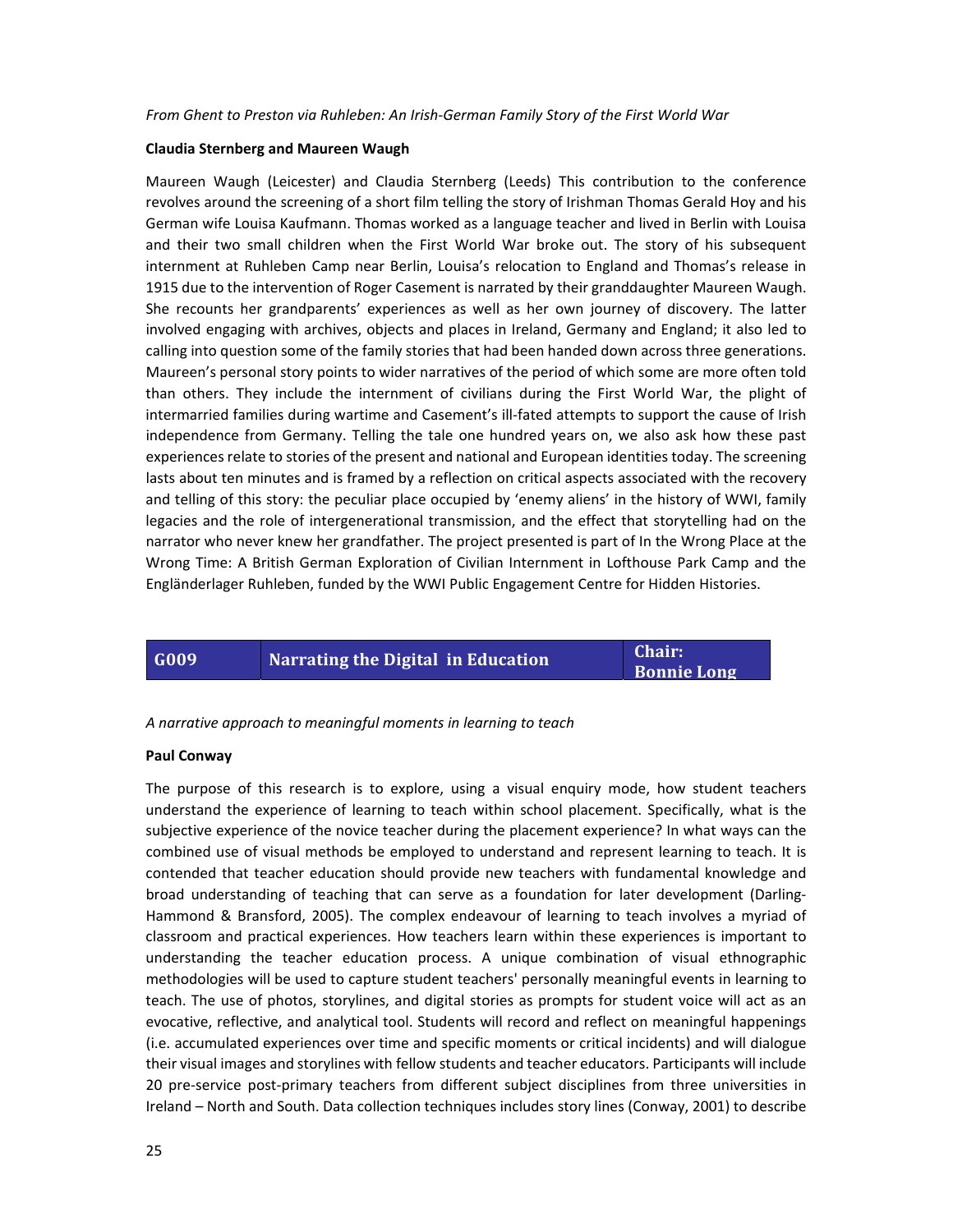the timing and significance of events, teachers' photographs of meaningful events, representations, and activities using a photovoice approach (Pink, 2007; Wang & Burris, 1997), digital stories, and photo‐elicitation interviews. Visual ethnography is a methodology rarely used in educational research (Parker, Patton, & Sinclair, 2015). Interview responses will be analysed using a narrative approach (Polkinghorne, 1998). Photographs will be analysed using a realist approach (Collier & Collier, 1986) combined with methods that recognize the contingency of visual meanings (Pink, 2007). Combined, these approaches allow for the interpretation of the content, context, and chronology of the images within a narrative framework.

#### *Using Lego Serious Play to Modela Narrative*

#### **Marguerita McGovern**

Lego Serious Play has been adopted by the Masters in Social Work students at NUI Galway during their module on 'Supervision' as an individual and group work exercise helping them to creatively define their training experiences. The process is to construct a narrative through building with the Lego pieces thus making a connection between the personal experience and the model and sharing it with peer group members. The medium of play balances motivation and challenges our assumptions around various precepts, releasing our mindset from logical and rational to imaginary and creativity. The key to Lego Serious Play is metaphors. Complex issues can be constructed in story format using metaphors to represent and identify one thing in the form of another. With the MSW/NUIG students using Lego Serious Play, a window can represent looking out, going through, new horizons, a ladder can figuratively express moving on, going up, falling down and a string connection can represent linking, attachment or association. Short videos and pictorial examples will be shared during this presentation of a Year 2 Masters in Social Work class working on LSP models representing their supervision experience on placement. The ethos is playful, explorative and creative, students are free to try something new and test out ideas without fear of failure or being wrong. Using their hands the students focus on a multi-sensorial task which provokes thought, makes their recollections and reflections more memorable and mirrors aspects of the 'professional self' being built by the 'personal self'. It is suggested that when students are in a physical constructing environment they are more occupied and creative, developing a central idea that the hands think first and the brain follows, as opposed to the populist idea that the brain thinks and the hands follow. In itself LSP encourages a 'doing and thinking outside the box' approach. There is an inclusiveness and ownership of story and experience. Working with LSP facilitates cognition, communication and problem solving, it upholds identity in the narrative, which links meaning to a story that exceeds the physical model.

|  | Auditorium Methodology: BNIM | Chair:            |  |
|--|------------------------------|-------------------|--|
|  |                              | <b>Anne Byrne</b> |  |

*Harnessing Farmer's Knowledge and Narratives for the Prevention and Control of Paratuberculosis on Irish Dairy Farms*

#### **Lisa Moran, Áine Macken‐Walsh, Conor McAloon, Michael Doherty, Anne Byrne and Paul Whyte**

This paper draws upon qualitative BNIM interview materials and fieldnotes from sociologists and a practicing veterinarian on farmer's knowledge and narratives that shape and reflect the prevention and control of Paratuberculosis on Irish dairy farms. The ICONMAP study (Improved Control of Mycobacterium Avium sub Paratuberculosis – 'MAP') is an inter‐professional collaboration, harnessing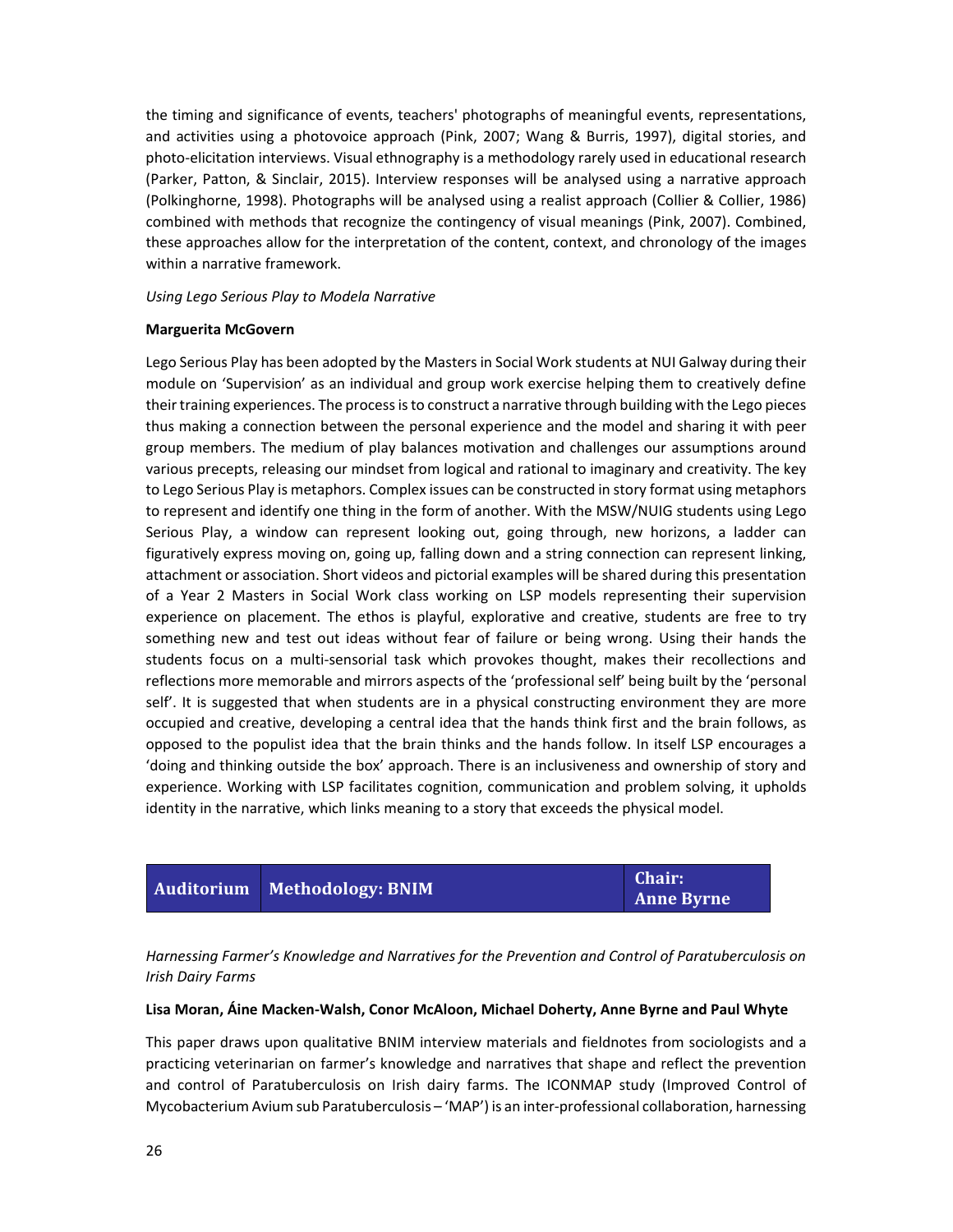knowledge across a wide range of disciplines (e.g. practicing veterinarians, veterinary specialists, economists, sociologists) for the control of MAP ('Johne's Disease') on dairy farms nationally. A review of the prevalence of Johne's disease across countries in Europe identified critical issues in a number of studies, but suggests that herd level prevalence is likely to be greater than 50% (Nielsen and Toft, 2009). Currently, herd level prevalence in Ireland is estimated at approximately 20% in dairy herds (Good et al., 2009). The disease manifests clinically as a protein‐losing enteropathy characterised by symptoms including diarrhoea, emaciation and death resulting in farm level production losses (Sweeney 2011). Utilising BNIM data, auto ethnographic materials and fieldnotes from 13 case‐study farms we argue that farmers' reactions and practices to prevent and control the spread of MAP on farm is a knowledge-based and highly emotive process. We draw upon the concept of 'knowledge cultures' (Tsouvalis et al. 2000; Moran and Rau 2014) to show that farmer understandings and reactions to MAP simultaneously embody tacit, quasi-scientific and local insights that are grounded in 'place' and are (re)‐produced through farmers' social networks, interactions with veterinarians and in their relationships with animals. In addition, BNIM case‐study data also reveals that farmer's (re)‐ create a myriad of 'cultural scripts' (Vanclay and Enticott 2011) in their everyday narratives that simultaneously legitimise their own knowledge of animal diseases and their knowledge of local cures which in some cases contradict 'official' best practice laid down by veterinary officials. Furthermore, local and lay knowledge forms are significant to how farmers (re)‐construct their own individual and collective identities and appear to influence farmer decisions about participating in Paratuberculosis control programmes at least to some extent. In this paper, farmer and veterinary knowledge is theorised as inherently spatial, as deliberative and emotive. We argue that the integration of BNIM‐ based data from social science research teams and veterinary expertise on Paratuberculosis potentially yields very significant insights on factors at farm level that shape and reflect farmer's participation in disease prevention and eradication programmes, and their reactions to MAP overall.

#### *An Exploration of Infant Feeding Practices among Western African Mothers living in the Community in Ireland*

#### **Sarah Brennan and Anne McFarlane**

Breastfeeding is seen as an unequalled method of feeding infants. However breastfeeding practices are influenced by a range of complex factors. Of interest here is international evidence that migration can have a detrimental effect on breastfeeding. In the last 20 years Ireland has been experiencing unprecedented inward migration and with this changing patient profiles. With recent political turmoil and the influx of politically displaced peoples into Europe, the Irish department of Justice has vowed to receive over 4,000 migrants in 2015/16.Traditionally these populations have strong breastfeeding cultures. However, very little is known about how 'new' ethnic minority communities experience breastfeeding in their new community setting. This 'gap' in knowledge is problematic and reduces the scope for health care providers to promote, protect and support breastfeeding with mothers from these communities. This study explores infant feeding practices of Western African women living in the Letterkenny area with specific objectivesto examine levers and barriersto breastfeeding practices in the community in the Irish context. This is a qualitative study. A narrative approach to data collection and analysis was adopted which suited the cross-cultural nature of the research. The study participants were 9 women from West Africa (4 from Ghana; 5 from Nigeria). Each interview consisted of two sub‐sessions based on Wengraf's Biographic‐Narrative Interpretive Method (BNIM), an initial sub-session with an open-ended question aimed at inducing narrative and a second sub-session using particular questions aimed at inducing narrative generated from the responses in sub‐session one. In keeping with the principles of narrative analysis, this paper presents an in‐depth analysis of 2 cases. Although techniques were employed to enhance reliability and validity, acceptance ofthe participant's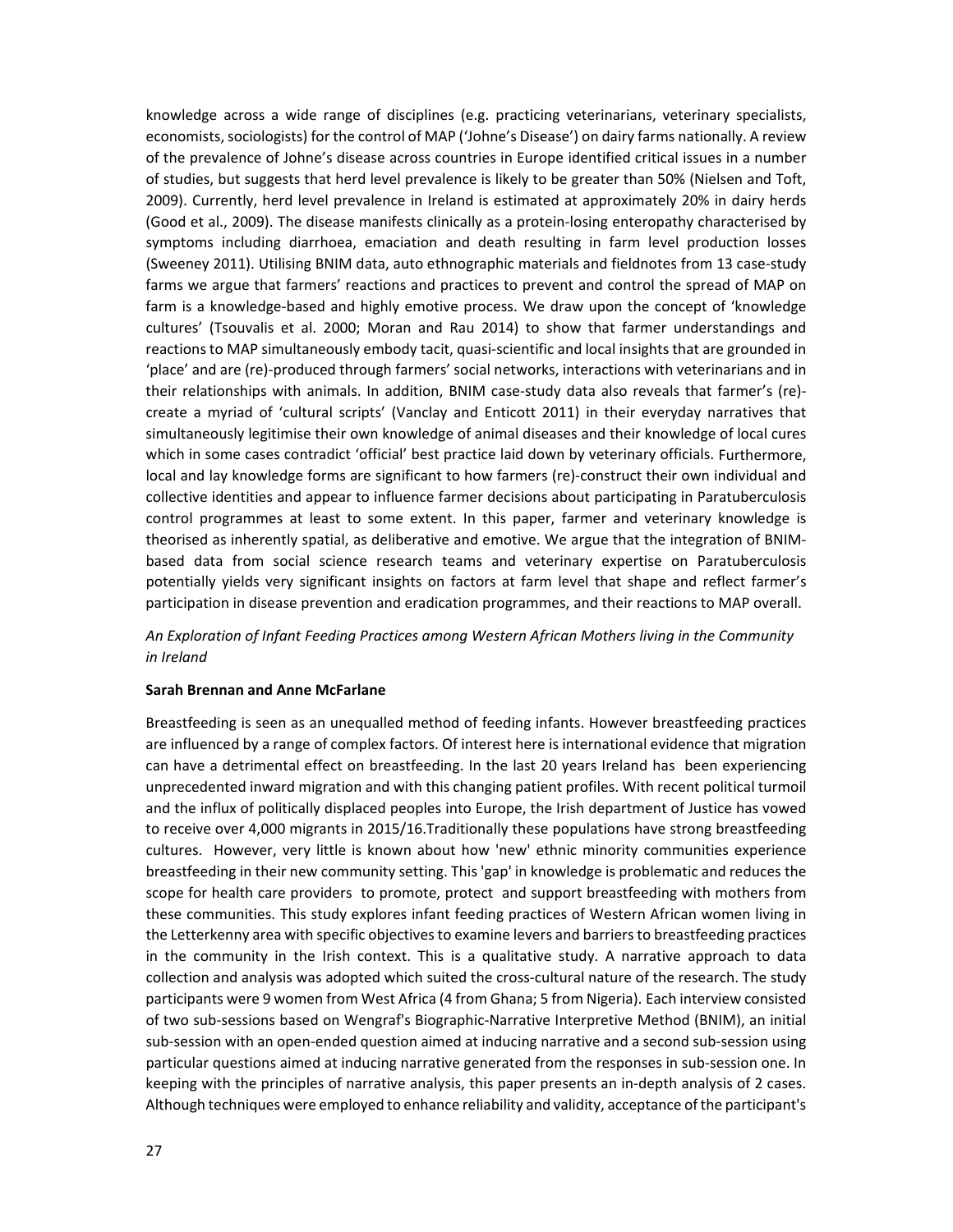viewpoint is paramount as it is their world as narrated that represents their reality. Jemma's case illustrates the ways in which 'superior' breast feeding practices may deteriorate in the Irish community setting due to mitigating socio-cultural circumstances. In contrast, Sara's case shows that breastfeeding practices can also flourish with positive breastfeeding experiences building on subsequent successful breastfeeding practices. Thematic analyse of Jemma's and Sara's narrative data and that of the other participants lead to the development of a Circles of Experiences framework for understanding how different experiences can have a positive and negative effect on the optimal practicing of Breastfeeding. Migration can have a detrimental effect on breastfeeding practices. However, breastfeeding may flourish. General practitioners AND Health Care Professionals should be aware of the experiences that promote or inhibit breastfeeding practices for mothers from ethnic minority communities so that they can discuss practices and options with the mothers in culturally appropriate ways.

*Novel Narrative Possibilities: Using a Biographical Narrative Interpretative Method (BNIM) Within Intellectual Disability Research*

#### **Susan Flynn**

The aim of this paper is to present a focused commentary on the use of the Biographical Narrative Interpretative Method (BNIM) within intellectual disability (ID) research. The paper begins with a critical overview of the literature on ID research. More specifically, it makes the author's subjectivity explicit in drawing a number of key themes from the body of literature in order to highlight some of the serious concerns and practical challenges facing researchers, in taking a centre stage approach to the voices and narratives of people with ID. The paper then uses this overview to inform a critical discussion, which makes a case for the use of narrative methods within ID research, focusing on the BNIM as a practical case example to illustrate the argumentation. The paper is based upon the methodology of an on‐going qualitative doctoral research project in progress within the Republic of Ireland, which focuses on the voices of children with ID using a BNIM approach. The focused commentary and critical discussion offered within the paper are of importance because enabling the voices of children with ID is both a practical and creative challenge that faces narrative researchers. Baseline data, within Ireland, that gives expression to, and listens to the voices and perspectives of people with disabilities, is still marginalized within a broad body of macro‐level statistical data (Flynn, 2011). More specifically, the voices of children with ID have traditionally been ignored in research (Kelly, 2005). As Wengraf (2001) explains, BNIM draws on the assumption that individuals construct meaning in their lives through narrative. Rather than impose categories for exploration, this method allows the participants to identify the theme for themselves (Wengraf 2001; 2015). In this way a BNIM approach is suitably equipped to address power imbalances between interviewer and the research participants, whilst offering a strong methodology for rapport building and empathetic bonding with marginalized young people (Hesketh, 2014).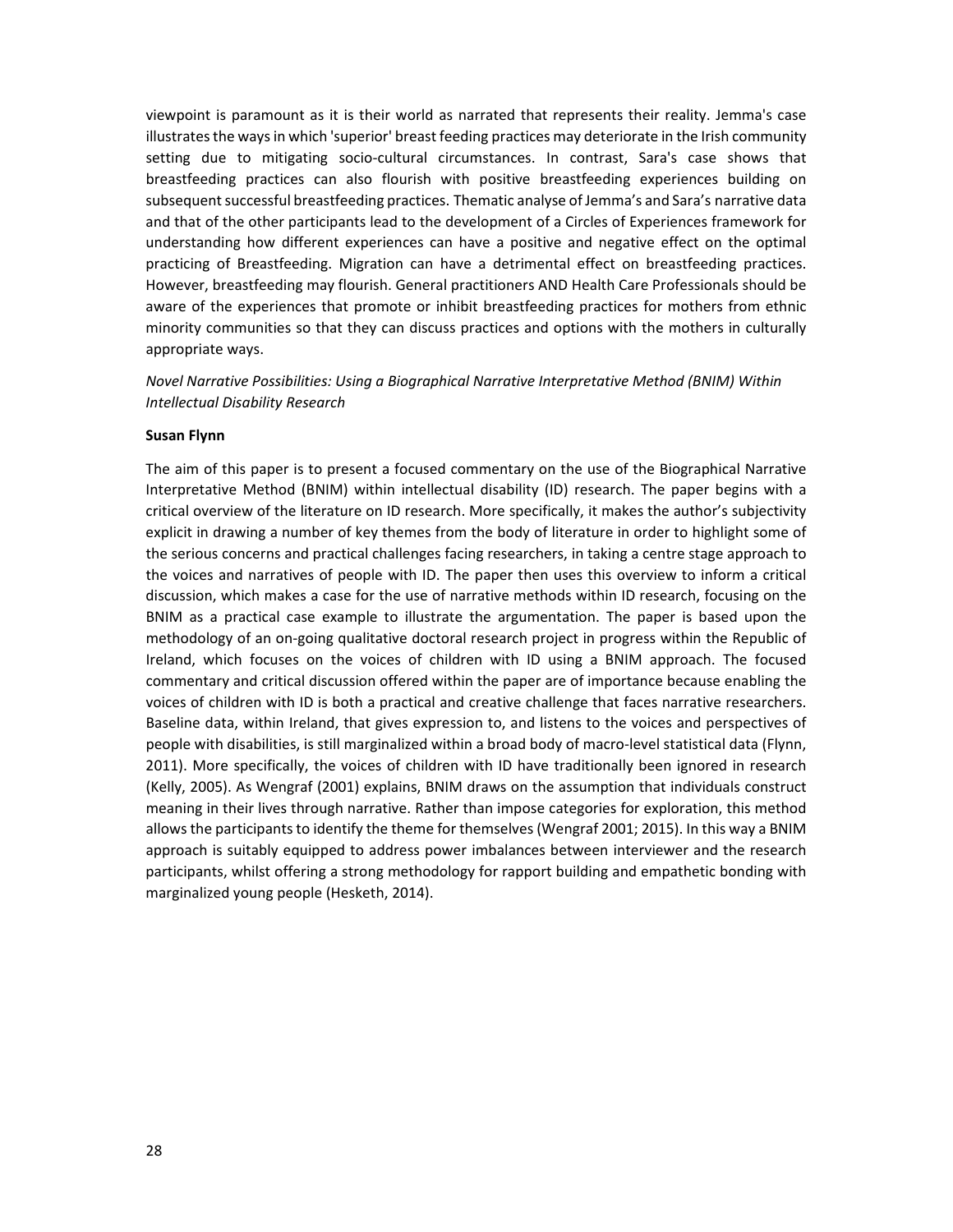### **13:30-15:00 am Parallel Session 3**



*Constructing Identities with Young People: Making Visible White as An ethnic Identity*

#### **Grace O'Grady**

This paper presents a short introduction to a study I carried out over a three year period in two Irish secondary schools into identity construction and young people (O' Grady, 2012). I draw on textual material from that work (vignettes of conversation and creative artifacts) and some of my reading and reflections, to underscore the theme of ethnicity and the need to make it visible in the construction of a white identity. A central aim of the inquiry was to explore with young people (17/18‐year‐olds) how they constructed their identities in a group. In particular, it attempted to assist them in unpicking the social discourses they drew on consciously/unconsciously to construct their individual and collective identities; to make visible cultural norms in an effort to de‐essentialize identities, and to hold open a space to find movement out of fixed, limiting identity constructions. These aims are congruent with the emancipatory intent of Narrative Arts-Based Inquiry (Finley, 2005) and what McLaren (2003) and Denzin (2005) respectively call "Revolutionary Pedagogy" and "Critical Performative" praxis. Ten years ago Denzin stated that we are at a point in time when performative ethnography must be enacted as critical social practice to "confront race relations and inequalities in the globalized, capitalist, democratic system" (ibid, pg.688). Never has it been more pertinent than the present moment.

#### *Is There a Way Back to me, for me?*

#### **Thomas Coombes**

This presentation is based on a narrative research study with six older men living in a social sheltered housing complex in Dublin. They are all Irish and they all engage with our project (Bluebell Community Development Project, CDP) at various levels and frequency. The struggle to improve the quality of life of the residents has and continues to be agonisingly slow, disempowering and often disrespectful. In spite of this, the Project has been very successful in its work with the men in creating the conditions/environment for positive social change. "When my ma was dying she told me she loved me! I didn't believe her!". (Participant) "I missed out on being a father, never had kids. I used to mind a little boy for a woman friend. I would sometimes bring him to McDonalds in the square for a 'Happy Meal' and show him off, pretend that he was mine, you understand don't you? ". (Participant ) These men go about their daily routines in a very individual way, sometimes allowing others glimpses every so often of their lived history and to a much lesser extent their future aspirations. This presentation demonstrates the nature of the research process particularly in relation to the power of the men's story, which created a snowballing unstoppable reflective outpouring from the participants, of anger, apathy, regret, sadness, good times and much more. Sometimes with loud bursts of laughter, but more often with stark realisation of their perceived failure as men. The exploration of a multiplicity of expressed real life impactors on the men including; Affection (the absence of, longing for or loss of.), Fatherhood (being a father, not having the experience of being a father and being fathered), Family (cradle to present experience), Belonging/Disconnectedness (outside /inside the societal family and their emotive and physical presence in the world in relation to others), Education (experience/ attainment), Masculinity (social norms, and expectations), Status (position, power), and Loss (loss of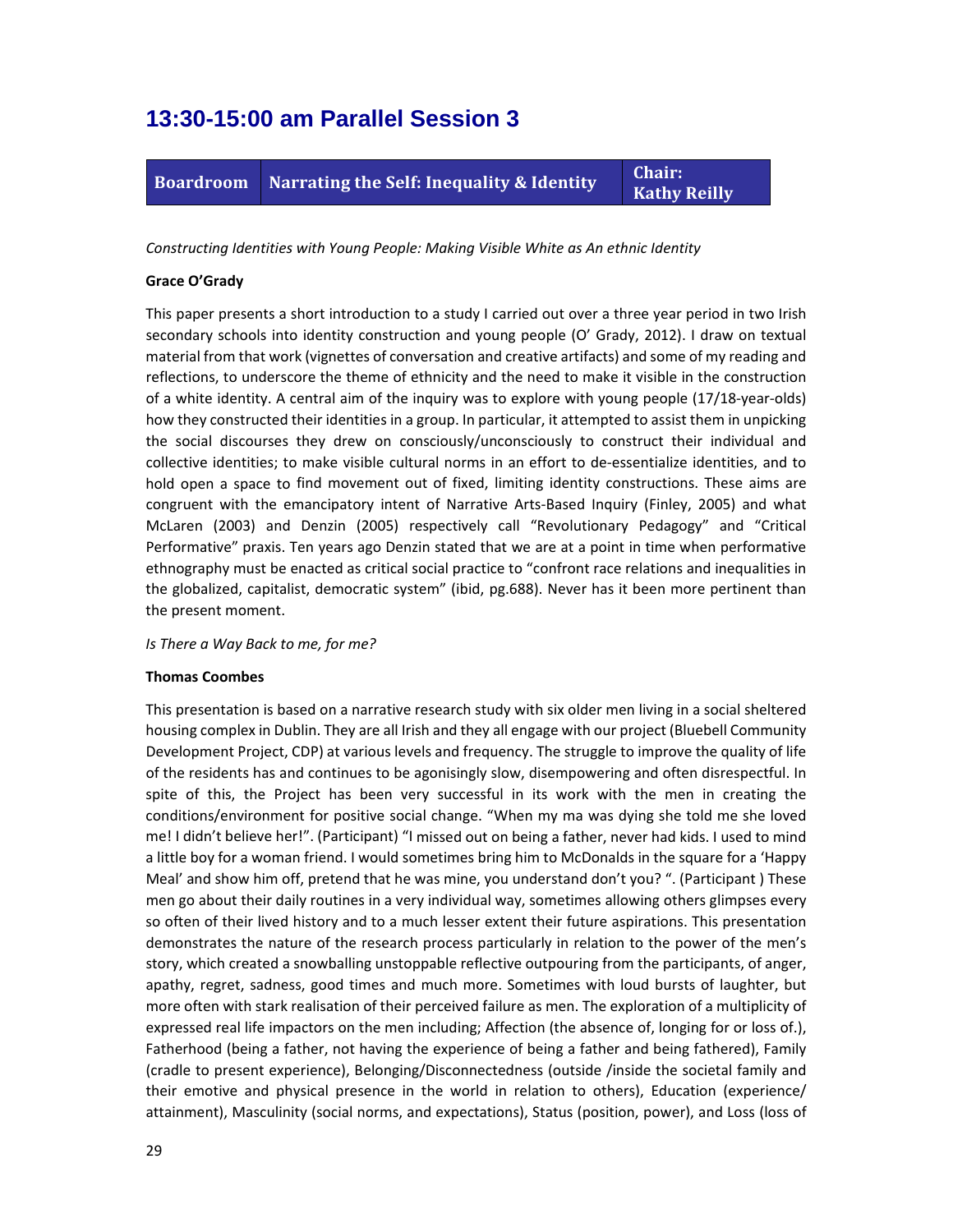self in the world and world to the self), was extremely heavy, and challenged this researcher from a number of perspectives including ethical, how the researcher was positioned throughout the research process and power relationships. This presentation also points to the successful employment of a rigorous ethical process, support mechanism, regular check‐in / check‐out interview guidelines and an acute awareness of the power in‐balance and vulnerability of the men. As human beings we are complicated with a unique lived experience. I would argue that there is no 'one size fits all' ethical template that we can use in narrative research. I agree with Zylinsky (2004) in which she refers to engaging in "permanent vigilance" and states "the surprise element of any action can never – should never – be mastered" (p.48). I will also refer to the employment of a 'reflexive' approach to the research process in which my own life experience was at times used to draw out or encourage a participant to expand on a point which hopefully contributed to a positive, productive interview experience for all.

*VOICES: Voices Of Individuals Collectively Exploring Self‐determination – A Narrative Based Methodology Opening Space for Stories and Counter‐stories of People with Disabilities Exercising their Legal Capacity.*

#### **Eilionoir Flynn and Liz Brosnan**

The right to make one's own decisions and to have these decisions respected by law (known as 'legal capacity') is a basic human freedom which most adults take for granted. However, for many people with disabilities (especially people with dementia, acquired brain injuries, intellectual or psychosocial disabilities) this fundamental right has been denied –in both private and public spheres. Article 12 of the UN Convention on the Rights of Persons with Disabilities requires States to recognise that 'persons with disabilities enjoy legal capacity on an equal basis with others in all aspects of life.' This right includes provision of 'supported decision‐making' structures to assist people with disabilities, rather than having others making the decisions on their behalf, known as 'substituted decision‐making'. This presents a significant challenge to all countries, including Ireland and the UK, which currently operate systems of substituted decision-making or adult guardianship. To date, most of the literature advocating the right to universal legal capacity has been developed by non‐disabled scholars without the direct input of people with disabilities themselves. Drawing on feminist, critical race and disability theory, the VOICES project will explore in detail how to achieve the goal of ensuring the right to legal capacity and supported decision making by exploring how people with disabilities are treated by the legal system when they want to make their own decisions. We aim to frame concrete proposals for law reform in four previously unexplored areas: consent to sex; to medical treatment; contractual capacity and criminal responsibility. Storytellers with personal experience of the law will be invited to come together with respondents who have a range of personal and professional experience – including human rights activists, policy-makers, researchers and practitioners with an interest in the right to legal capacity. Over the next two years, storytellers will be paired with respondents to develop a narrative of their own lived experience and to collaborate on a proposed way forward for a specific area of law or policy reform. Various creative methods and processes (including experienced writing workshop facilitators, dramatic enactments and audio‐visual installations by disabled actors and artists) will be used to facilitate the development of narratives during six thematic workshops. Narratives will involve both stories and counter‐stories of the lived experience of denial or challenges to legal capacity. Counter‐stories involve reconstructing the 'facts' presented about the person to better reflect the individual's lived experience; offering a transformative or emancipatory potential as people frame their own narratives, free of the limiting 'objectivity and rationality' of traditional academic legal discourse. These stories and counter‐stories will be juxtaposed with majoritarian stories of dependency, impaired functioning, deficit, and inability which so frequently appear in court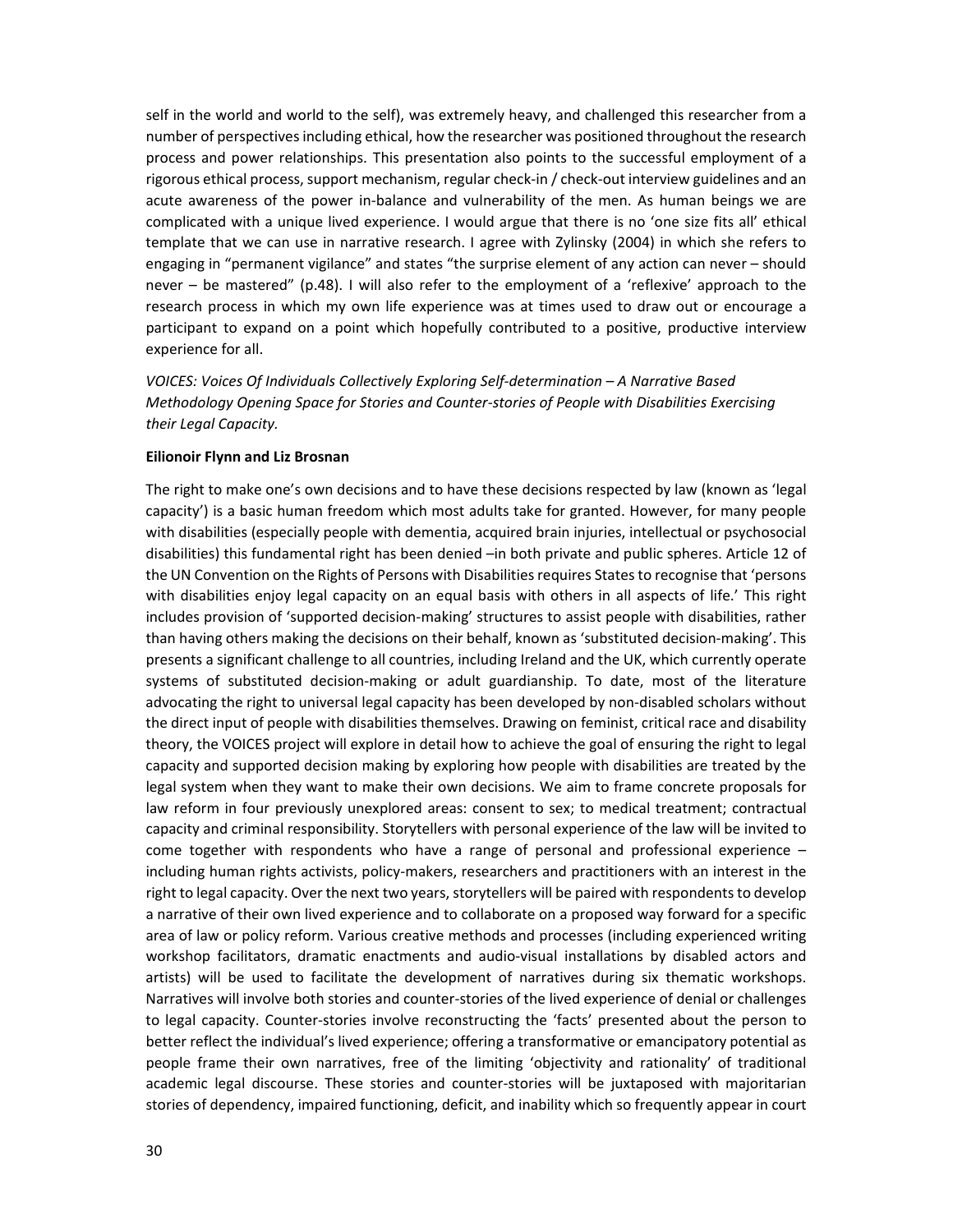judgments, parliamentary debates, and traditional academic forums where these issues are generally discussed. This paper will outline the practical challenges and tensions anticipated as the project moves from theoretical groundwork to facilitating transformative, emancipatory co-construction of knowledge through a collaborative narrative methodology.

*Abstract ‐ Discovering my researcher identity during the fieldwork.* 

#### **Sasha Noonan**

'What do youth workers do?' is the title of Spence's 2007 article looking at youth workers and the challenges they face attempting to communicate what they do. The study emerged from my experiences firstly as a youth worker trying to communicate what I do to everyone from management to other professionals and secondly my identity as a professional. Youth work 'is a profession where conversation is the key to successful practice'(Spence,2007:3) but government uses the outcomes of this with' 'written or visual texts , for functional rather than analytical purposes'(Spence,2007:4). If youth workers job is nor understood, how can they be seen as professional? The research which is nearing completion discusses with youth workers from Limerick their perceptions of being a professional youth worker. What does it mean to be a professional youth worker today with the backdrop of austerity measures and neo‐liberal agendas. How is their work and professionalism understood? Youth work defines itself as different from formal education in that 'Its emphasis upon the centrality of conversation emphasizes the relational principles of social education'(Spence,2007:8). The use of a narrative inquiry approach and method for doing research with youth workers appeared the most suitable way to highlight and give voice to youth workers about what it is they do . Because narrative inquiry Connelly and Clandinin(2006:477 in Clandinin , Pushor and Orr,2008:22 explain is 'the study of experience as story, then, is first and foremost a way of thinking about experience' it facilitated me to engage with youth workers in a language we both use. The language of stories. Spence(2007:11) states 'There is a long tradition of youth workers using stories from practice to communicate the meaning of their work . They attempt to communicate their work through 'practice‐based story'(Spence,2007:11). Talk tends to be present orientated, anecdotal and relates primarily to the immediacy of experience'(Spence,2007:4) Narrative inquiry reflects how youth work happens as within the experiences the 'negotiations occur moment by moment'(Clandinin,2006:47) . Through narrative inquiry the youth workers construction of the professional self and the self in relation to others was illuminated. In my great plan of research with youth workers I did not comprehend my own realization of becoming a researcher. I struggled with trying to understand how much of a presence this new identity needed to make. Being a researcher was only supposed to support me the youth worker in my long term goal of youth workers being heard. I don't remember signing up for a new identity and especially when it decided to raise its head most inconveniently, or so I thought, when I was doing my fieldwork.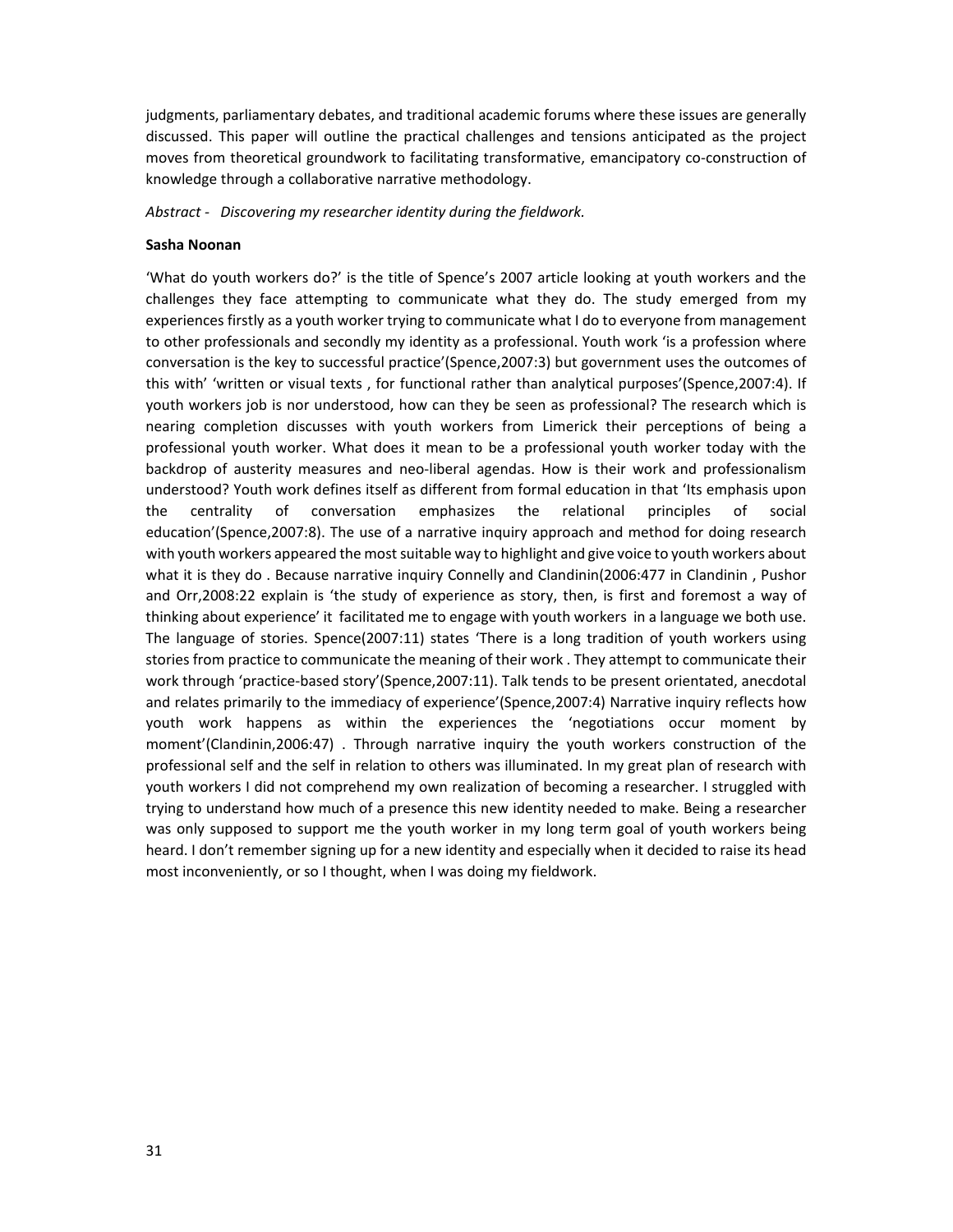**Lisa Moran**

*Narrating Sluts and Victims in Social Media: Women's Online Activism in Morocco*

#### **Aura Lounasmaa**

This paper discusses the construction of political narratives using social media. It examines the social media sites of Women Choufouch, a Moroccan feminist group that was started as a Facebook group by Casablancabased students in 2011. The group is also active on Twitter and is regularly featured on print media, TV, radio and online media sites. The group's primary aim is to dispel myths about sexual harassment and support campaigns to introduce legislation to criminalise it in Morocco. The group also supports other causes and initiatives regarding gender equality in Morocco. Morocco is a multilingual country with two official languages and a myriad of spoken languages with attached power hierarchies (Sadiqi, 2003). Women Choufouch's social media pages regularly use four different languages, often within the same conversations, further complicating the forms of narrating. The campaigns and discussions of Woman Choufouch evolve around sexual politics, which as a sensitive and emotive topic attracts attention. New media offers several advantages to groups tackling these issues. Social media as a Western construction and a technology of modernity creates a distance between traditions and the content, making it easier to discuss taboo subjects. Using new media as tool in activism helps reach younger constituencies. It also allows groups to circumvent the arduous bureaucratic processes required for NGO set-up. It is not a mere platform for telling the same narratives to new audiences; it produces the parameters of narrative structure and mode, creates conditions for co-construction and disrupts the locations of telling. As an important demarcation of the type of modernity groups wish to present, social media is an important part of the groups' identity, and thus becomes, as Davis (2013) suggests, both the object and the context of research. Social media becomes part of the "institutional, organizational, discursive and local cultural context" (Chase, 2005:658) in which identity work is done, but these contexts continue to exist and inform the narrative construction off‐line. The produced narratives cannot be separated from the complex structure of interconnected actors, locations and languages that come together to produce them. Even if we look at the posts made by the group's administration only in order to put together a narrative of the group, the author, their location and politics are disrupted by links to other sites, responses to comments by users and the structures of telling instituted by the social media sites, such as timelines, word limits and formatting of the pages. This paper asks, what narratives emerge on the sites, how are they constructed and who tells them?

#### *Storytelling is a Political Action: How and Why Narratives of Trauma are Controlled Within the Family during the Troubles*

#### **Caroline Dutka**

This paper analyzes oral history interviews I conducted with three generations of a nationalist identifying family from Derry/Londonderry, Northern Ireland, whose patriarch is a well‐known survivor of Bloody Sunday (30 January 1972). The work explores how and why the father survivor controlled the narrative of Bloody Sunday to his children (by withholding it), and what effect this withholding had on the development of his son's political identity. My interviews demonstrate that communication of historical narratives within this family was not something that happened unconsciously. In Northern Ireland, the communication of historical narratives is known (among academics and civilians) to be a source of inaugurating political identity. I argue that it is by interacting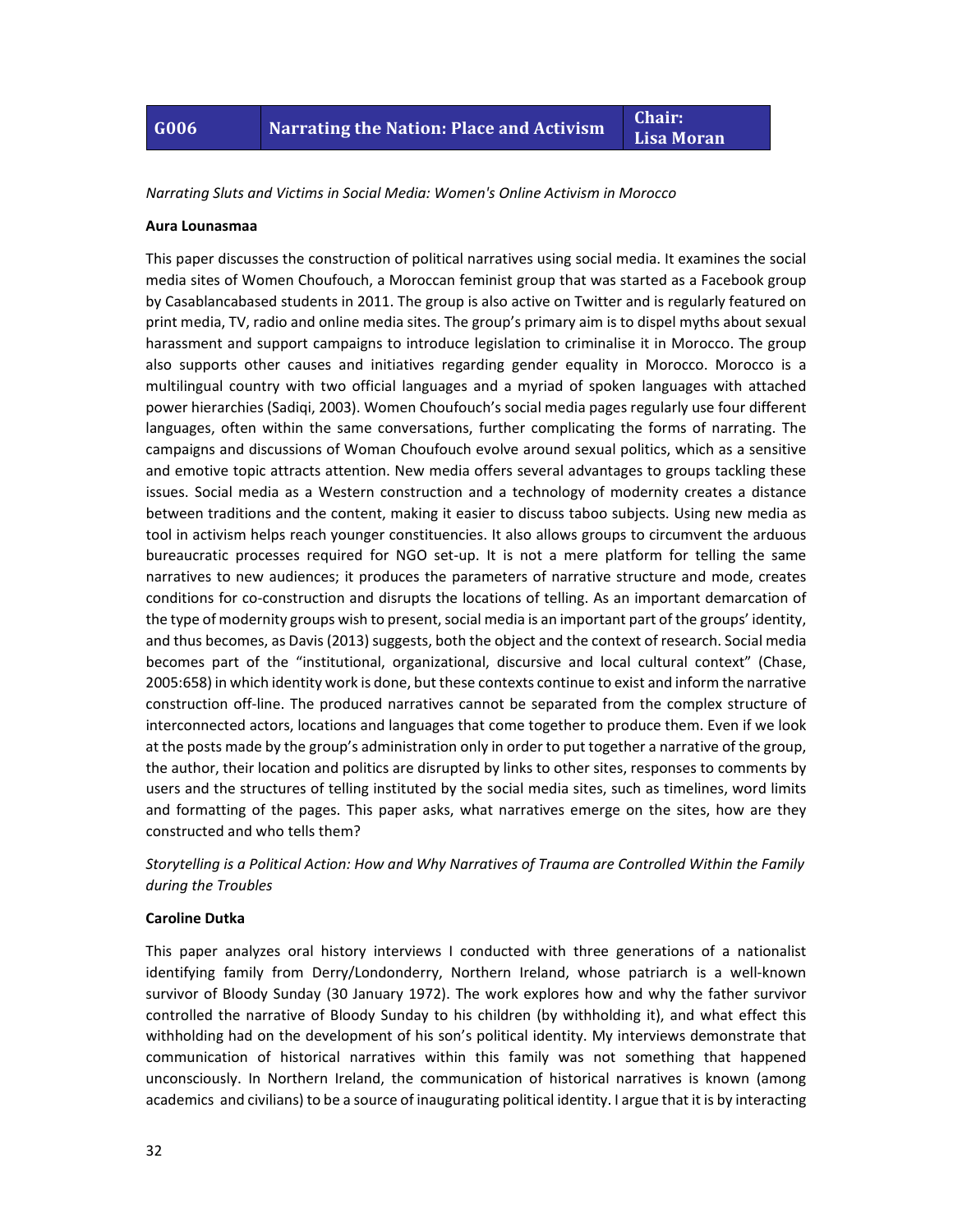with historical narratives that individuals come to understand themselves as part of a group; a group that is itself constituted by a shared culture, sense of the past, and (at times) a projected destiny. All these understandings, visions, and affective connections are imparted and reinforced by the narrative form owing to its capacity to provoke empathy. By reciting a historical narrative to one's child, the narrator brings that child into the realm of historical consciousness that is necessarily aligned with the political perspective belonging to the group. The alternative, to refrain from reciting historical narratives to the child, is to obstruct the formation of group identity. This indicates that to purposefully control the narration of history within the household — particularly during times of ongoing conflict — is a deliberate action with an intended political outcome. Ultimately, the son's ardent republican identity was realized only when, as an adult, he learned of his father's complete narrative of Bloody Sunday through testimony given by his father to the Bloody Sunday Inquiry in 2010. Until that point, the father tried to prevent his son from knowing his experience of Bloody Sunday to protect him from what he saw as the torture of overwhelming hatred and its corollary: radicalizing as a republican, which he saw as a likely threat to his son's life. This paper highlights the affective power of parent‐child relationships, emphasizing the role of the parent as the primary gatekeeper of ideology, responsible for controlling the child's initiation into the (political) beliefs of his or her immediate community through the disclosure of historical narratives, both personal and meta‐historical. As such, my research seeks to reconsider the 'domestic sphere' as a fundamentally political space where group identity is born. This poses a challenge to the popular association of the 'public sphere' as the formative space that initiates an individual's political awakening and connection with social memory in a Halbwachsian sense.

#### *Enstranged Latinidad: Paratextual Reimaginations of Comic Characters in DjangoZorro*

#### **Samuel Saldívar III**

This presentation DjangoZorro examines the various ways phenotype becomes a narrative element of ethno/racial identification in relation to the female lead character Conchita, who is a Yaqui orphan. Introduced in issue #2 of the DjangoZorro comic book series, Conchita's phenotypic metamorphosis becomes a direct reflection of Spanish European colonization upon indigenous peoples of the Americas. By following the artistic renderings of Conchita in issue #2 of DjangoZorro readers can identify the visual impact "the finest schools of Madrid" have had in transforming Conchita into "a true lady in the most honored Spanish tradition" (#2 6). Moreover, by attending to the issue of phenotype in relation to the overall narrative, I contend that Conchita's phenotypic transformation complicates the role of narrative paratextual analysis. Traditionally, scholars, like Gerald Prince and H. Porter Abbott, have relegated paratext to the physical, outer fringes of a narrative such as titles and jack covers, and chapter headings. My inquiry, however, engages the phenotypic presentations of bodies as a form of paratextual framing that, in turn, complicate ideas of nation, colonialism and oppression for indigenous populations. These approaches to effectively estrange, or make new, readers engagements and relationship formations with the characters they engage in new, divergent ways. To ground my analysis, I turn to the aforementioned Prince and Abbott, as well as Narratologists Mieke Bal and David Herman, and the Structuralist Viktor Shklyovsky. I also turn to the work of Latino Studies scholars Frederick Luis Aldama, Lisa Garcia‐Bedolla, Frank Montalvo, G. Edward Codina, and comic scholars Scott McCloud and Charles Hatfield.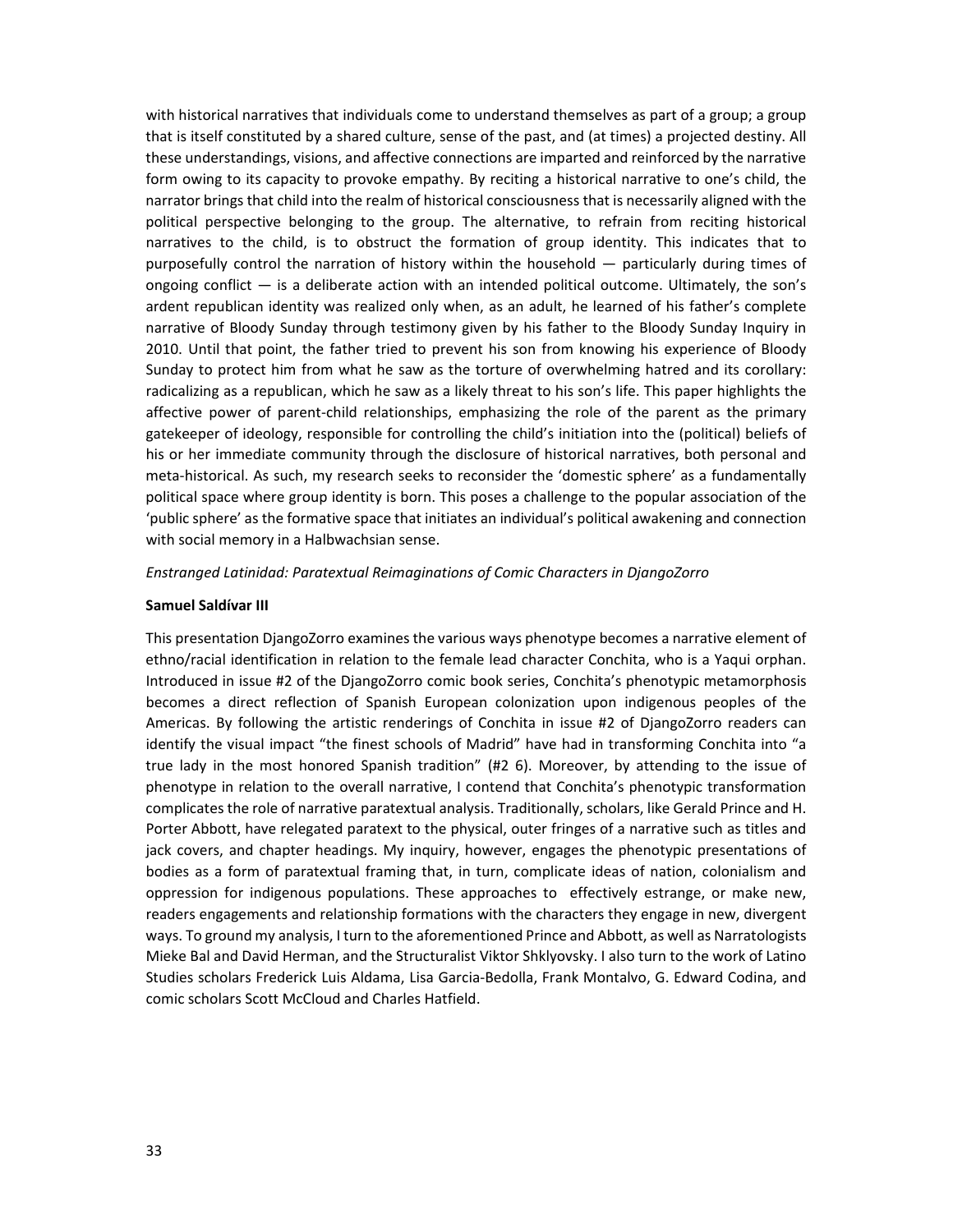#### *The Past is Never Dead: Bloody Sunday After the Inquiry*

#### **Joseph Robinson**

The public performance of Bloody Sunday memory, narrative, commemoration, and resistance in Derry has shifted across time. The birth of the Bloody Sunday Justice Campaign (BSJC) in the 1990s, coupled with the start of the Northern Irish peace process, shifted Bloody Sunday performance(s) away from a hegemonic Republican framing and towards an internationalist, human‐rights based narrative. The BSJC utilized a 'carefully‐controlled memory consensus' from 1992‐2010 that allowed Bloody Sunday survivors, family members, and public advocates of very different political orientations and worldviews to mobilize successfully to repudiate the hated Widgery Report. But there has been little study of Bloody Sunday public performance(s) and narrative after the RBSI. This paper argues that this lacuna is a glaring oversight. The carefully‐controlled consensus established by the BSJC has splintered and cracked; the memory of Bloody Sunday now attracts divergent claims of political ownership and appropriate and inappropriate performance. The annual commemorative events have evolved into a social forum for the dramaturgical presentation of a new narrative: Bloody Sunday as an unfinished struggle for justice. Significantly, this struggle is being undermined not only by the British, Irish, and Northern Irish establishments, but the major Republican Party Sínn Fein as well. This new performance has opened the space for dissident or non-aligned Republicans to attach themselves to the highly emotive "shadowed ground" of the Bogside. This study draws from a robust recent literature in memory studies. It argues that while memory is undoubtedly about the past, the socially constructed public recollections of past events are the past filtered through the politics and social fora of the present. Thus, because Bloody Sunday will continue to exert such a pronounced impact on the physical and political space of Derry, written everywhere into the city's houses, roads, and memoryscape, it is imperative to study the causes and effects of rapidly shifting narrative. The dearth of narrative analysis since the RBSI seems to suggest that public memory froze at the exact moment Cameron apologized. This is not the case. In Derry, that memory continues to evolve, shift, and be inscribed anew, with significant political and social consequences.

### **G009 Methodology: Methodological Reflection Chair:**

**Lindsay Myers**

#### *Chronos, Kairos, and the Intimacy of Narrative*

#### **Sheila Ross**

This paper discusses some of the implications of narrative modalities in hermeneutics and rhetoric for narrative inquiry. Building on some of my earlier work on Hans Georg Gadamer, here I argue that the experiential value of deep engagement in reading literary narrative, which affords one access to what neuroscientist Maryanne Wolf has called the "contemplative" dimension of reading, is an experiential orientation that offers important clues about what is at stake in prioritizing narrative as a mode of investigation. While the phenomenological hold of reading story is, by virtue of its peculiar quality of engagement, a reprieve if not an antidote to the destruction of attention by the "choice architects" that jostle to rule it (on this point depending on the work of Matthew Crawford on "Attention as a Cultural Problem in The World Beyond Your Head, 2015), my focus is on the further significance of this experiential orientation for narrative inquiry both as a research practice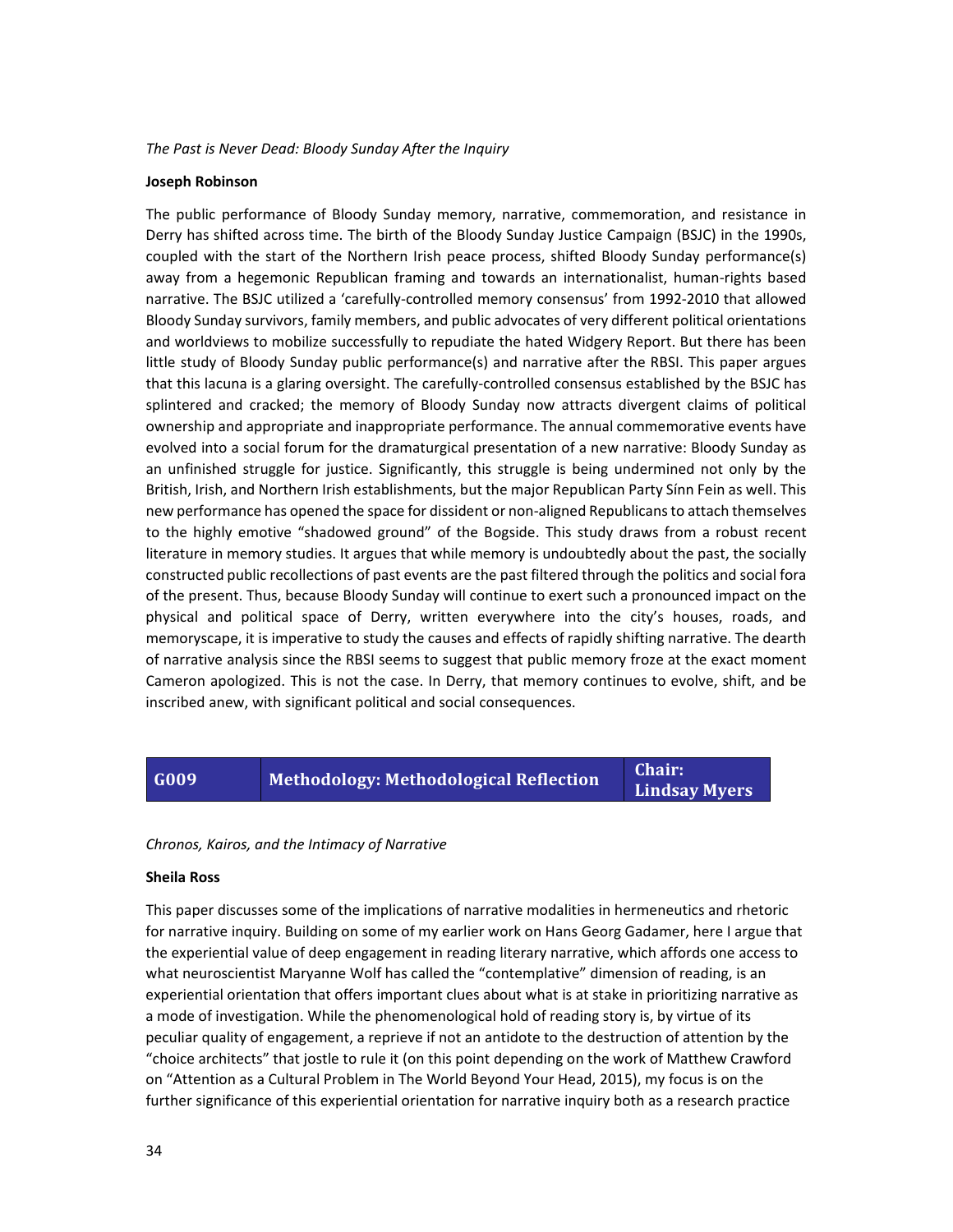and as embodied in a skilled written or spoken discourse. I argue this orientation allows for a calculus of intimacy or proximity between cultures of (re)searching, writing, and reading, which has a timely ethical importance. Further, the tension that exists between traditional academic discourse and narrative discourse, when scholarly writing seeks to proceed through or entail narration, illustrates, I argue, not merely the rhetorical skill deficit, but is symptomatic of a larger disconnect between self and concrete world, which alienated or abstracted linguistic mediation can cause. I propose a number of ways in which the figure of narrative can be enlisted to revitalize basic forms of academic discourse, such as the "essay." But as well, I propose, with reference to the ancient figure of Kairos, that the figure of "worldly" narrative can in turn allow new forms of attention to take hold, such as a more poetic atunement to the occurrences of thought that are emergent from our situated, concrete circumstances. Throughout the paper, I refer to a number of unfolding situations at my own university: our mandate to indigenize our curriculum – our university is located on the unceded territory of the Squamish and Tsleil Waututh First Nations; my work to introduce narrative inquiry into the research essay form in an undergraduate writing class, and my initiative to create an interdisciplinary minor in narrative studies. Possibly, there may appear an additional element in the paper: according to my father's memoir – not published but meant only to edify his children – a distant grand‐parent once taught maths at Queens College Galway back in the mid‐19th century. I thought, how apt that a conference on narrative inquiry might also occasion an inquiry of my own – it's quite possible this personal connection might find its way into this talk in a fortuitous way.

*Narrative Inquiry in Sociology: Methodological Nirvana or Just More of the Same?*

#### **Jaqueline O'Toole**

With the 'narrative turn' came a gathering momentum in the wider social sciences (arguably, less so initially in sociology) that asserted that listening to, asking for, gathering and analysing stories gave a new impetus to researching human behaviour. The argument evolved: people are storied beings and are constituted through the stories they chose to tell. To generate a more in‐depth understanding of people, researchers need to hear their stories. This paper will address the question of the value of narrative inquiry as a methodology deployed in sociological research. Drawing from a PhD study on "Narratives of Women and Weight Management", a number of key issues are considered including philosophical debates; the ethics of gathering and telling stories; immersion; and surviving a narrative study. I interrogate the main tenets of narrative inquiry and posit the question: methodological nirvana or just more of the same? In so-doing, I present an argument, grounded in a narrative inquiry study that illustrates the innovative and surprising ways that narrative inquiry can offer to well-researched areas in sociology such as women and dieting. But I also contend that the deployment of narrative inquiry is not without its pitfalls and can result in a less than in‐depth, rigorous qualitative inquiry than originally intended.

#### *"Doing" Narrative Inquiry‐ Challenges and Considerations*

#### **Claire O'Reilly**

This paper will explore insights into narrative inquiry during the process of translating letters from German into English: Charlotte von der Schulenberg came to Ireland in 1956 at the invitation of the Bielenberg family in their efforts to give refuge and respite to children of assassinated resistance fighters of the National Socialistregime. Her father, Fritz‐Detlof von der Schulenberg, was assassinated by the NS regime on August 10, 1944 following hisrole in the plot to assassinate Hitler in July the same year. The Bielenberg family have entrusted to me original letters written by his daughter, Charlotte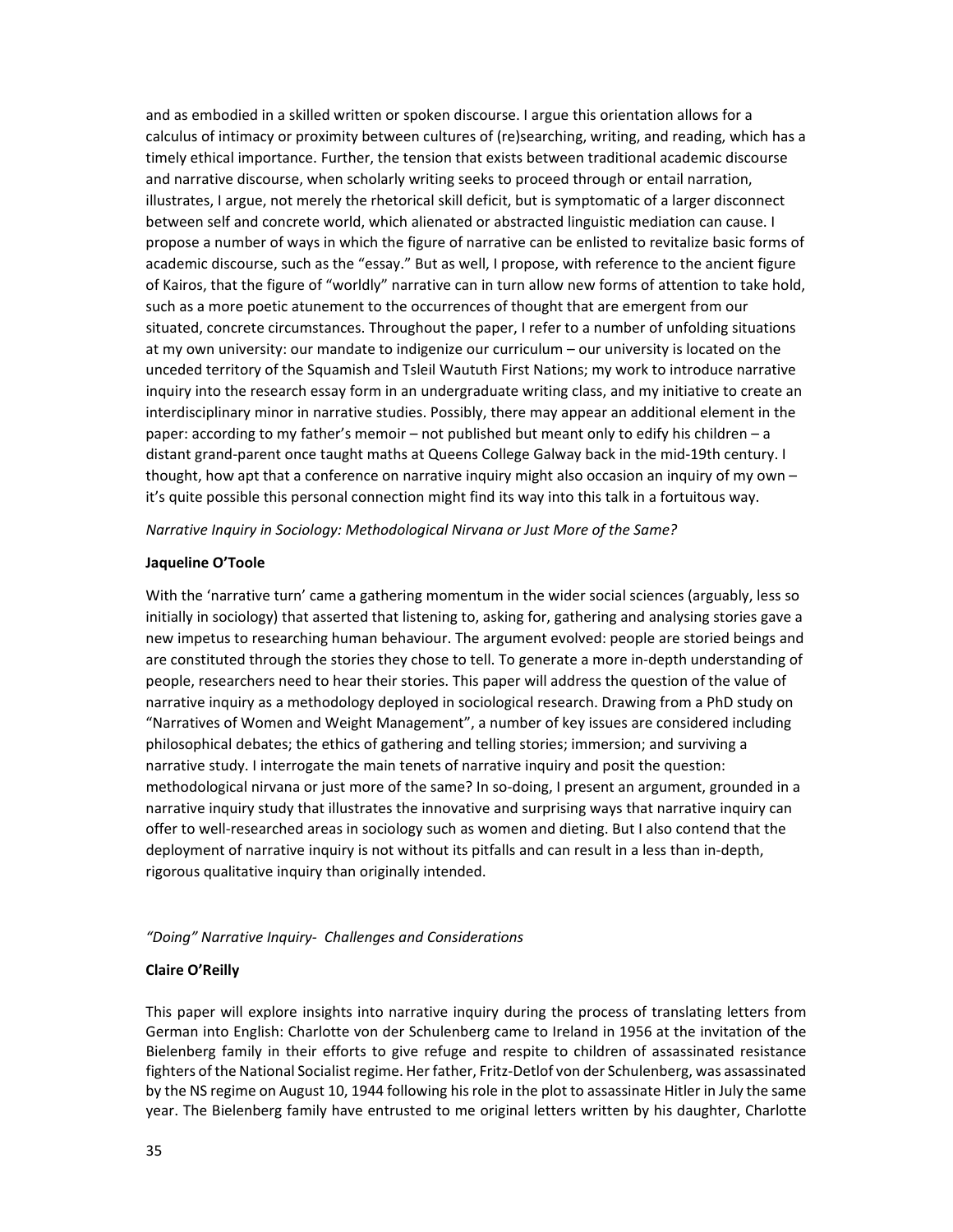von der Schulenberg, from the Bielenberg's home in Co. Carlow, to her mother in Munich. Following the classification, organization and preparation of the letters for translation, this paper will discuss the context of the letters, describe the content, but more appropriately reflect on the analysis of the letters and the considerations and challenges presented to the researcher in the process of translating and understanding the letters. Using an interdisciplinary framework taking historical, cultural, sociopolitical and relational perspectives into consideration, it will examine the content in terms of what was said, and reflect on what was not said. The possible reasons for omitting certain themes will be discussed against the backdrop of historical remembering and memories of WWII.

#### *Re‐thinking ethics in narrative research: The case of biographical research with older adults*

#### **Gabriela Spector‐Mersel**

A central aspect of how we do narrative inquiry - the focus of the present conference - is research ethics. The principles and practicalities of "the ethical attitude in narrative research" (Josselson, 2007) have been widely discussed (Josselson, 1996, 2007; Plummer, 2001; Smythe & Murray, 2010). Despite the extensive scope of these discussions, typically they do not take into account the specific characteristics of narrative research with older adults. In this paper, I suggest that narrative inquiry with older adults, especially one based upon their life stories, challenges some of the ethical practicalities generally accepted in narrative research. Following the call for an ethics-in-context approach (Riessman, 2005), I advocate an age-related ethics in narrative inquiry, tuned to its specific features in exploring later life. The uniqueness of biographical research with older persons is rooted both in the characteristics of the first and those of the participants. Life story research involves an intimate relationship between researcher and participants and it produces data imbued with biographical particularities. The participants' (relative) proximity to death constitutes an existential state that evokes particular identity needs, such as symbolic immortality. Moreover, their closeness to the end of life often becomes tangible when participants die in the midst of the research or soon after its completion. A further consideration has to do with the universality of the aging process and the finitude of life. Unlike narrative studies where a distance or difference exists between the researcher and the narrators - which, in a sense, protects the latter - in the present case it is (hopefully) a matter of time before the researcher is in the participants' shoes, in terms of age. The intersection between these two sets of features, the researcher's and the participants', colors familiar ethical dilemmas with a new light. In addition, unfamiliar dilemmas arise, raising the question whether the accepted ethical conventions indeed embody, in the present case, an "ethical attitude". I will point to some of these dilemmas, relating to the three main ethical spheres discussed by Josselson (2007): design, relationship and report. In the first two, accepted ethical practicalities are challenged (e.g., securing the participants' anonymity and not passing the story on to anyone), while in the third sphere, familiar ethical issues are intensified and take on new significances (e.g., reflectivity). I will illustrate these concerns employing examples from two studies on life stories of older men from the Israeli founding generation.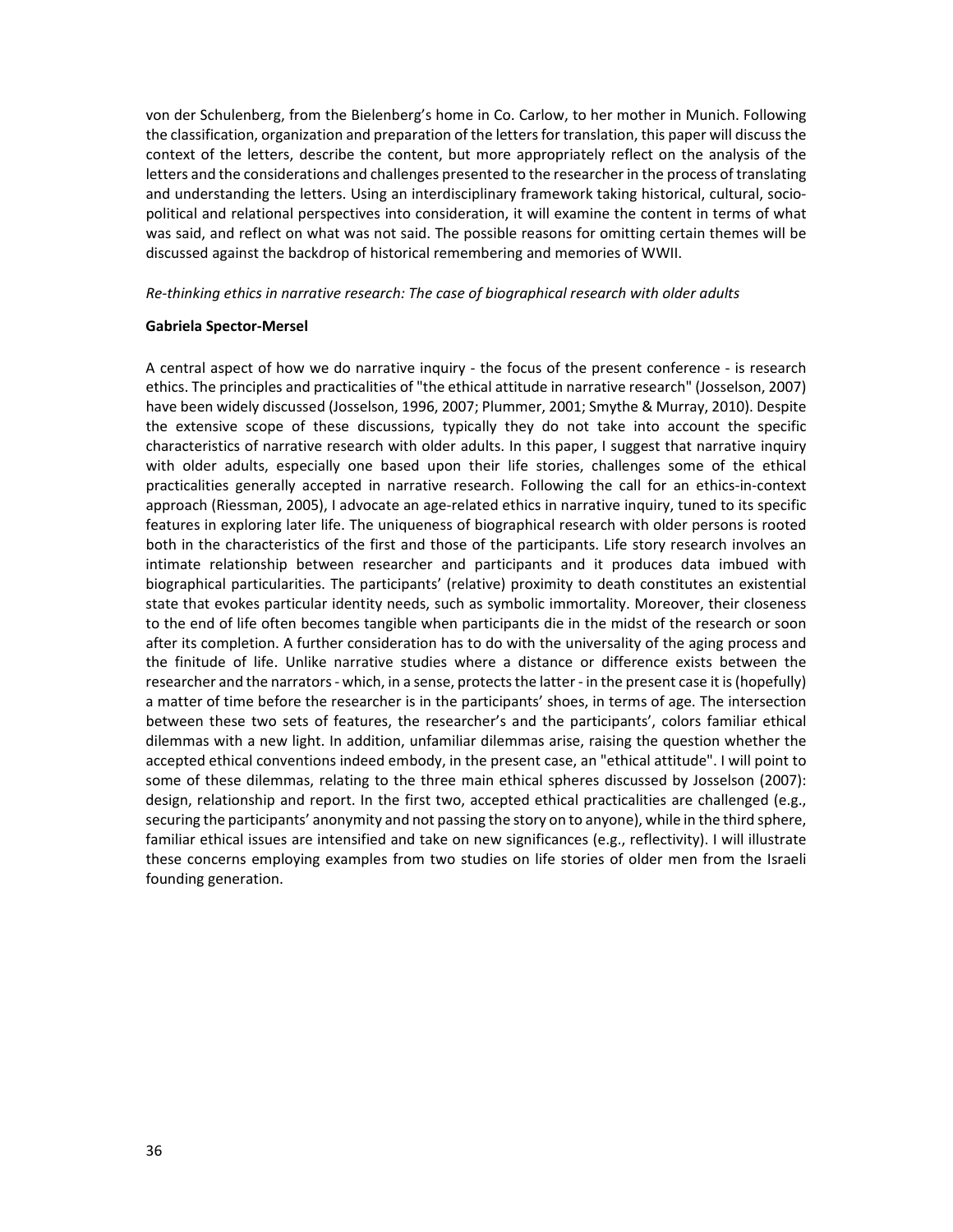#### **Auditorium Methodology: Unpacking the Relationship Between Story Teller and Simon Warren Chair:**

*The Axe Remained Rusty: Gender in Two Irish Variants and Two Tellings of ATU1423 'The Enchanted Pear Tree'*

#### **Lillis O'Laoire**

The narrative 'The Enchanted Pear Tree' has a venerable genealogy. Found in ancient times, it is still told in parts of Ireland. Most notably, it provides the source for Chaucer's 'The Merchant's Tale' and one critic believes that Chaucer's source may have been Irish. A story about a wife's infidelity to her husband, it exists in two variants, both of which see the woman escape punishment for her indiscretion. One of these uses a deus‐ex‐machina motif to aid the reprieve. In the other, the ploy of double vision contributes to the wife's exoneration. Both these very short narratives have much to tell us about gender relations. In this focus on both variants of the tale, the deus ex machina iteration, told by the renowned Cáit (An Bhab) Feiritéar (1916‐2004), the 'double vision' account by Jimmí Chearra (1927‐), of Cois Fharraige, Co. Galway, gender dynamics and assumptions form the core of both narratives' impetus. My paper will compare both variants and both tellings and draw some inferences from the task.

#### *From Narrative Inquiry to Autoethnography*

#### **Dorothy Morrissey**

According to Clandinin and Connelly (2000), the 'researcher's own narrative of experience, the researcher's autobiography . . . [the] task of composing our own narratives of experience is central to narrative inquiry' (p.71). In this paper, a teacher/researcher explores how her narrative inquiry – staged as an intervention – into the taken for granted notions of gender embedded in the narratives of experience of a cohort of postgraduate student teachers, functioned as a transformative force for her as a teacher. The teacher/researcher describes how throughout the intervention, she and the students performed multiple overlapping roles or identity categories: she as teacher/researcher/theatrical performer/mother/woman and the students as students/postgraduate students/student teachers/future teachers/research participants/audience members/men/women. The categories inhabited by the teacher/researcher were not entirely new to her, though she was more at ease with some than others. However, she had not previously combined them within her role as teacher educator in drama. Aware, from the outset, that she would experience tension between her teacher and researcher roles, she had, nonetheless, decided to take, what was for her, a huge risk: to perform a one-woman play for the students. She had, moreover, based the course on the play, which was about the marginalisation of women in workplaces. The teacher/researcher was ill prepared for the degree to which the multiple identity categories she inhabited would rub up against each other. Such was the extent of the dissonance she experienced, that she became risk averse. On top of this, she resorted to behaving in ways that were in line with the taken for granted notions of gender in which she sought to intervene. By the end of the intervention, she felt herself to have failed as a teacher; a view she modified in the process of writing about the experience. Nonetheless, before modifying her views, she insisted on teaching the same cohort of students again the following semester. She was determined to overcome what she perceived to be the students' negative experiences both of her as a teacher and of the course. Since 'desperate situations call for desperate measures', she decided to take another risk: to run the course in partnership with two theatre artists. This risk – though motivated by 'failure' and the determination not to repeat it – spawned what the teacher/researcher perceived to be a 'success'. These experiences developed into an 'opportunistic' (Anderson 2006) autoethnographic inquiry into the role of risk in teaching. In this paper, the author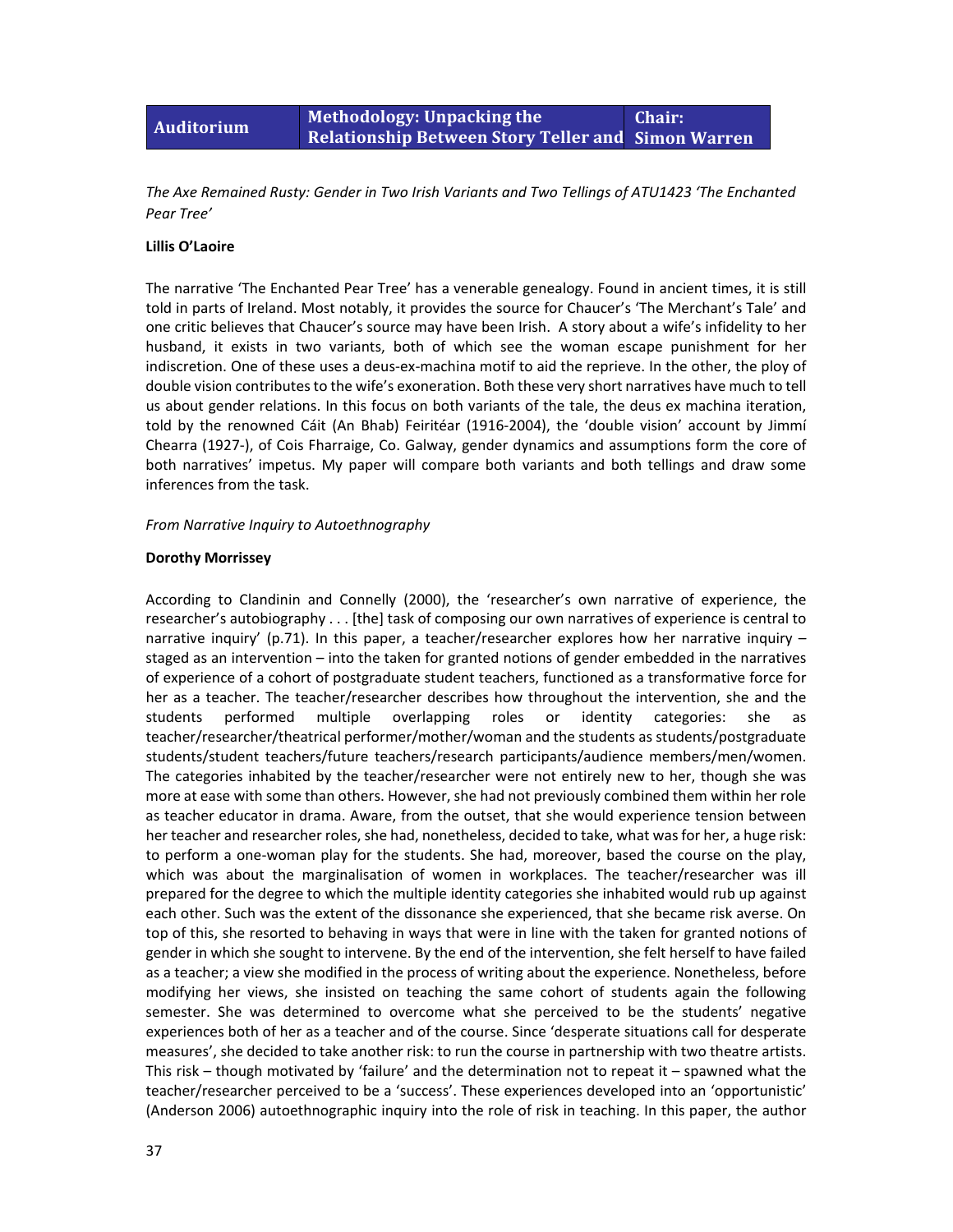interrogates her experiences in relation to literature on risk in teaching and teacher education (Le Fevre 2014; Ponticell 2008; Reio 2005). The unfolding of this new narrative of her experiences uncovers a (teaching) self previously hidden from her view; generating new possibilities for teaching (and living) into the future and opening spaces for others to engage in dialogue with her ongoing narrative in the making (Greene 1995).

#### *Stories r Us? 'Knowing Well and Knowing Responsibly' – Navigating Unreliability in Narrative Inquiry*

#### **Hilary Tierney and Ciara Bradley**

As narrative inquirers we recognise that we humans do not simply refer to events rather we construct events through narrative (Chase, 2008:64). Our 'theory of being' acknowledges that we experience the world through constructing, de‐constructing and reconstructing our experiences and ourselves through small stories and big stories, personal and cultural, created and inherited. So while indeed our stories are ourselves, as researchers we need to attend to the inherent unreliability of those stories, as a representation of an uncontested truth or factual account, and develop an epistemology that can account for this . How do we address the unreliability of our research stories about other 'unreliable' stories and still present a valid account in research terms?This challenge must be addressed in all aspects of our research process if we are to 'know well and know responsibly' (Mauthner and Doucet, 2002). We know that we cannot simply uncritically re‐present the complex web of stories that emerge in any research process so what strategies, devices, and processes can we employ to convey a degree of clarity in terms of voice, stance, assumptions and analytic lens about whose (partial) story is being told in any given moment (Connolly, 2007:453)? How we approach and manage these research relationships is paramount to ethical practice in the 'power‐based knowledge construction processes' (Code, 1995) and the accountability of the research process and the stories we represent. As researchers we have 'an obligation and commitment not only to research participants but also to those who read, re-interpret and take seriously the claims that we make' (Doucet and Mauthner, 2002). Drawing on practice examples this paper will explore our relationship as researchers to the stories we elicit, listen to, analyse, interpret, represent and present, our relationship to the process, to the stories we finally tell and how we tell them, and those we don't tell.

#### *The role of Poetic Process in Narrating the Self*

#### **Mary O'Malley**

This paper asks how we can conduct narrative enquiries into self in contemporary Irish poetry. It will look in particular at the notion of autoethnography by comparing the author's personal data with that of other Irish writers with whom the author has closely worked. The voice of poetry always situates the writer as 'subject', the "I" of the poem, but the social meaning of poetic voice has a complex agency. Is it possible to identify the motivation for creative expression as a process in sociological terms? And what when a poem has resonance for a reader in ways that the writer is not aware of? To what extent can we treat poetry as personal narrative and is that a useful thing to do? This paper will examine a selection of poems from the author and others, exploring levels of consciousness in the work through an open interview technique.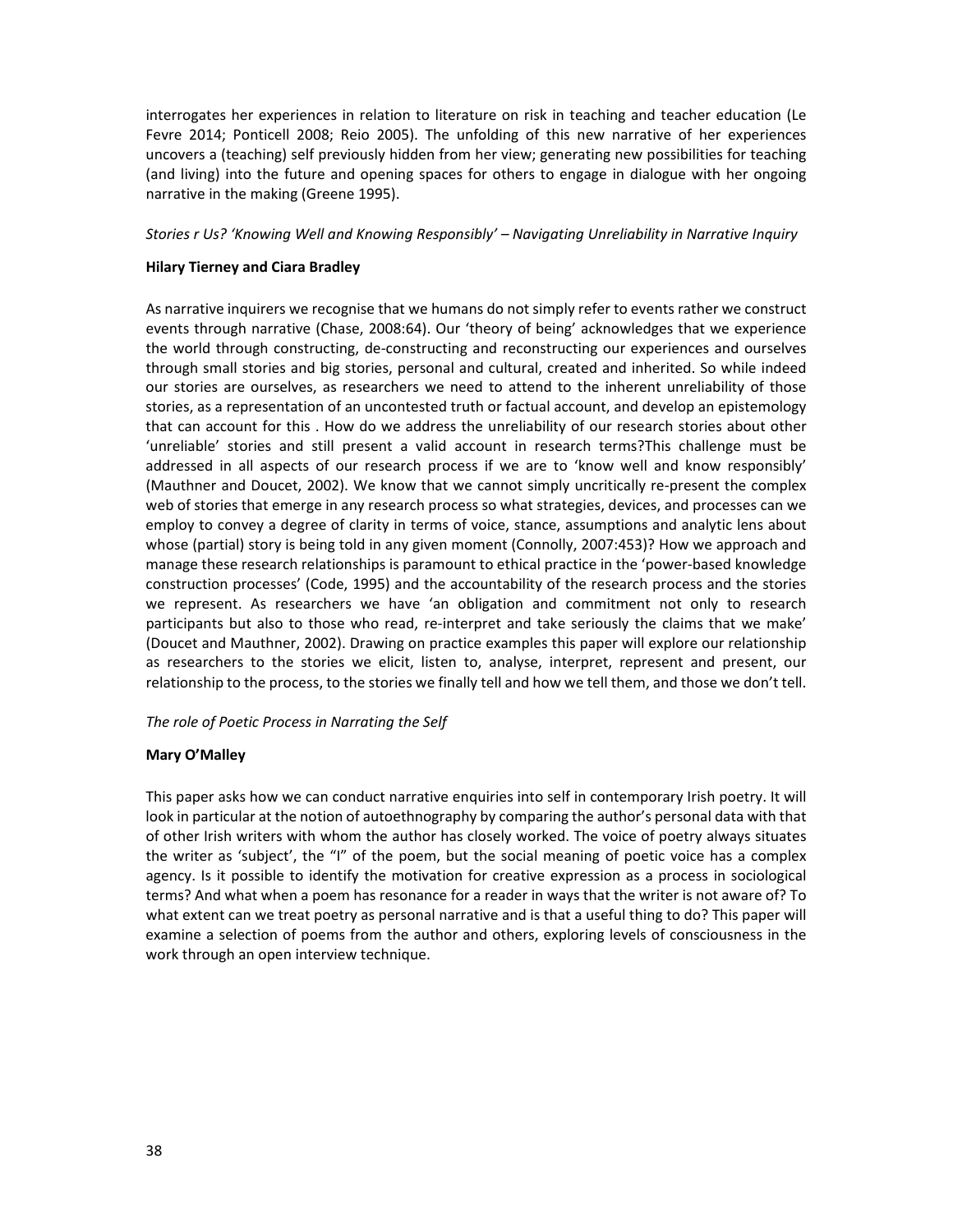### **15:30 -17.00 Parallel Session 4**



*Negotiating Selfhood: Mental Capacity Assessment as Narrative Inquiry*

#### **David Gibson**

The adoption of cognitive approaches to understanding decision making ability can be seen in both the Mental Capacity Act 2005 (MCA) in England and Wales and the Assisted‐Decision Making (Capacity) Bill 2013 (ADM) in Ireland. Contemporary discourse on decision making ability, echoing both the format of the MCA and ADM, afford considerable space and time to addressing the decision making process post a determination of a lack of capacity or a lack of decision making ability. This focus however can obscure interpretive and interpersonal aspects that are pivotal in such determinations, including the intentions and activities of the individual carrying out the assessment. In this paper the assessment of capacity is reconsidered as an act of narrative inquiry and negotiation on the part of the assessor but also the individual assessed. Drawing on the work of Paul Ricoeur the activity of capacity assessment is identified as corresponding to the stage of Mimesis<sup>3</sup>, the stage of readership and application in the act of narrative. As such, the practice of capacity assessment is viewed as complimentary to Ricoeur's writings on Narrative Identity, revealing both the limits of our own and implication in others' personal narratives. Any assessment of capacity not only involves the negotiation of the personal identity of the individual assessed but also the identities of assessors, which are also renegotiated in the process. A narrative approach to decision-making ability is identified as allowing for the challenging of contemporary discourses, notably in relation to the impetus to assess capacity, recognition of the assessor's perspective and the attribution of capacity or incapacity to individuals.

*How Adults Tell: Using Biographical Narrative Interviewing Methodology (BNIM) to Gather the Experiences of Survivors of Childhood Sexual Abuse*

#### **Joseph Mooney**

"Investigation of disclosures by adult victims of past abuse frequently uncovers current incidences of abuse and is therefore an effective means of stopping the cycle of abuse" (Department of Health and Children, 1999). In Ireland it is the duty of child protection social workers to accept and investigate adult disclosures of childhood sexual abuse. This research sought to explore the lived experiences of adults who make such disclosures to social work services. This paper presents the results of using the BNIM method to explore the experiences of five (n=5) such adults who have disclosed to social work services. This sample was sought via a gate‐keeping organisations who work with survivors of sexual abuse and violence in Ireland. The paper specifically focusses on a case study of one participant and charts the journey of these data through the entire BNIM method; including the 're‐living' of experiences via panel-analysis of data. This paper demonstrates how BNIM can be used to gather such voices in order to inform the policy and practice debate in this complex area. Combining international literature in the field (Finkelhor; Collin‐Vézina; McElvaney; Alaggia etc.) and analysis of the voices of adults who have experienced childhood sexual abuse this paper presents the facilitators and barriers to disclosing such experiencesto social work services; specific messages for social work practice in the area; recommendations for reform of both policy and practice; and key indicators for future research in the area of disclosure scholarship. The paper also presents the efficacy of narrative research with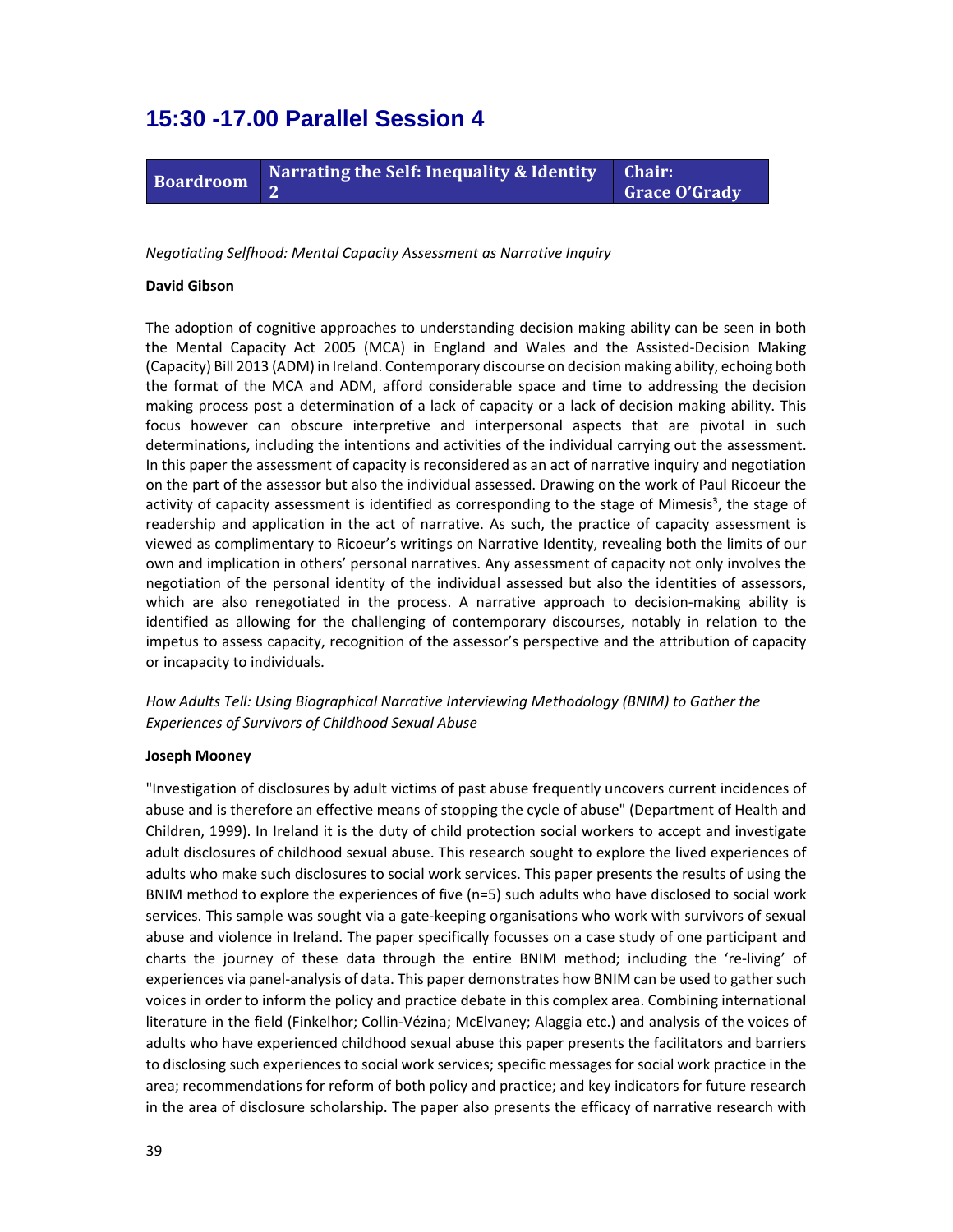potentially vulnerable participants and sensitive research topics. Disclosures of past abuse can be vital in the protection of current and future children. Therefore any system or service which facilitates and encourages the disclosure of childhood sexual abuse must provide a response which meets the needs of those disclosing. Using a methodology with the voice of the individual at its core this paper highlights how narrative research allows us to access the voices of adults who have experienced childhood sexual abuse and presents the valuable lessons these voices hold for policy and practice in this area of child protection social work.

*Exploring the Self in Pilot Projects‐ Tensions and Opportunities– Testing Narrative Inquiry in the Lived Experience of Supervision in Social Care*

#### **Aoife Prendergast**

Kadushin (2003) has defined supervision in the following terms: 'the critical examination of ideas and practice even of one's own personality'. This exploration of the self is an integral component of the lived experience of supervision in social care. However, it is not a straightforward or simple process. In 2005 Share and McElwee (2005b: 58) claimed that 'it is crucial to the future of social care in Ireland that practitioners themselves engage seriously with the concept of professionalism and begin to discuss what it might mean'. The lived experience of supervision has to play a crucial role here. There is no doubt that professionalization and mandatory supervision has emerged onto the agenda for policy‐makers in the Irish social care field. Much of the debate and discussion on the topic is teleological: it is generally assumed that a) social care practice will 'eventually' become a 'professional' activity and b) that this is a good thing. In a sense the question of 'what is a profession? and 'what is supervision?' has been bracketed and the discussion over 'what type of profession should it be?' has begun to take over. Inevitably, however, the two questions are inextricably linked. Narrative inquiry is a possible avenue to explore these questions. Narratives are a vehicle for supervisors to reflect on their practices and explore queries they have about their professional decisions. Through narratives we see and understand the world (Bruner, 1986; Clandinin & 22 Connelly 2000; Coles 1989; Wortham, 2001). Which narratives we decide to tell and retell and the dynamics of telling stories play roles in constructing identities. This presentation outlines the opportunities and tensions associated with employing a narrative inquiry approach to a pilot project exploring the lived experience of supervision in a social care setting. Wortham (2001) explains, "The act of telling an autobiographical narrative is a performance that can position the narrator and audience in various ways" (p. 9). In addition, telling stories of self is a window into how people view themselves, their experiences and others. Perhaps it should not be surprising that the lack of robust and generally agreed articulation of what constitutes professional supervision in the first place has resulted in the absence of a body of literature and the development of appropriate academic identity for supervisors in contemporary social care practice in Ireland.

#### *Narrating the Deaf Self in Autoethnography*

#### **Noel O'Connell**

In this presentation, I explore the challenges and resolutions involved in doing autoethnography, a qualitative research method that involvesthe creative expression of combining autobiographic stories with ethnography. Autoethnography is intensely personal, tightly focused on the self in relationship with others, based on self-narratives about cultural experiences, and characterised by systematic analysis, reflexivity and an ethics of accountability. As a deaf researcher, I explore how I engaged the process of doing autoethnography using personal storiesthat discusses my experience of deaf culture in social and educational contexts. Through the narrative device of 'showing' as opposed to 'telling' the first person narrative illuminates the experience of living with certain social constraints imposed on my deaf identity during childhood and the challenges and opportunities faced as an adult. I chose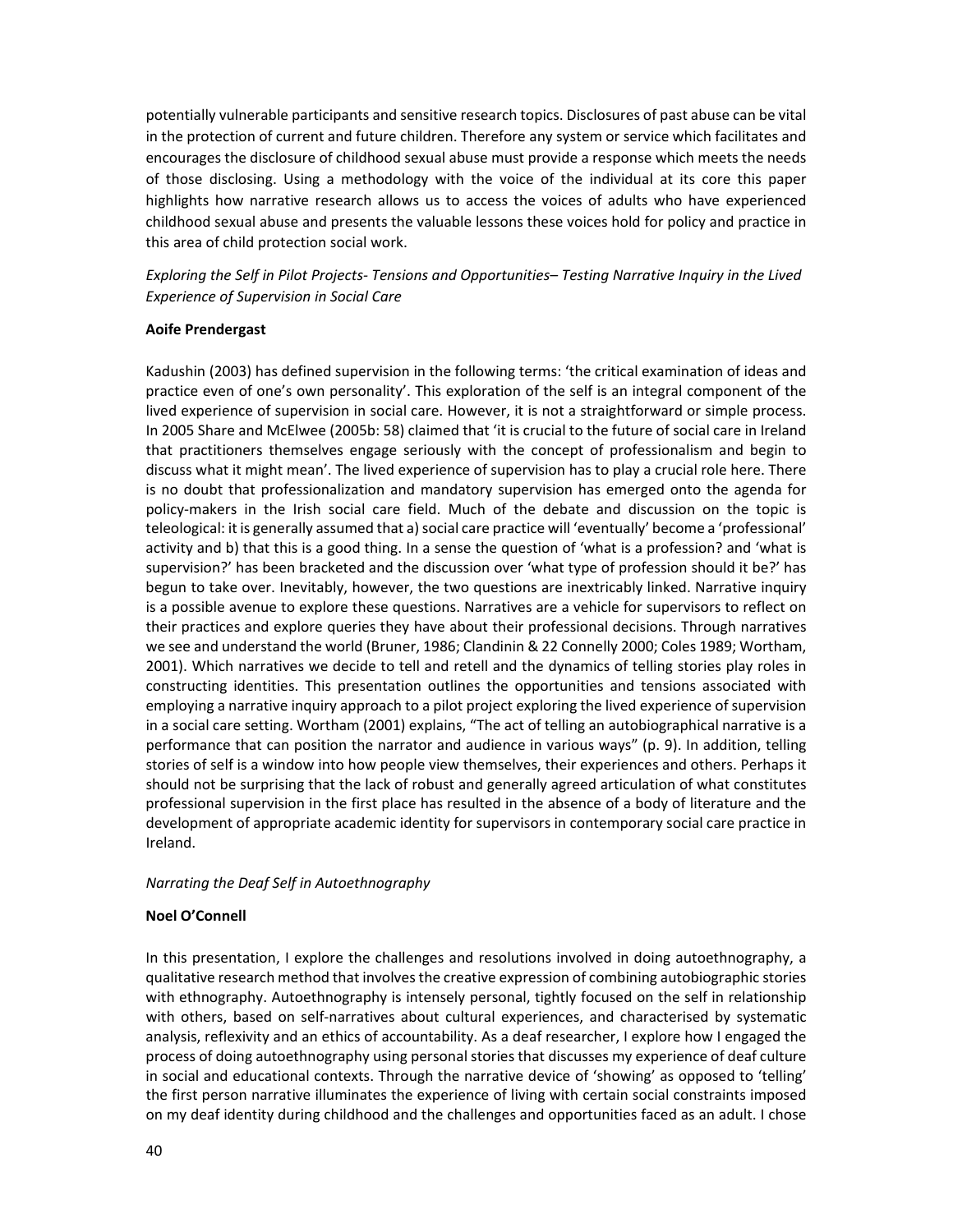autoethnography as my approach to exploring the social world in which I lived in. Autoethnography represents the best way to involve personal experience of deaf culture which has historically been given little attention in academic research. The central narrative describes the process of doing autoethnography for my doctoral thesis. Within this framework, 1 tell stories within stories to reveal the self‐discovery and awareness that came through writing the autoethnography. of stigma because it is the best way to involve myself and the reader in the process of discovery. 2 The central narrative describes the writing of my master's thesis. In my final narrative, I describe how storytelling becomes a method of social inquiry and a means of empowerment.stigma and sensory limitation of hearing impairment In particular, it explores how I use reflection to elicit meaning from the stories about my experience of culture and education. I critically analyse my experiences of Deafhood defined as "deaf people's own ontologies" or "ways of being in the world" (Kusters & De Meulder, 2013, p. 428). The lived Deafhood experience is. centralized in the narrative to encompass all aspects of the social, cultural, educational and political experience of being Deaf. The inquiry thus looks at how I utilized autoethnography as the basis of my doctoral thesis that involves ""research, writing, story, and method that connect the autobiographical and personal to the cultural, social, and political" (Ellis (2004, p. xix). I discuss how I constructed autothnographic stories by layering in three "present-tense" vignettes" (Humphries 2005, p.840) about a version of childhood in residential school for deaf children during the 1970s (O'Connell, 2015). I reflectively examine the vignettes that focus on my experience of oralism, an educational ideology that prohibits the use of sign language and promotes spoken language communication. These vignettes are introduced as bracketed phenomena to link with the text and illustrate how autoethnography was constructed and produced.

| G006 |                            | <b>Chair:</b>     |
|------|----------------------------|-------------------|
|      | Narrating the Self: Gender | Jaqueline O'Toole |

*'We're not just boots and tractors, I'm a business man too': Constructing Irish Male Farm Identity through Narrative.*

#### **Peter Cush and Aine Macken‐Walsh**

The increasing market orientation of agriculture poses on‐going challenges for the maintenance of traditional masculine identities. The global market has centralised power in the hands of large‐scale retailers and processors, allowing them control of price, supply chains and quality control. The majority of farms in Ireland are officially categorised as economically unviable or vulnerable and traditional occupational supports are dwindling. Such trends have had the effect of disrupting the tenacious, tough and strong identity of the hegemonic male farmer and the subjective experience of rural male hood is one of increasing dependence, hopelessness and despair. Joint Farming Ventures have emerged in Ireland in recent years and have been identified as a resilience strategy that is leveraged by farm families in response to a range of social, cultural and economic threats. We present in this paper findings of empirical research that used the Biographic Narrative Interpretive Method to undertake four case‐studies of male farmers involved in Joint Farm Ventures. We illustrate that by constructing the farm as a business and drawing upon cooperative networks of social support and reciprocity, farmers can reposition their masculinity in an empowered way and challenge their market‐ driven and other forms of subjugation. The narratives of the four case‐study male farmers use the language of the traditional Irish peasant culture, with a focus on memory, the rural way of life and the importance of the family, while infusing it with the language of the entrepreneur, who must make tough business decisions and display other acts that embody the symbolic capital of the business man. These performative styles combine to reveal a narrative that is peculiarly modern, while underpinned by a tacit awareness of the importance of traditional placebased socio‐cultural attachments. As the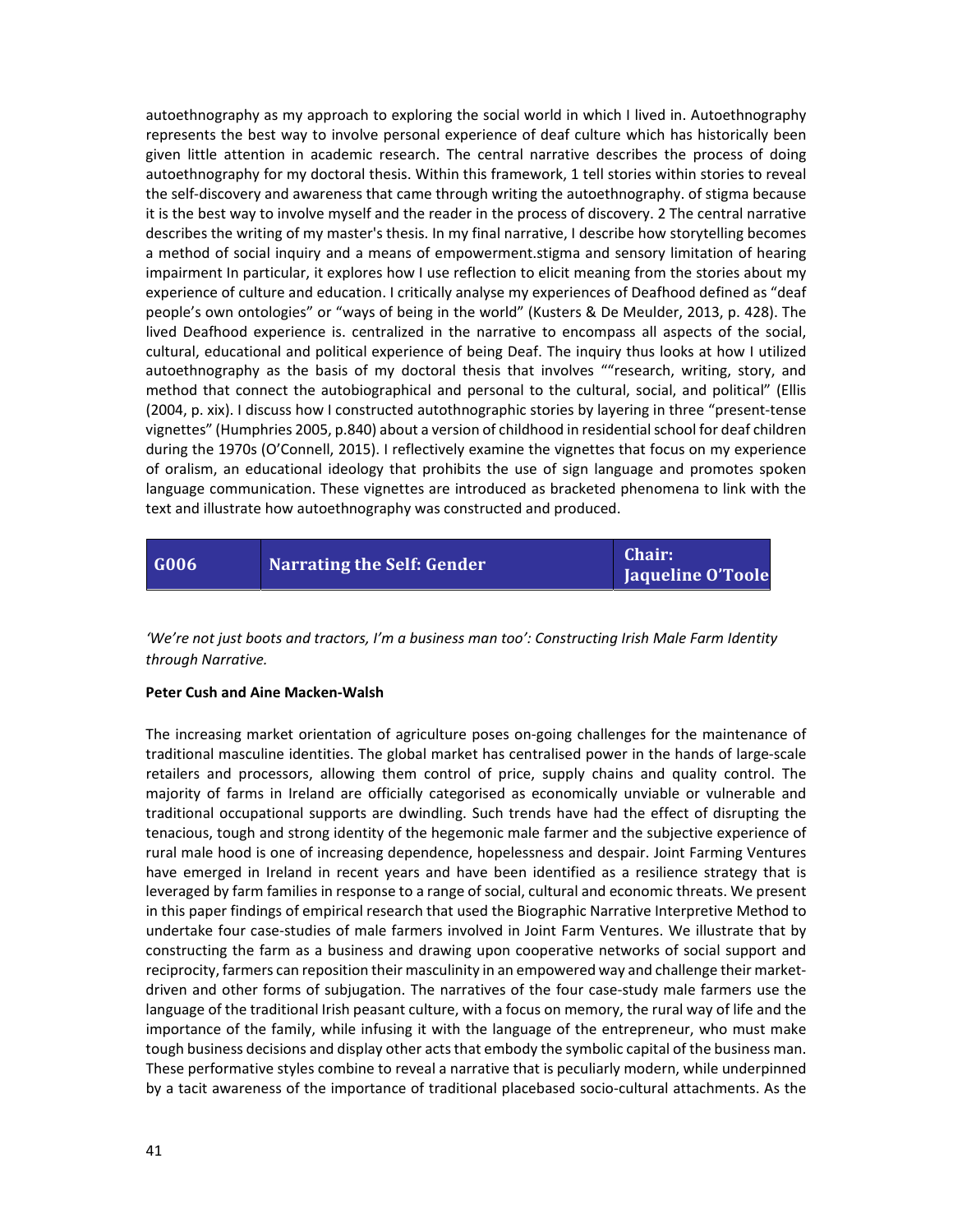past is intermingled with the present, broadened understandings of farm family resilience strategies emerge from the unfolding drama of the male farmer narrative.

*The narrative construction of selves in a study of women doctoral students' career aspirations*

#### **Rachel Handforth**

This paper offers an insight into how individuals may construct selves through the use of narrative. The approach to narrative inquiry taken in this study is based on the premise that 'people by nature live storied lives and tell stories of those lives' (Clandinin and Connolly, 1990: 2). I argue that narrative can also be interpreted as a way of 'becoming'- and therefore as a method through which a range of past, present and future selves are constructed. The research on which this paper is based is a longitudinal study of the career aspirations of women doctoral students' career aspirations. This presentation draws on data gathered from multiple interviews with participants who are currently studying for their doctorates, and aims to explore how these narratively constructed selves shape and influence individuals' aspirations. It will address three key points: firstly, how participants use narratives to construct these various selves; secondly, how these selves are performed; and finally, how this narrative conception of selves can inform our understanding of how individual aspirations are changed over time. In this presentation, I examine the ways in which women doctoral students use narrative to construct a range of selves. Despite the natural desire of individuals to create a unified self through 'narrative coherence' (Polkinghorne, 1991:145), I argue that there is no essential self, but a range of selves which are conceived and enacted in particular times in particular situations and with a specific audience (Goffman, 1959). These selves are constructed (and continually re‐constructed) through the use of narrative structures and tropes, which participants use as frames of reference in storying their various selves. Moreover, these selves are temporally formed; in describing both their past experiences and future plans participants construct a range of 'possible' selves (Markus and Nurius,1986) through the use of stories. I will explore how these selves are 'performed' in the interview situation. Reflecting on the emerging findings of my doctoral research, this paper highlights that selves can be viewed as 'narratively configured' (Polkinghorne, 1988), and that conceptualising selves in this way is useful in a study examining women doctoral student' career aspirations, which are continually being shaped and informed over the course of the doctorate. Further, drawing on Goffman's Presentation of the Self in Everyday Life (1959), it explores the implications of how these narratively constructed selves are performed within interviews. This presentation offers a different way of thinking about individual aspirations, and contributes to ongoing debates about narrative, identity and the nature of the self.

#### *The Stinging Nettle Atlas: sharing memories of place*

#### **Luci Gorell Barnes**

The Stinging Nettle Atlas is a work in progress that takes the form of written and visual texts about my rural childhood with 5 sisters and exploresthemes of girlhood, freedom, and resilience. Our memories were constructed within the physical boundaries of the lanes, fields and woods where we played and the landscape is a crucial element in our narrative. I am making this work at a distance from where events took place and my atlas explores these physical and temporal separations and how they alter, fictionalise and replace memory. I am working in consultation with my sisters and more recently my uncle and cousin, and I examine some of the ethical issues, discomfort and paranoia that surround the mining of shared memories. My atlas also draws on our family archive of letters, photos and films as well as other resources including OS maps, satellite images, local history reports and geological surveys. For me at least, making the atlas is a way of trying to reclaim a lost space, and plays a part in how we are reimagining ourselves as family elders.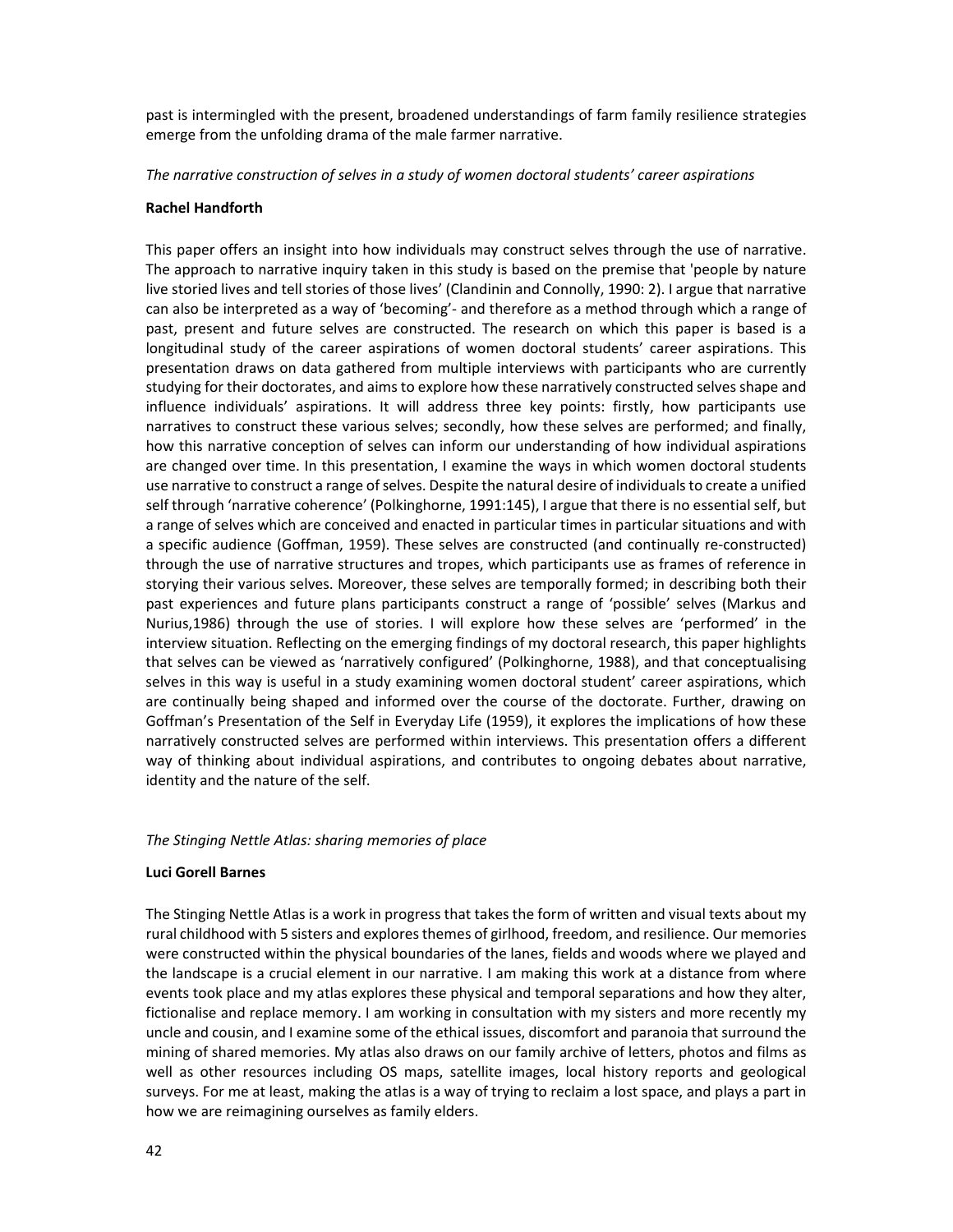### **G009 Narrating the Digital: Digital Methodologies**

**Chair: Bonnie Long**

*Visual and Written Narrative: From Paper to Digital, An Alternative Way to Enlighten Reality*

#### **Nadia Nahjari**

Narrative longform journalism attachesimportance to story, subjectivity and style. This practice tends to give another look on the world, by occasionally combining photojournalism and narrative journalism. In this practice, photojournalism and narrative journalism naturally join because of their shared «slow process and longform», (Ringoot, 2014), as well asthe immersion reporting (Sims, 2007), taking time and place. Since the 1940s photojournalism and narrative journalism have got(ten) together to present "one" story, written and illustrated, such as Robert Capa and John Steinbeck did for their joining project A Russian Journal. Still today, longform narratives are released through different media and different formats. Narrative stories deal with space, characters, actions, and include stylistic device (Lallemand, 2010). They share the prerogatives of photography as the practice implies « be[ing] there » and « hav[ing] the eye of the photograph », observing and changing the angles (Hull, 2007), while stressing the narrative. Moreover, photojournalism has also a narrative dimension. Gathering several pictures implies visual story-telling (Lavoie, 2010; Bingham, 2007). Therefore, published as book, the story, visual and written, is informative, with special emphasis on "what is seen". It is also the case when taken into the digital environment, where the use of multimedia techniques(pictures and words, but also audio, moving pictures, etc.) tend « to strengthen the authenticity of a story » (Lassila‐Merisalo, 2014). I studied two contemporary English productions: the book Another Great Day at Sea: Life Aboard the USS George H. W. Bush, by Geoff Dyer & Chris Steele Perkins (2014), and the multimedia Firestorm : The story of the bushfire at Dunalley by Jon Henley & Laurence Topham (2013), by also considering two contemporary French productions: the book D'ombre et de poussière. Les soldats français en Afghanistan, by Thomas Goisque & Sylvain Tesson (2013), and the multimedia Prison Valley, by David Dufresne & Philippe Brault (2010). Through an inductive and comparative analysis, some distinctive features emerge from those hybrid productions, with some nuances between each culture. Firstly, although the formats (the media) are different, those hybrid productions show shared discursive norms, and therefore a common discursive identity. Secondly, those visual and written narratives enlighten little‐known or unknown realities with style, a point of view, and a focus on human and social issues. Those practitioners seem to be driven by a will to react (Hartsock, 2011) and to commit to other realities than those covered by mainstream media and their way to do so. Thirdly, those visual and written narratives tend to documentary, where style and point of view transcend the news and give a specific light. This study invites to consider the articulation of the collaboration between photojournalism and narrative journalism, to evaluate the added value from the use of multimedia techniques, and to determine the contribution of this practice to reporting the world, by considering the pratices in two different cultures.

#### *Generative Genres: The ubiquity and utility of narrative in the design of educational technology*

#### **Tony Hall, Bonnie Thompson Long, Eilis Flanagan, Mary Higgins and Paul Flynn**

In January of fateful 1916, Pearse wrote: "Education has not to do with the manufacture of things, but with fostering the growth of things. And the conditions we should strive to bring about in our education system are not the conditions favourable to the rapid and cheap manufacture of readymades, but the conditions favourable to the growth of living organisms." In this significant centennial year in the national narrative of Ireland, it is interesting to reflect on these words; Pearse's writing on education resonates within the current context of educational change and the wider global educational reform movement (GERM). One hundred years on from 1916, the goal of education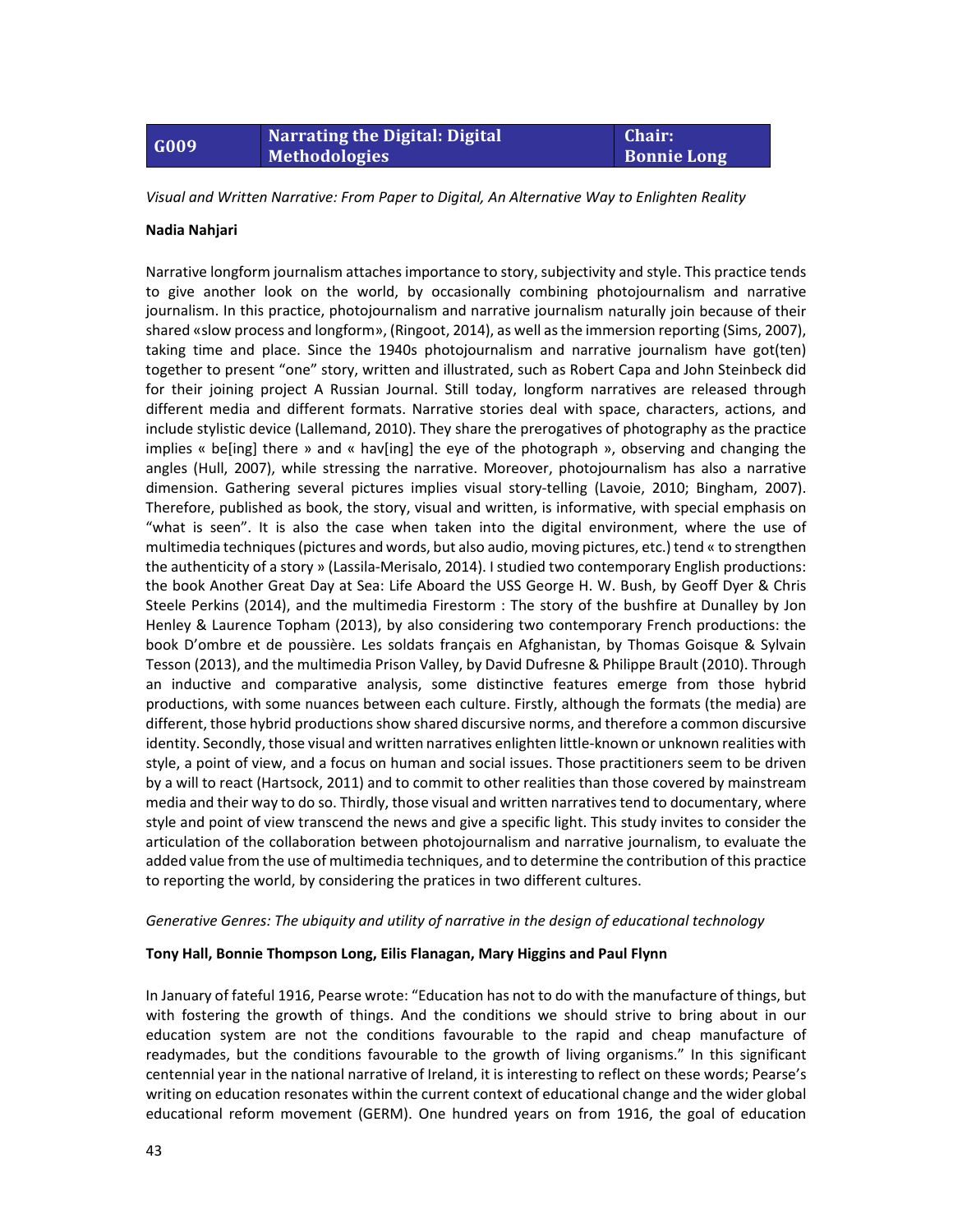remains the same: to develop individual learners to their fullest potential, although set within the neoliberal constraints of contemporary market economy. As an educationist and teacher, Pearse furthermore appreciated the central role that narrative and storytelling play in education. In the 'Back to the Sagas' section of his educational treatise, The Murder Machine (1916), he argued: "A heroic tale is more essentially a factor in education than a proposition in Euclid." Narrative constitutes a fundamentally important, communicative and creative foundation of learning and teaching (Bruner, 2002; Egan, 1989). The authors' research lies principally in the field of design‐based research, where we aim to develop educational technologies in iterative, evaluative cycles of interventions, in situated collaboration with learners and teachers. Narrative constitutes an indispensable part of our designbased research, affording us a range of creative resources or 'generative genres' for deploying and evaluating our innovations with educational technology. Narrative supports us at all stages in the lifecycle of our design-based research. In this presentation, we illustrate the impact of narrative on our conceptualisation of educational designs; our narrating of place and sites of learning; and how narrative helps us to design bespoke educational technologies for diverse learning settings. We also outline how narrative critically informs our auto‐ethnography as design‐based researchers and educational technologists, and also the importance of narrative in our evaluation of, and reflection on the processes and products that emerge through the implementation of our design-based research. We conduct our research in diverse educational contexts, including: digital storytelling technology in postgraduate initial teacher education; creative technology in the history of education with undergraduate student teachers; the mobilisation of drama pedagogy where secondary students use portable learning devices, e.g. iPads; and the design of a learning ecosystem for post-compulsory andragogy: further education with adult learners. We exemplify both the processes and products of our educational designs with samples and vignettes of the rich creative projects developed by learners, particularly their multimodal narrative artefacts. Through our design‐based research, critically supported by narrative, we aim to research beyond the readymade, as Pearse (1916) described it, and create bespoke designs that mediate conditions favourable for learning in naturalistic contexts.

#### 'Reconstructing Century-old Stories for the Digital Age: A Case Study of a 1916 Easter Rising Alternate *Reality Game'*

#### **Ronan Lynch, Bride Mallon and Cornelia Connolly**

Throughout human history, storytelling has been an integral part of how we communicate and learn. Today, the convergence of art, gaming, media, and narrative allows usto experience a new transmedia form through which stories are told. However, this new and contemporary form of telling stories in transmedia worlds, often for learning purposes, has not, as yet, been properly defined as evidenced by the many terms that are used to denote it. Over time, new literacies have created situations where children have grown accustomed to using a variety of mediums in which to adapt and integrate texts for learning. The New Media Literacies Project (University of Southern California) outlines a framework that identifies the participatory practices that young people are involved in today, and establishes a list of requisite skills needed in New Media. There is great emphasis placed on collaboration and civic engagement. The cultural evolution towards a new kind of society is epitomised by the convergence of media and narrative studies with a pedagogical approach that helps students learn and understand through transmedia storytelling. This evolution in learning manifests itself at present within Ireland's pedagogical landscape, which is currently undergoing significant changes with the introduction of a new academic framework, the Junior Cycle (a state examination for 14‐16 year olds). Twenty‐four new 'Statements of Learning' are at the core of the National Council for Curriculum and Assessment (NCCA) reform. These include: the creation and critical interpretation of a wide range of texts; the appropriate use of technologies in meeting a design challenge; the application of practical skills using a variety of technologies; and the use of technology and digital media toolsto learn, communicate, work and think collaboratively and creatively in a responsible and ethical manner. Alternate Reality Games (ARG),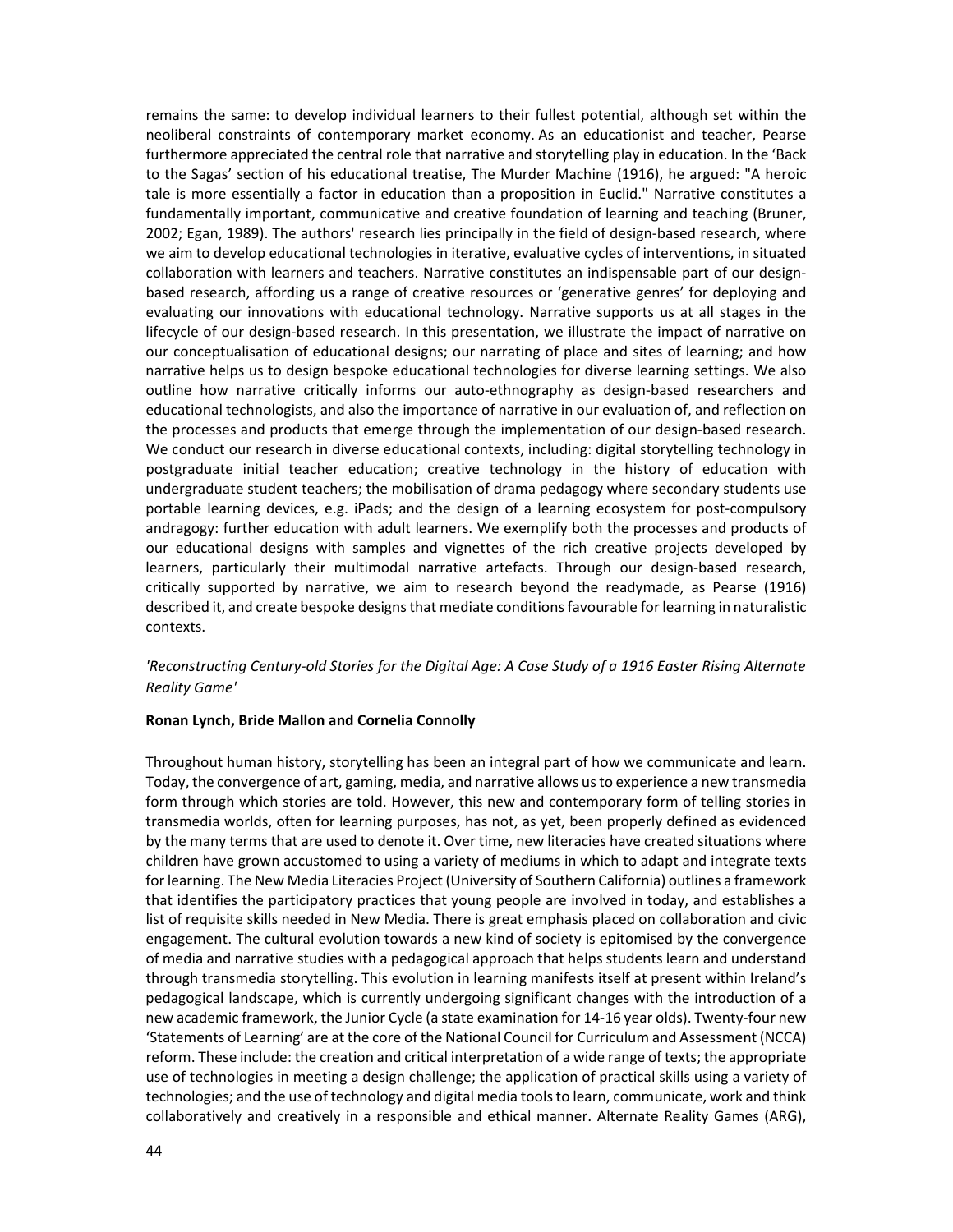transmedia narrative‐based games that use the Internet and the real world as central communication platforms, are a convergent form that enhance the telling of digital stories. In ARGs, the interactions of participants drive the progression and direction of the story and play experience. Boundaries between reality and fiction are disguised, as game designers ensure that characters and scenarios react dynamically to player input. Working collaboratively, players collate a fragmented narrative by deciphering codes and clues. ARGs for Learning combine narrative, technology, and pedagogy, whilst also attaining many of the NCCA's twenty‐four 'Statements of Learning'. The pedagogical application of ARGs is relatively new though, and there is little knowledge in how to align ARGs and Game‐Based Learning (GBL). This paper presents a design-based research study that included the creation of an artefact, titled, Plunkett's Pages, an ARG that taught players about eventsfrom the 1916 Easter Rising. The study of Plunkett's Pages provides insights into the pedagogical application of such games, reconstructing a century-old narrative for the Digital Age. Lessons are abstracted as guidelines to assist game designers and/or educators in the creation and management of quality ARGs for Learning. This paper highlights ARGs as a valuable game form for facilitating learning and the telling of expansive, digital stories.

#### *Visual Narratives on Facebook. Biographical Implications of a New Form of Communication*

#### **Roswitha Breckner**

The use of private photographs, especially their distribution and arrangement in photo albums, seems to undergo deep changes brought about by the technological developments of computer, internet, and specifically so-called social media (van Dijck 2007, 2013). In the ongoing process of this media shift the question is at stake, in how far and to what extent social practices like constructing biographies by verbally narrating one's life undergo deep changes as well. Biographies always were mediated while creating a specific relation between the ongoing life and its performance by narrating and showing. With the rapidly developing online-communication this relation might change since new practices and manifestations of creating images of the self, of biographies and identities occur. However, we also can observe continuation of socially established practices like creating photo albums as to produce 'snapshot versions' of our lives (Chalfen 1987). What kind of experiences is visually narrated in online‐ communication? In what way did the way of creating visual images of oneself change and which patterns of portraying and photographing social situations prevail? In how far traditional ways and functions of creating photo albums (Chalfen 1987; Hirsch 2002; Pauwels 2002, 2008; Rose 2010) are continued with the means of a new technology, and in what way new patterns of 'doing biography' emerge? In my paper I would like to explore the relation of textual and pictorial narratives in Facebookcommunication as to understand, how biographies are created visually, especially by organising photographs in albums. By analysing the visual performance of contrasting examples of Facebookcommunication, I introduce a specific combination of visual and narration‐based methodologies as in-depth case reconstruction with which we can grasp how Facebook-interaction is embedded in biographical processes and vice versa, how images of a biography emerge when looking at and following the stream of communication.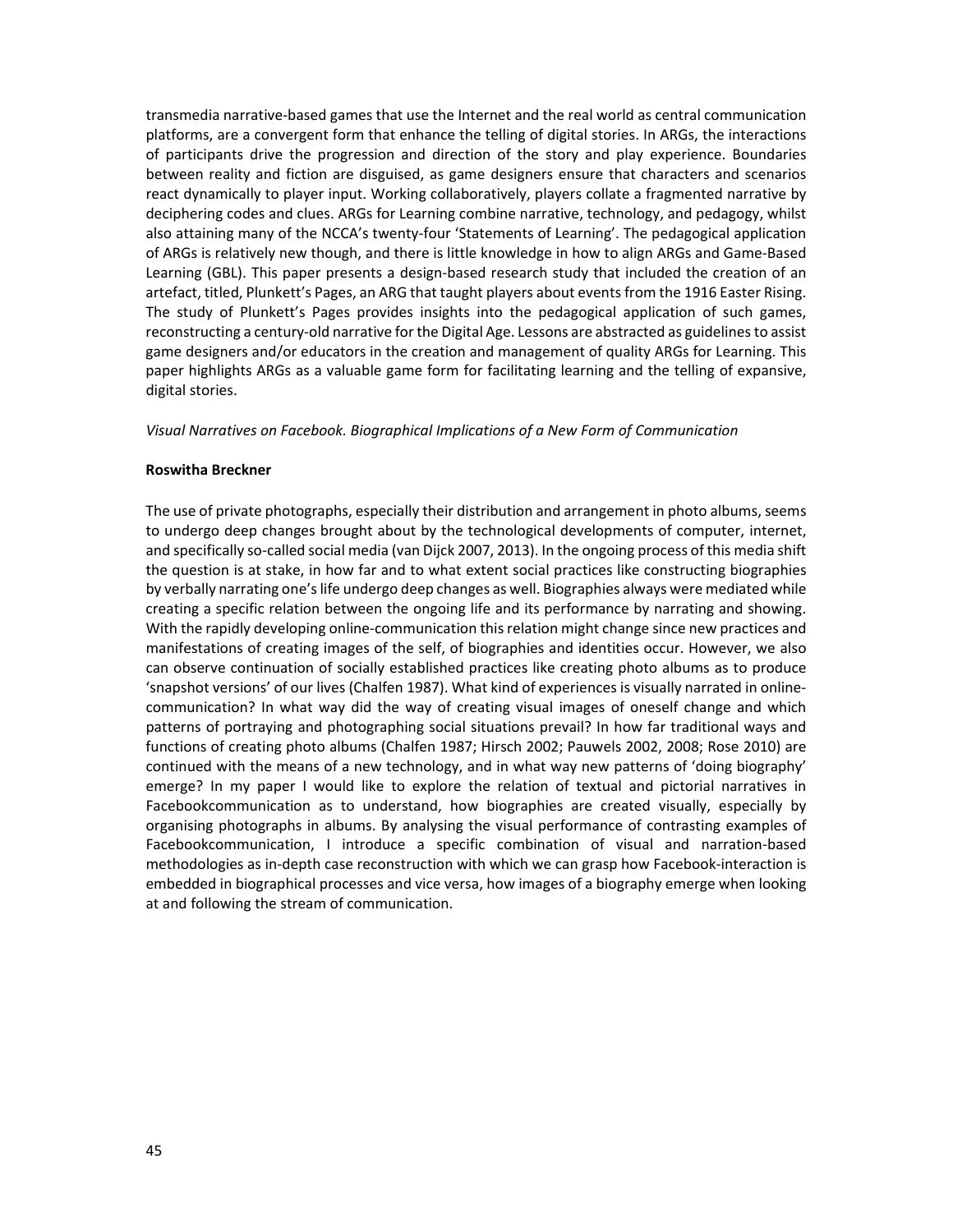### **Poster Presentation Abstracts**

*Visual Narrative and Folk Psychology: Image Drawings of Life, Death, the Soul and the Afterlife* **Yoko Yamada**

Every culture has developed folk images related to life, death, the soul and the afterlife. The field of psychology has long overlooked such images, despite their strong influence on people's narratives of life, even in current times . I propose the idea that applying concepts of folk psychology and the visual turn to narrative theory constitutes a new approach to qualitative research. In the current study, an innovative method called the Image Drawing Method (IDM) was designed to represent invisible worlds in a visual manner that is relevant across various cultural and social contexts. I present two visual narrative studies designed to increase our understanding of the imaginative experiences of contemporary people across cultures. The first study focused on images of the relationship between people of this world and the next world. Participants were 327 Japanese, 205 Vietnamese, 210 French and 160 British university students. Using my method (IDM) for studying visual narrative, I instructed the participants to draw pictures representing these themes. Despite cultural, historical and religious differences, some fundamental patterns emerged in common among these groups. For example, the next world was typically positioned in the sky or above this world, and the deceased viewed people in this world from the next world. Though hell was very popular in the historical and the religious pictures, it was rare in contemporary people's drawings. The next world was depicted the good place that deceased ancestors lived, that was not positioned below ground level. The second study targeted images of the soul after death. The imagined shapes of the soul were typically human-like (including images of angels) or resembled fireballs or air. Images of birds or animals were very rare. I constructed a model of the imagined shapes of souls related in the psychological places. With regard to the possibility of the soul's transfer, many of the images, even in the Christian countries, represented rebirth into this world from the next world. Although these contemporary folk images differed from traditional ones, some basic core images and symbols were common across various cultural and historical backgrounds. These analyses provide a new framework for reconsidering models of life-span developmental psychology, focusing much-needed attention on visual folk narratives in contemporary life related to death, the soul and deceased ancestors.

#### *A Passion for Books and Epistolary Friendships 1943‐1969*

#### **Anne Byrne**

This poster considers the letters of Nancy Nolan to Leonard Woolf, publisher, political theorist, civil servant and husband to Virginia Woolf. A fan of Virginia Woolfs' essays and books, Mrs Nolan began a long term correspondence (1943‐1968) with Leonard Woolf after Virginia died. Leonard became a trusted correspondent, one who was willing to receive, read and respond to the lengthy missives sent. Though Nolan's correspondence is archived as'fan mail', it comprises an intimate insight into the daily life of a Dublin based housewife, writing to an English man for the three decades during and after World War 2. Nancy Nolan was ambitious for her children, managed family relationships and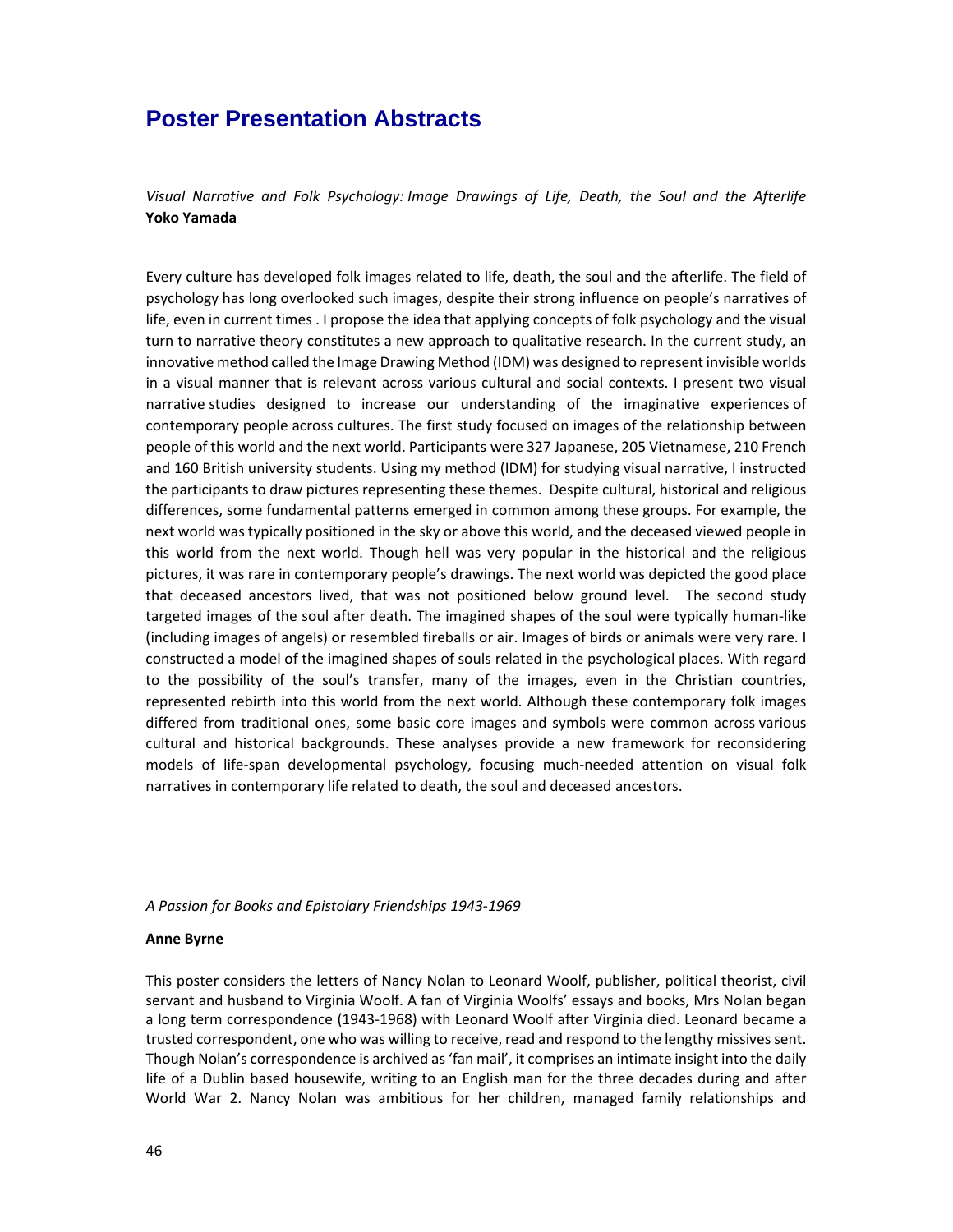economies while creating a life of her own in and through books. Writing in and of the domestic space, Nancy Nolan writes out a literary aesthetic in her letters to Woolf. This aesthetic sense it is argued is an expression of the search for an alternative self and identity. How this self and life are composed and expressed through letters is explored through narrative inquiry in a sociological biography frame. While sociological biography it not without critics, it is particularly suited to the analysis and interpretation of 'ordinary' lives as diversely demonstrated in the work of Bourdieu (1999) and Shostak (1981. The challenge as Rustin (2000) posed is to find the 'exemplary significance' that demonstrates the power of any individual's story. Virginia Woolf observed that writings things down somehow helps one to get hold of them. Combining a focus on letters, the dynamics of epistolary relationships in women's personal narratives and the reach of social, political and economic processes on ordinary lives, this poster considers the impact of 'writing things down' on women's lives, in times of transition and transformation.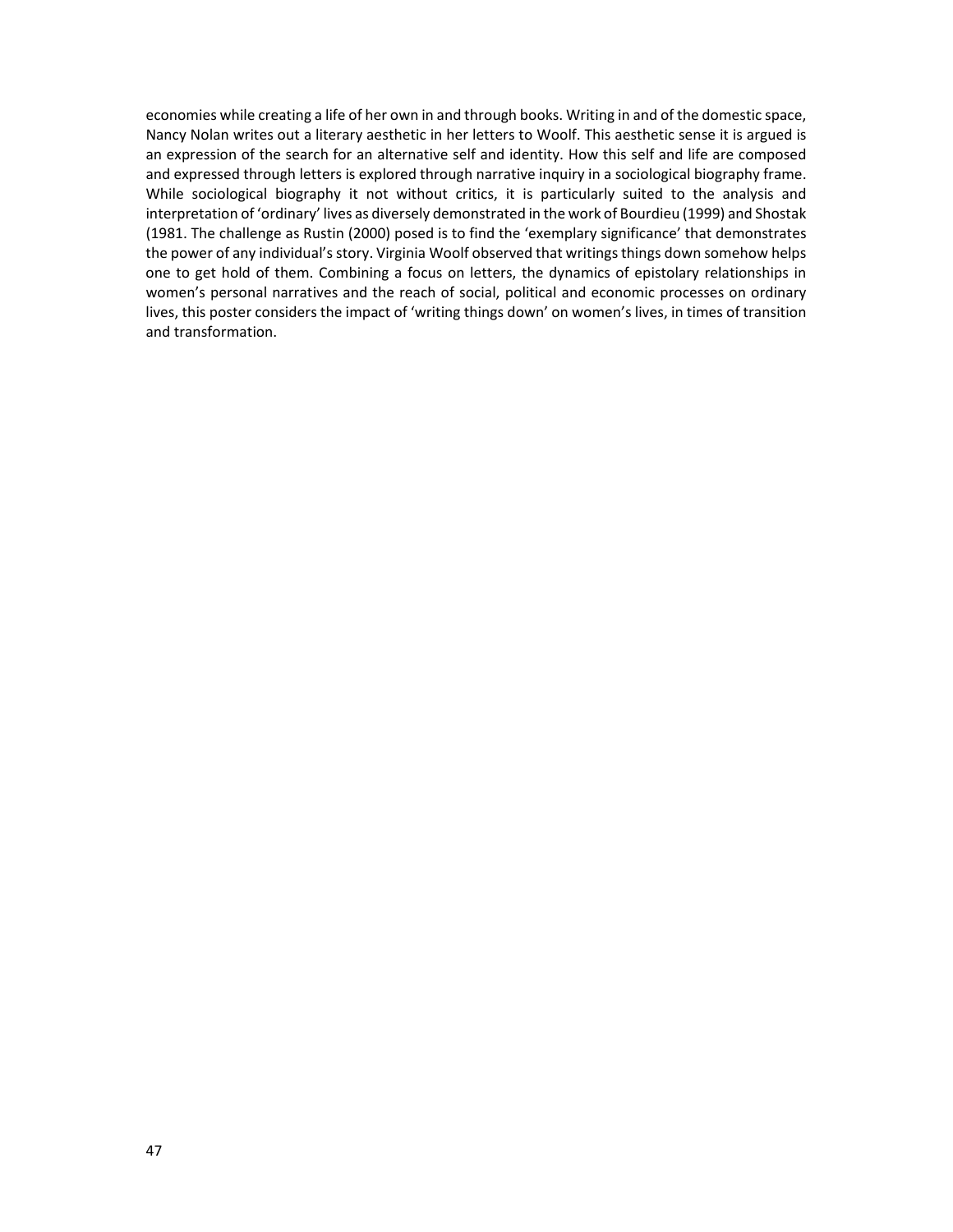### **Presenter Contact Details**

| <b>First Name</b>   | <b>Last Name</b>     | E-mail                             |
|---------------------|----------------------|------------------------------------|
| Samuel Saldivar III |                      | saldiv11@msu.edu                   |
| Roswitha            | <b>Breckner</b>      | roswitha.breckner@univie.ac.at     |
| Anne                | <b>Byrne</b>         | Anne.byrne@nuigalway.ie            |
| lillian             | Byrne-Lancaster      | lillian.byrne@itcarlow.ie          |
| Elizabeth           | Chan                 | echan@rvc.ac.uk                    |
| Catherine           | Conlon               | CONLONCE@tcd.ie                    |
| Paul                | Conway               | paul.conway@ul.ie                  |
| <b>Thomas</b>       | Coombes              | koomzy.t@gmail.com                 |
| Rosemary            | Crosse               | rosemary.crosse@nuigalway.ie       |
| Peter               | Cush                 | Peter.Cush@teagasc.ie              |
| Caroline            | Dutka                | dutkac@tcd.ie                      |
| Claire              | Fahy                 | claire.fahy@mic.ul.ie              |
| Eilionoir           | Flynn                | eilionoir.flynn@nuigalway.ie       |
| Susan Flynn         | Flynn                | suzypoluza@yahoo.co.uk             |
| David               | Gibson               | david.gibson@nuim.ie               |
| Luci                | <b>Gorell Barnes</b> | contactlucigb@gamil.com            |
| Tony                | Hall                 | tony.hall@nuigalway.ie             |
| Rachel Handforth    | Handforth            | rachel.handforth@student.shu.ac.uk |
| Bonnie              | Long                 | Bonnie.long@nuigalway.ie           |
| Aura                | Lounasmaa            | a.lounasmaa@uel.ac.uk              |
| Ronan               | Lynch                | ronan.lynch@dkit.ie                |
| Mary                | Malley               | marymadec@gmail.com                |
| Patricia            | McCaffrey            | mccaffrey.patricia@itsligo.ie      |
| Deirdre             | McClay               | deirdre.mcclay@lyit.ie             |
| Michael             | McCue                | mccuemi@msu.edu                    |
| Fiona               | McDonagh             | fionamcdonagh76@gmail.com          |
| John                | McGarrigle           | mcgarrij@itcarlow.ie               |
| Marguerita          | McGovern             | Marguerita.mcgovern@nuigalway.ie   |
| Lorraine            | McIlrath             | lorraine.mcilrath@nuigalway.ie     |
| Joseph              | Mooney               | j.mooney4@nuigalway.ie             |
| Lisa                | Moran                | lisa.moran@nuigalway.ie            |
| Dorothy             | Morrissey            | dorothy.morrissey@mic.ul.ie        |
| Nadia               | Nahjari              | Nadia.Nahjari@ulb.ac.be            |
| Eilís Ní Dhúill     | Ní Dhúill            | enidhuill@gmail.com                |
| Ailbhe              | Nic Giolla           | a.nicgiollachomhaill1@nuigalway.ie |
|                     | Chomhaill            |                                    |
| Lillis              | Ó Laoire             | lillis.olaoire@oegaillimh.ie       |
| Grace               | O'Grady              | Grace.OGrady@nuim.ie               |
| Jackie              | O'Toole              | otoole.jacqueline@itsligo.ie       |
| Noel                | O'Connell            | noel.oconnell@mic.ul.ie            |